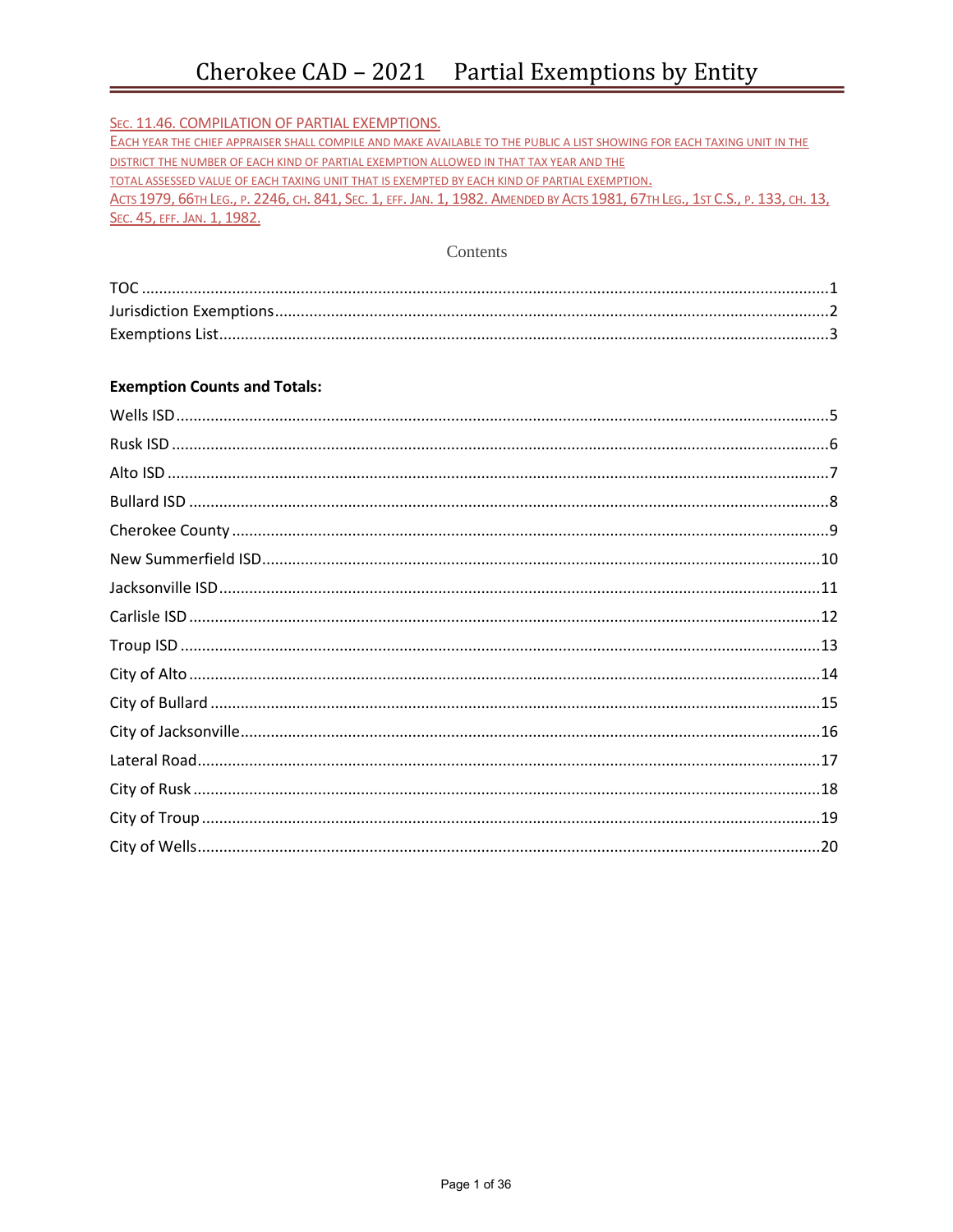#### JURISDICTION EXEMPTIONS

Effective 2015

O/65 / Disability ……..\$10,000 Disability …………………… Zero O/65 Optional ……..\$ 5,000

#### **\*JACKSONVILLE ISD \*TROUP ISD CITY OF JACKSONVILLE** *(Freezes)*

H/S ………………………….\$25,000 O/65 Optional ……..\$6,000

**CITY OF RUSK**\*\*\*Discount *(Freezes)* O/65 Optional/Disability …….\$12,000

### **\*ALTO ISD \*WELLS ISD \*NEW SUMFLD ISD**

H/S ………………………….\$25,000 **CITY OF ALTO** \*\*\*Discount O/65 / Disability ……..\$10,000 O/65 Optional ……..\$5,000

### **CITY OF WELLS**

**\*RUSK ISD** O/65 Optional ……..Zero

H/S ………………………….\$25,000 O/65 / Disability ……..\$10,000

### *All ISD's Freeze O/65 and Disability* O/65 Disability ……..\$12,000

Veterans Exemptions (all jurisdictions) *CITY OF BULLARD (Freezes)* Vet 1 ……. \$ 5,000 (10%-29%) O/65 ….. \$3,000 Vet 2 ……. \$ 7,500 (30%-49%) Vet 3 ……. \$10,000 (50%-69%) *CITY OF TROUP*  Vet 4 ....... \$12,000 (70% & Over) 0/65 ..... \$5,000 \*\* Surviving Spouse\* Spouse dies in active duty \$5,000 Disabled vet dies, spouse receives amount of exemption at time of death.

### O/65 Optional ……..\$ 6,250 **CHEROKEE COUNTY** \*\*\*Discount (*Freezes*)

H/S …..\$3,000 (LR)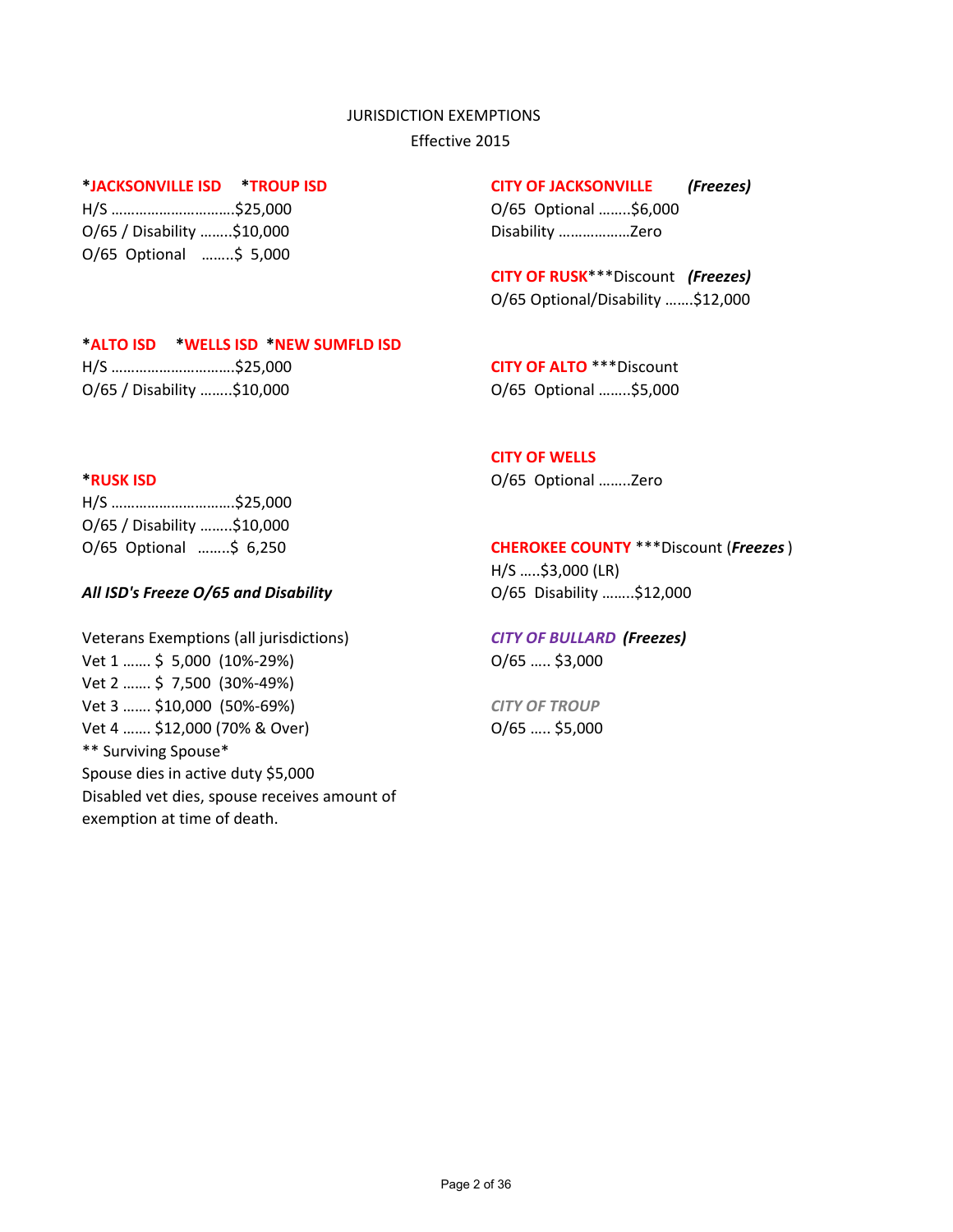| exmpt_type_cd   | exmpt_desc                                                                       |
|-----------------|----------------------------------------------------------------------------------|
| AB              | ABATEMENT                                                                        |
| ABMNO           | Abatement-MNO Only                                                               |
| AG              | EOY: Agriculture                                                                 |
| <b>CH</b>       | <b>CHARITABLE</b>                                                                |
| <b>CHODO</b>    | 11.182 Community Housing Development Organizations                               |
| <b>CLT</b>      | <b>Community Land Trust</b>                                                      |
| DP              | <b>DISABILITY</b>                                                                |
| <b>DPS</b>      | <b>DISABLED Surviving Spouse</b>                                                 |
| <b>DSTR</b>     | <b>Disaster Damage Exemption</b>                                                 |
| DV1             | Disabled Veterans 10% - 29%                                                      |
| DV1S            | Disabled Veterans Surviving Spouse 10% - 29%                                     |
| DV <sub>2</sub> | Disabled Veterans 30% - 49%                                                      |
| DV2S            | Disabled Veterans Surviving Spouse 30% - 49%                                     |
| DV3             | Disabled Veterans 50% - 69%                                                      |
| DV3S            | Disabled Veterans Surviving Spouse 50% - 69%                                     |
| DV4             | Disabled Veterans 70% - 100%                                                     |
| DV4S            | Disabled Veterans Surviving Spouse 70% - 100%                                    |
| <b>DVCH</b>     | Disabled Veteran Charity Homestead                                               |
| <b>DVCHS</b>    | Disabled Veteran Charity Homestead Surviving Spouse                              |
| <b>DVHS</b>     | Disabled Veteran Homestead                                                       |
| <b>DVHSS</b>    | Disabled Veteran Homestead Surviving Spouse                                      |
| ECO             | <b>Economic Development</b>                                                      |
| EN              | <b>ENERGY</b>                                                                    |
| EX              | <b>TOTAL EXEMPTION</b>                                                           |
| EX-XA           | 11.111 Public property for housing indigent persons                              |
| EX-XD           | 11.181 Improving property for housing with volunteer labor                       |
| EX-XF           | 11.183 Assisting ambulatory health care centers                                  |
| EX-XG           | 11.184 Primarily performing charitable functions                                 |
| EX-XH           | 11.185 Developing model colonia subdivisions                                     |
| EX-XI           | 11.19 Youth spiritual, mental, and physical development organizations            |
| EX-XJ           | 11.21 Private schools                                                            |
|                 | 11.231 Organizations Providing Economic Development Services to Local            |
| EX-XL           | Community                                                                        |
| EX-XM           | 11.25 Marine cargo containers                                                    |
| EX-XN           | 11.252 Motor vehicles leased for personal use                                    |
| EX-XO           | 11.254 Motor vehicles for income production and personal use                     |
| EX-XP           | 11.271 Offshore drilling equipment not in use                                    |
| EX-XQ           | 11.29 Intracoastal waterway dredge disposal site                                 |
| EX-XR           | 11.30 Nonprofit water or wastewater corporation                                  |
| EX-XS           | 11.33 Raw cocoa and green coffee held in Harris County                           |
| EX-XT           | 11.34 Limitation on taxes in certain municipalities                              |
| EX-XU           | 11.23 Miscellaneous Exemptions                                                   |
|                 | Other Exemptions (including public property, religious organizations, charitable |
| EX-XV           | organizations, and other property not reported elsewhere)                        |
| EX366           | <b>HOUSE BILL 366</b>                                                            |
| <b>FR</b>       | <b>FREEPORT</b>                                                                  |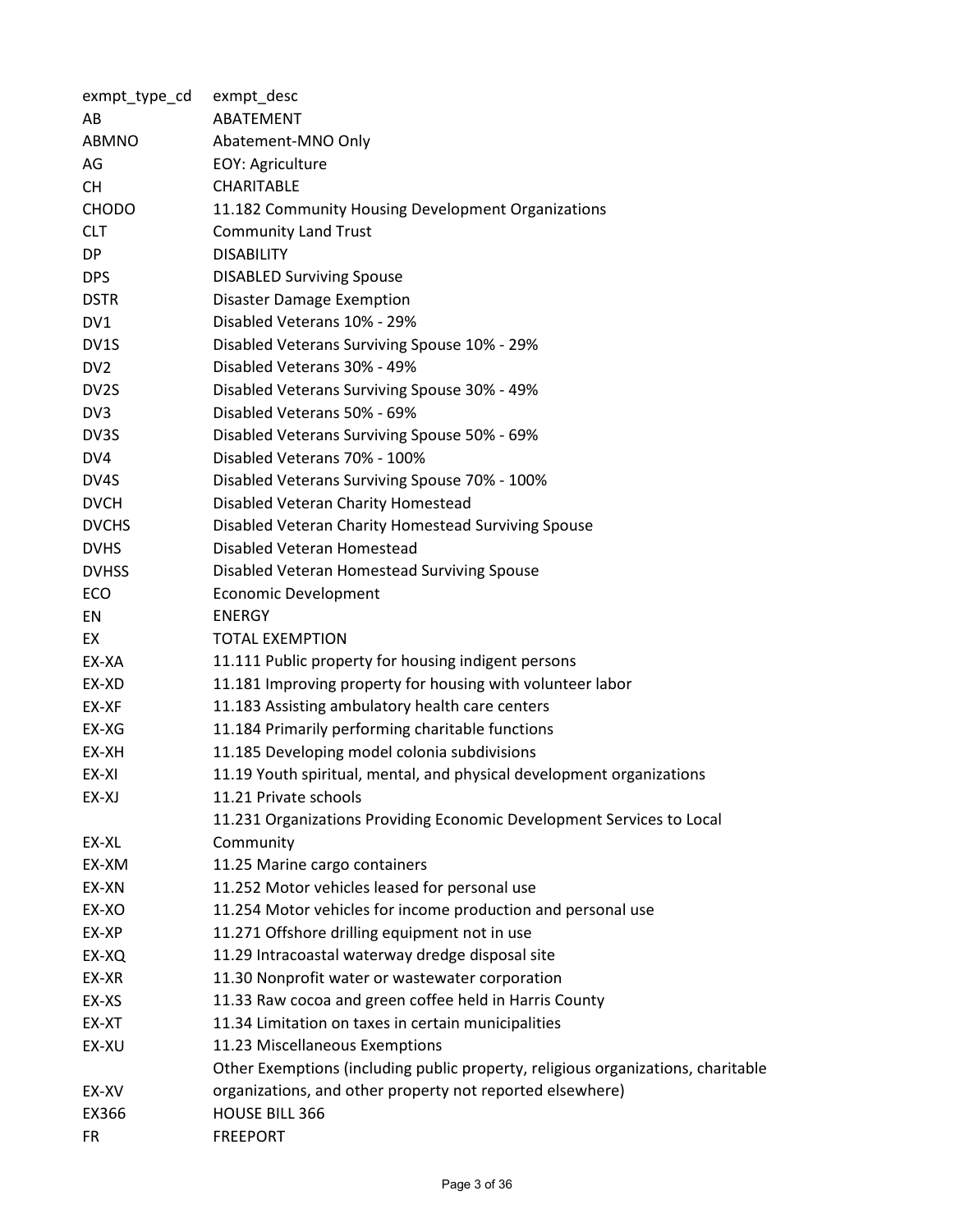| <b>FRSS</b>   | <b>First Responder Surviving Spouse</b>      |
|---------------|----------------------------------------------|
| FZ.           | <b>FREEZE ONLY</b>                           |
| GIT           | <b>GOODS IN TRANSIT</b>                      |
| <b>HS</b>     | <b>HOMESTEAD</b>                             |
| НT            | <b>HISTORICAL</b>                            |
| LIH           | Public property for housing indigent persons |
| <b>LVF</b>    | <b>Leased Vehicles</b>                       |
| <b>MASSS</b>  | Member Armed Services Surviving Spouse       |
| OV65          | OVER <sub>65</sub>                           |
| <b>OV65S</b>  | <b>OVER 65 Surviving Spouse</b>              |
| <sub>PC</sub> | POLLUTION CONTROL                            |
| <b>PPV</b>    | Personal Property Vehicle                    |
| SO.           | <b>SOLAR</b>                                 |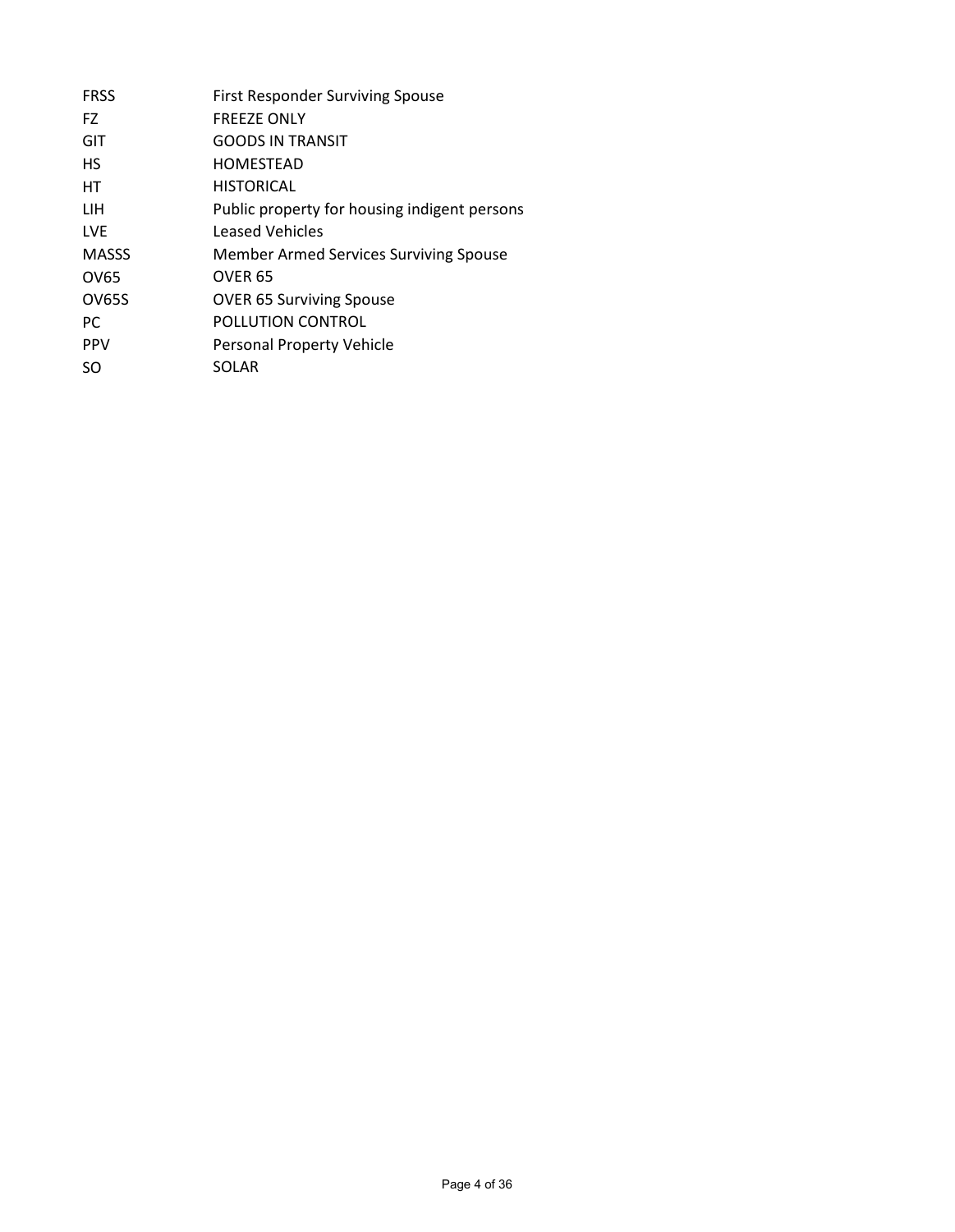# 4:49:43PM

| <b>Entity ID</b>                                           | Code |                                  | <b>Description</b>     |                                   |                                                   | <b>Type</b>           |                                                      |                   |
|------------------------------------------------------------|------|----------------------------------|------------------------|-----------------------------------|---------------------------------------------------|-----------------------|------------------------------------------------------|-------------------|
| 2448                                                       | 08   |                                  | <b>WELLS ISD</b>       |                                   |                                                   | $\mathsf S$           |                                                      |                   |
| Year                                                       | 2021 | <b>M&amp;O</b><br><b>1&amp;S</b> | 0.9883000<br>0.1803000 | Protected I&S<br><b>Sales Tax</b> | 0.0000000 Statement Date<br>$0.0000000$ Discounts | 10/1/2021<br>$\rm No$ | <b>Attorney Fee Date</b><br><b>Attorney Fee Rate</b> | 7/1/2022<br>15.00 |
|                                                            |      | Total:                           | 1.1686000              |                                   |                                                   |                       |                                                      |                   |
| <b>Exemption</b>                                           |      |                                  | <b>State Amount</b>    | <b>Local Amount</b>               | <b>Local Option Min Amount</b>                    | <b>Local Percent</b>  |                                                      |                   |
| $\mathbf{A}\mathbf{B}$                                     |      |                                  | $\boldsymbol{0}$       | $\boldsymbol{0}$                  | 0.00                                              | $0.00\,$              |                                                      |                   |
| ${\rm DP}$                                                 |      |                                  | 10,000                 | $\boldsymbol{0}$                  | $0.00\,$                                          | $0.00\,$              |                                                      |                   |
| <b>DPS</b>                                                 |      |                                  | 10,000                 | $\boldsymbol{0}$                  | $0.00\,$                                          | $0.00\,$              |                                                      |                   |
| $\rm DV1$                                                  |      |                                  | 5,000                  | $\boldsymbol{0}$                  | $0.00\,$                                          | $0.00\,$              |                                                      |                   |
| DV1S                                                       |      |                                  | 5,000                  | $\boldsymbol{0}$                  | $0.00\,$                                          | 0.00                  |                                                      |                   |
| $\rm DV2$                                                  |      |                                  | 7,500                  | $\boldsymbol{0}$                  | $0.00\,$                                          | $0.00\,$              |                                                      |                   |
| DV2S                                                       |      |                                  | 7,500                  | $\boldsymbol{0}$                  | $0.00\,$                                          | $0.00\,$              |                                                      |                   |
| DV3                                                        |      |                                  | 10,000                 | $\boldsymbol{0}$                  | $0.00\,$                                          | $0.00\,$              |                                                      |                   |
| DV3S                                                       |      |                                  | 10,000                 | $\boldsymbol{0}$                  | 0.00                                              | $0.00\,$              |                                                      |                   |
| $\rm DV4$                                                  |      |                                  | 12,000                 | $\boldsymbol{0}$                  | $0.00\,$                                          | $0.00\,$              |                                                      |                   |
| DV4S                                                       |      |                                  | 12,000                 | $\boldsymbol{0}$                  | $0.00\,$                                          | $0.00\,$              |                                                      |                   |
| $_{\mathrm{DVHS}}$                                         |      |                                  | $\boldsymbol{0}$       | $\boldsymbol{0}$                  | $0.00\,$                                          | $0.00\,$              |                                                      |                   |
| ${\rm EN}$                                                 |      |                                  | $\boldsymbol{0}$       | $\boldsymbol{0}$                  | $0.00\,$                                          | 0.00                  |                                                      |                   |
| $\mathop{\rm EX}\nolimits$                                 |      |                                  | $\boldsymbol{0}$       | $\boldsymbol{0}$                  | $0.00\,$                                          | $0.00\,$              |                                                      |                   |
| $\mathbf{EX}\text{-}\mathbf{XA}$                           |      |                                  | $\boldsymbol{0}$       | $\boldsymbol{0}$                  |                                                   | $0.00\,$              |                                                      |                   |
| $\mathbf{EX}\text{-}\mathbf{X}\mathbf{D}$                  |      |                                  | $\boldsymbol{0}$       | $\boldsymbol{0}$                  |                                                   | $0.00\,$              |                                                      |                   |
| $\mathbf{EX}\text{-}\mathbf{XF}$                           |      |                                  | $\boldsymbol{0}$       | $\boldsymbol{0}$                  |                                                   | $0.00\,$              |                                                      |                   |
| $EX-XG$                                                    |      |                                  | $\boldsymbol{0}$       | $\boldsymbol{0}$                  |                                                   | $0.00\,$              |                                                      |                   |
| $\mathbf{EX}\text{-}\mathbf{X}\mathbf{H}$                  |      |                                  | $\boldsymbol{0}$       | $\boldsymbol{0}$                  |                                                   | $0.00\,$              |                                                      |                   |
| $\mathbf{EX}\text{-}\mathbf{XI}$                           |      |                                  | $\boldsymbol{0}$       | $\boldsymbol{0}$                  |                                                   | $0.00\,$              |                                                      |                   |
| $\mathbf{EX}\text{-}\mathbf{X}\mathbf{J}$                  |      |                                  | $\boldsymbol{0}$       | $\boldsymbol{0}$                  |                                                   | $0.00\,$              |                                                      |                   |
| $\mathsf{EX}\text{-}\mathsf{XL}$                           |      |                                  | $\boldsymbol{0}$       | $\boldsymbol{0}$                  |                                                   | $0.00\,$              |                                                      |                   |
| $\mathbf{EX}\text{-}\mathbf{XM}$                           |      |                                  | $\boldsymbol{0}$       | $\boldsymbol{0}$                  |                                                   | $0.00\,$              |                                                      |                   |
| $\mathbf{EX}\text{-}\mathbf{X}\mathbf{N}$                  |      |                                  | $\boldsymbol{0}$       | $\boldsymbol{0}$                  |                                                   | $0.00\,$              |                                                      |                   |
| $\ensuremath{\text{EX-XO}}$                                |      |                                  | $\boldsymbol{0}$       | $\boldsymbol{0}$                  |                                                   | $0.00\,$              |                                                      |                   |
| EX-XP                                                      |      |                                  | $\boldsymbol{0}$       | $\boldsymbol{0}$                  |                                                   | $0.00\,$              |                                                      |                   |
| EX-XQ                                                      |      |                                  | $\boldsymbol{0}$       | $\boldsymbol{0}$                  |                                                   | $0.00\,$              |                                                      |                   |
| $\mathop{\rm EX}\nolimits\text{-}\mathop{\rm XR}\nolimits$ |      |                                  | $\boldsymbol{0}$       | $\boldsymbol{0}$                  |                                                   | $0.00\,$              |                                                      |                   |
| $\mathbf{EX}\text{-}\mathbf{XS}$                           |      |                                  | $\boldsymbol{0}$       | $\boldsymbol{0}$                  |                                                   | $0.00\,$              |                                                      |                   |
| EX-XT                                                      |      |                                  | $\boldsymbol{0}$       | $\boldsymbol{0}$                  |                                                   | $0.00\,$              |                                                      |                   |
| $\mathbf{EX}\text{-}\mathbf{X}\mathbf{U}$                  |      |                                  | $\boldsymbol{0}$       | $\boldsymbol{0}$                  |                                                   | $0.00\,$              |                                                      |                   |
| $\mathbf{EX}\text{-}\mathbf{X}\mathbf{V}$                  |      |                                  | $\boldsymbol{0}$       | $\mathbf{0}$                      |                                                   | $0.00\,$              |                                                      |                   |
| EX366                                                      |      |                                  | $\boldsymbol{0}$       | $\boldsymbol{0}$                  | $0.00\,$                                          | $0.00\,$              |                                                      |                   |
| $\operatorname{GIT}$                                       |      |                                  |                        | $\boldsymbol{0}$                  |                                                   |                       |                                                      |                   |
| $_{\rm HS}$                                                |      |                                  | 25,000                 | $\boldsymbol{0}$                  | 0.00                                              | 0.00                  |                                                      |                   |
| HT                                                         |      |                                  | $\boldsymbol{0}$       | $\boldsymbol{0}$                  | $0.00\,$                                          | $0.00\,$              |                                                      |                   |
| $\rm O V65$                                                |      |                                  | 10,000                 | $\boldsymbol{0}$                  | $0.00\,$                                          | $0.00\,$              |                                                      |                   |
| <b>OV65S</b>                                               |      |                                  | 10,000                 | $\boldsymbol{0}$                  | $0.00\,$                                          | $0.00\,$              |                                                      |                   |
|                                                            |      |                                  |                        |                                   |                                                   |                       |                                                      |                   |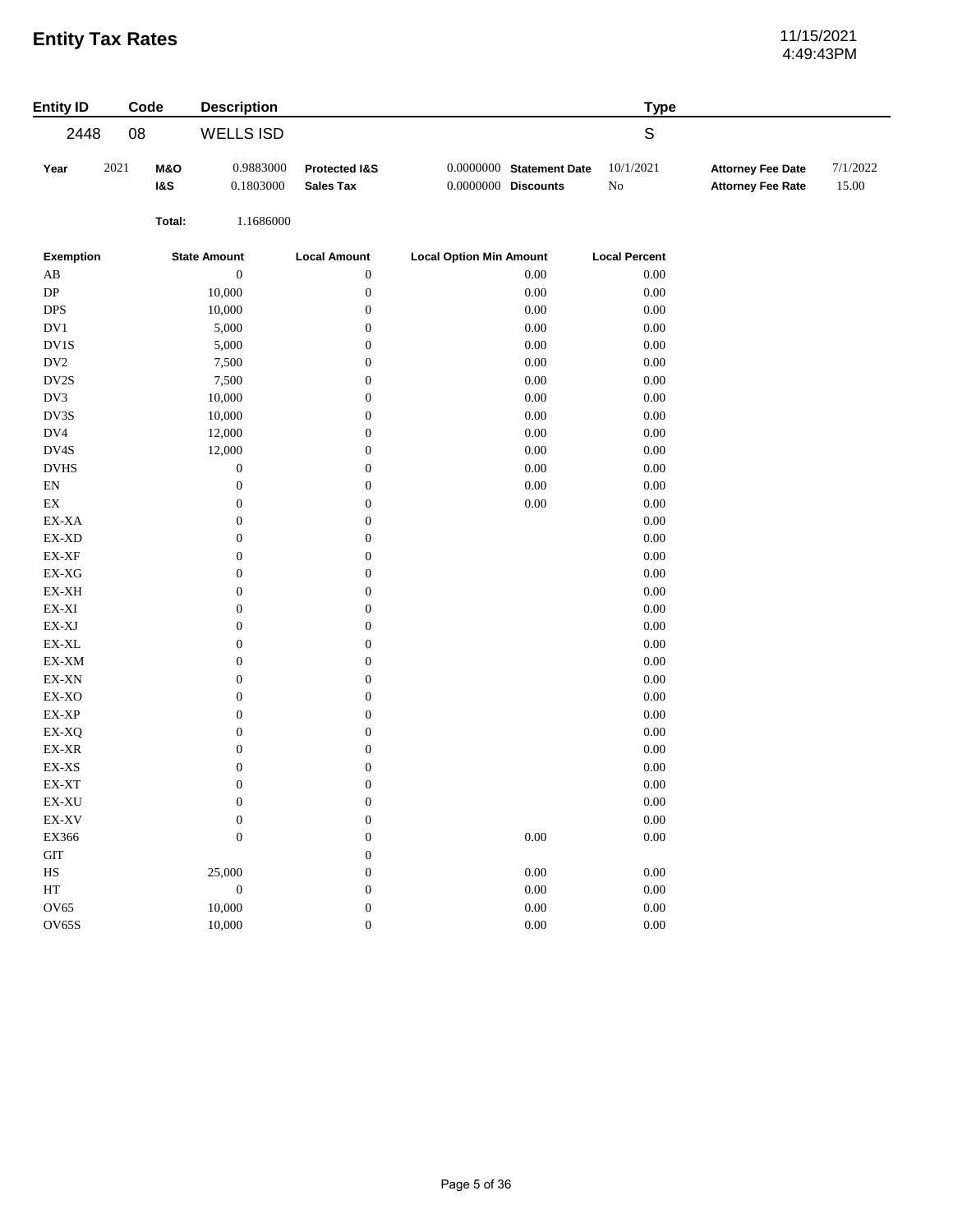# 4:50:02PM

| <b>Entity ID</b>                                           | Code |                                  | <b>Description</b>     |                                   |                                |                            | <b>Type</b>           |                                                      |                   |
|------------------------------------------------------------|------|----------------------------------|------------------------|-----------------------------------|--------------------------------|----------------------------|-----------------------|------------------------------------------------------|-------------------|
| 2439                                                       | 15   |                                  | <b>RUSK ISD</b>        |                                   |                                |                            | ${\mathsf S}$         |                                                      |                   |
| Year                                                       | 2021 | <b>M&amp;O</b><br><b>1&amp;S</b> | 0.9063000<br>0.1125000 | Protected I&S<br><b>Sales Tax</b> | $0.0000000$ Discounts          | $0.0000000$ Statement Date | 10/1/2021<br>$\rm No$ | <b>Attorney Fee Date</b><br><b>Attorney Fee Rate</b> | 7/1/2022<br>15.00 |
|                                                            |      | Total:                           | 1.0188000              |                                   |                                |                            |                       |                                                      |                   |
| <b>Exemption</b>                                           |      |                                  | <b>State Amount</b>    | <b>Local Amount</b>               | <b>Local Option Min Amount</b> |                            | <b>Local Percent</b>  |                                                      |                   |
| $\mathbf{A}\mathbf{B}$                                     |      |                                  | $\boldsymbol{0}$       | $\boldsymbol{0}$                  |                                | 0.00                       | $0.00\,$              |                                                      |                   |
| ${\rm DP}$                                                 |      |                                  | 10,000                 | $\boldsymbol{0}$                  |                                | 0.00                       | $0.00\,$              |                                                      |                   |
| <b>DPS</b>                                                 |      |                                  | 10,000                 | $\boldsymbol{0}$                  |                                | $0.00\,$                   | $0.00\,$              |                                                      |                   |
| $\rm DV1$                                                  |      |                                  | 5,000                  | $\boldsymbol{0}$                  |                                | $0.00\,$                   | $0.00\,$              |                                                      |                   |
| $\rm DV1S$                                                 |      |                                  | 5,000                  | $\boldsymbol{0}$                  |                                | $0.00\,$                   | $0.00\,$              |                                                      |                   |
| DV <sub>2</sub>                                            |      |                                  | 7,500                  | $\boldsymbol{0}$                  |                                | $0.00\,$                   | 0.00                  |                                                      |                   |
| DV2S                                                       |      |                                  | 7,500                  | $\boldsymbol{0}$                  |                                | $0.00\,$                   | $0.00\,$              |                                                      |                   |
| DV3                                                        |      |                                  | 10,000                 | $\boldsymbol{0}$                  |                                | $0.00\,$                   | $0.00\,$              |                                                      |                   |
| DV3S                                                       |      |                                  | 10,000                 | $\boldsymbol{0}$                  |                                | $0.00\,$                   | 0.00                  |                                                      |                   |
| DV4                                                        |      |                                  | 12,000                 | $\boldsymbol{0}$                  |                                | $0.00\,$                   | $0.00\,$              |                                                      |                   |
| $\mathbf{D V4S}$                                           |      |                                  | 12,000                 | $\boldsymbol{0}$                  |                                | $0.00\,$                   | $0.00\,$              |                                                      |                   |
| $_{\mathrm{DVHS}}$                                         |      |                                  | $\boldsymbol{0}$       | $\boldsymbol{0}$                  |                                | $0.00\,$                   | $0.00\,$              |                                                      |                   |
| $\mathop{\rm EN}\nolimits$                                 |      |                                  | $\boldsymbol{0}$       | $\boldsymbol{0}$                  |                                | $0.00\,$                   | $0.00\,$              |                                                      |                   |
| $\mathop{\rm EX}\nolimits$                                 |      |                                  | $\boldsymbol{0}$       | $\boldsymbol{0}$                  |                                | $0.00\,$                   | $0.00\,$              |                                                      |                   |
| EX-XA                                                      |      |                                  | $\boldsymbol{0}$       | $\boldsymbol{0}$                  |                                |                            | $0.00\,$              |                                                      |                   |
| $EX-XD$                                                    |      |                                  | $\boldsymbol{0}$       | $\boldsymbol{0}$                  |                                |                            | $0.00\,$              |                                                      |                   |
| $\mathbf{EX}\text{-}\mathbf{XF}$                           |      |                                  | $\boldsymbol{0}$       | $\boldsymbol{0}$                  |                                |                            | $0.00\,$              |                                                      |                   |
| $\mathbf{EX}\text{-}\mathbf{X}\mathbf{G}$                  |      |                                  | $\boldsymbol{0}$       | $\boldsymbol{0}$                  |                                |                            | $0.00\,$              |                                                      |                   |
| EX-XH                                                      |      |                                  | $\boldsymbol{0}$       | $\boldsymbol{0}$                  |                                |                            | $0.00\,$              |                                                      |                   |
| $\mathbf{EX}\text{-}\mathbf{XI}$                           |      |                                  | $\boldsymbol{0}$       | $\boldsymbol{0}$                  |                                |                            | $0.00\,$              |                                                      |                   |
| $\mathbf{EX}\text{-}\mathbf{X}\mathbf{J}$                  |      |                                  | $\boldsymbol{0}$       | $\boldsymbol{0}$                  |                                |                            | $0.00\,$              |                                                      |                   |
| $\mathsf{EX}\text{-}\mathsf{XL}$                           |      |                                  | $\boldsymbol{0}$       | $\boldsymbol{0}$                  |                                |                            | $0.00\,$              |                                                      |                   |
| EX-XM                                                      |      |                                  | $\boldsymbol{0}$       | $\boldsymbol{0}$                  |                                |                            | $0.00\,$              |                                                      |                   |
| EX-XN                                                      |      |                                  | $\boldsymbol{0}$       | $\boldsymbol{0}$                  |                                |                            | 0.00                  |                                                      |                   |
| EX-XO                                                      |      |                                  | $\boldsymbol{0}$       | $\boldsymbol{0}$                  |                                |                            | $0.00\,$              |                                                      |                   |
| $\mathbf{EX}\text{-}\mathbf{XP}$                           |      |                                  | $\boldsymbol{0}$       | $\boldsymbol{0}$                  |                                |                            | 0.00                  |                                                      |                   |
| EX-XQ                                                      |      |                                  | $\boldsymbol{0}$       | $\boldsymbol{0}$                  |                                |                            | $0.00\,$              |                                                      |                   |
| $\mathop{\rm EX}\nolimits\text{-}\mathop{\rm XR}\nolimits$ |      |                                  | $\boldsymbol{0}$       | $\boldsymbol{0}$                  |                                |                            | $0.00\,$              |                                                      |                   |
| $\mathbf{EX}\text{-}\mathbf{XS}$                           |      |                                  | $\boldsymbol{0}$       | $\boldsymbol{0}$                  |                                |                            | $0.00\,$              |                                                      |                   |
| EX-XT                                                      |      |                                  | $\boldsymbol{0}$       | $\boldsymbol{0}$                  |                                |                            | 0.00                  |                                                      |                   |
| $\mathbf{EX}\text{-}\mathbf{X}\mathbf{U}$                  |      |                                  | $\boldsymbol{0}$       | $\boldsymbol{0}$                  |                                |                            | $0.00\,$              |                                                      |                   |
| $\mathbf{EX}\text{-}\mathbf{X}\mathbf{V}$                  |      |                                  | $\boldsymbol{0}$       | $\boldsymbol{0}$                  |                                |                            | $0.00\,$              |                                                      |                   |
| EX366                                                      |      |                                  | $\boldsymbol{0}$       | $\boldsymbol{0}$                  |                                | $0.00\,$                   | $0.00\,$              |                                                      |                   |
| ${\sf FR}$                                                 |      |                                  | $\boldsymbol{0}$       | $\boldsymbol{0}$                  |                                | $0.00\,$                   | $0.00\,$              |                                                      |                   |
| ${\rm FZ}$                                                 |      |                                  | $\boldsymbol{0}$       | $\boldsymbol{0}$                  |                                | $0.00\,$                   | $0.00\,$              |                                                      |                   |
| <b>GIT</b>                                                 |      |                                  |                        | $\boldsymbol{0}$                  |                                |                            |                       |                                                      |                   |
| $_{\rm HS}$                                                |      |                                  | 25,000                 | $\boldsymbol{0}$                  |                                | $0.00\,$                   | $0.00\,$              |                                                      |                   |
| $\operatorname{HT}$                                        |      |                                  | $\boldsymbol{0}$       | $\boldsymbol{0}$                  |                                | $0.00\,$                   | $0.00\,$              |                                                      |                   |
| OV65                                                       |      |                                  | 10,000                 | 6,250                             |                                | $0.00\,$                   | $0.00\,$              |                                                      |                   |
| <b>OV65S</b>                                               |      |                                  | 10,000                 | 6,250                             |                                | $0.00\,$                   | $0.00\,$              |                                                      |                   |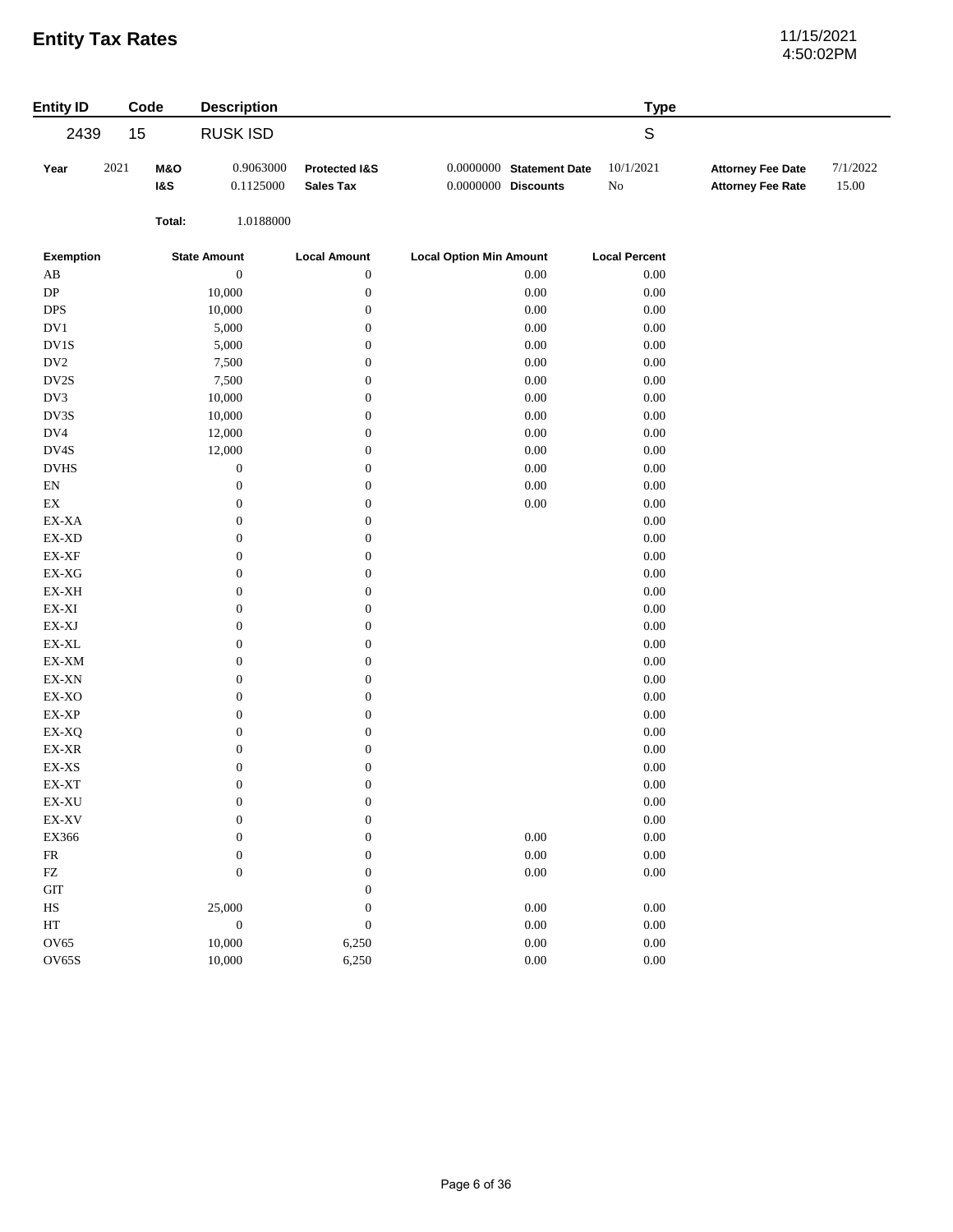# 4:50:17PM

| <b>Entity ID</b>                                           | Code |                       | <b>Description</b>     |                                   |                                                   | <b>Type</b>           |                                                      |                   |
|------------------------------------------------------------|------|-----------------------|------------------------|-----------------------------------|---------------------------------------------------|-----------------------|------------------------------------------------------|-------------------|
| 2450                                                       | 21   |                       | <b>ALTO ISD</b>        |                                   |                                                   | ${\mathsf S}$         |                                                      |                   |
| Year                                                       | 2021 | M&O<br><b>1&amp;S</b> | 1.0546000<br>0.4773000 | Protected I&S<br><b>Sales Tax</b> | 0.0000000 Statement Date<br>$0.0000000$ Discounts | 10/1/2021<br>$\rm No$ | <b>Attorney Fee Date</b><br><b>Attorney Fee Rate</b> | 7/1/2022<br>15.00 |
|                                                            |      | Total:                | 1.5319000              |                                   |                                                   |                       |                                                      |                   |
| Exemption                                                  |      |                       | <b>State Amount</b>    | <b>Local Amount</b>               | <b>Local Option Min Amount</b>                    | <b>Local Percent</b>  |                                                      |                   |
| $\mathbf{A}\mathbf{B}$                                     |      |                       | $\boldsymbol{0}$       | $\boldsymbol{0}$                  | 0.00                                              | $0.00\,$              |                                                      |                   |
| DP                                                         |      |                       | 10,000                 | $\boldsymbol{0}$                  | 0.00                                              | $0.00\,$              |                                                      |                   |
| $\ensuremath{\mathsf{DPS}}$                                |      |                       | 10,000                 | $\boldsymbol{0}$                  | $0.00\,$                                          | $0.00\,$              |                                                      |                   |
| $\rm DV1$                                                  |      |                       | 5,000                  | $\boldsymbol{0}$                  | $0.00\,$                                          | $0.00\,$              |                                                      |                   |
| $\rm DV1S$                                                 |      |                       | 5,000                  | $\boldsymbol{0}$                  | $0.00\,$                                          | $0.00\,$              |                                                      |                   |
| $\rm DV2$                                                  |      |                       | 7,500                  | $\boldsymbol{0}$                  | $0.00\,$                                          | $0.00\,$              |                                                      |                   |
| $\mathbf{D} \mathbf{V} \mathbf{2S}$                        |      |                       | 7,500                  | $\boldsymbol{0}$                  | $0.00\,$                                          | $0.00\,$              |                                                      |                   |
| DV3                                                        |      |                       | 10,000                 | $\boldsymbol{0}$                  | $0.00\,$                                          | $0.00\,$              |                                                      |                   |
| $\mathbf{D}\mathbf{V}3\mathbf{S}$                          |      |                       | 10,000                 | $\boldsymbol{0}$                  | $0.00\,$                                          | $0.00\,$              |                                                      |                   |
| $\rm DV4$                                                  |      |                       | 12,000                 | $\boldsymbol{0}$                  | $0.00\,$                                          | $0.00\,$              |                                                      |                   |
| $\mathbf{D V4S}$                                           |      |                       | 12,000                 | $\boldsymbol{0}$                  | 0.00                                              | $0.00\,$              |                                                      |                   |
| $_{\rm DVHS}$                                              |      |                       | $\boldsymbol{0}$       | $\boldsymbol{0}$                  | $0.00\,$                                          | $0.00\,$              |                                                      |                   |
| $\mathop{\rm EN}\nolimits$                                 |      |                       | $\boldsymbol{0}$       | $\boldsymbol{0}$                  | $0.00\,$                                          | $0.00\,$              |                                                      |                   |
| $\mathop{\rm EX}\nolimits$                                 |      |                       | $\boldsymbol{0}$       | $\boldsymbol{0}$                  | $0.00\,$                                          | $0.00\,$              |                                                      |                   |
| EX-XA                                                      |      |                       | $\boldsymbol{0}$       | $\boldsymbol{0}$                  |                                                   | 0.00                  |                                                      |                   |
| EX-XD                                                      |      |                       | $\boldsymbol{0}$       | $\boldsymbol{0}$                  |                                                   | $0.00\,$              |                                                      |                   |
| $\mathbf{EX}\text{-}\mathbf{XF}$                           |      |                       | $\boldsymbol{0}$       | $\boldsymbol{0}$                  |                                                   | $0.00\,$              |                                                      |                   |
| $\mathbf{EX}\text{-}\mathbf{X}\mathbf{G}$                  |      |                       | $\boldsymbol{0}$       | $\boldsymbol{0}$                  |                                                   | $0.00\,$              |                                                      |                   |
| $\mathbf{EX}\text{-}\mathbf{X}\mathbf{H}$                  |      |                       | $\boldsymbol{0}$       | $\boldsymbol{0}$                  |                                                   | $0.00\,$              |                                                      |                   |
| $\mathbf{EX}\text{-}\mathbf{XI}$                           |      |                       | $\boldsymbol{0}$       | $\boldsymbol{0}$                  |                                                   | $0.00\,$              |                                                      |                   |
| $\mathbf{EX}\text{-}\mathbf{XJ}$                           |      |                       | $\boldsymbol{0}$       | $\boldsymbol{0}$                  |                                                   | $0.00\,$              |                                                      |                   |
| $\mathsf{EX}\text{-}\mathsf{XL}$                           |      |                       | $\boldsymbol{0}$       | $\boldsymbol{0}$                  |                                                   | $0.00\,$              |                                                      |                   |
| EX-XM                                                      |      |                       | $\boldsymbol{0}$       | $\boldsymbol{0}$                  |                                                   | $0.00\,$              |                                                      |                   |
| EX-XN                                                      |      |                       | $\boldsymbol{0}$       | $\boldsymbol{0}$                  |                                                   | $0.00\,$              |                                                      |                   |
| $\ensuremath{\text{EX-XO}}$                                |      |                       | $\boldsymbol{0}$       | $\boldsymbol{0}$                  |                                                   | $0.00\,$              |                                                      |                   |
| $\mathbf{EX}\text{-}\mathbf{XP}$                           |      |                       | $\boldsymbol{0}$       | $\boldsymbol{0}$                  |                                                   | $0.00\,$              |                                                      |                   |
| EX-XQ                                                      |      |                       | $\boldsymbol{0}$       | $\boldsymbol{0}$                  |                                                   | $0.00\,$              |                                                      |                   |
| $\mathop{\rm EX}\nolimits\text{-}\mathop{\rm XR}\nolimits$ |      |                       | $\boldsymbol{0}$       | $\boldsymbol{0}$                  |                                                   | $0.00\,$              |                                                      |                   |
| $\mathbf{EX}\text{-}\mathbf{XS}$                           |      |                       | $\boldsymbol{0}$       | $\boldsymbol{0}$                  |                                                   | 0.00                  |                                                      |                   |
| EX-XT                                                      |      |                       | $\boldsymbol{0}$       | $\boldsymbol{0}$                  |                                                   | 0.00                  |                                                      |                   |
| $\mathbf{EX}\text{-}\mathbf{X}\mathbf{U}$                  |      |                       | $\boldsymbol{0}$       | $\boldsymbol{0}$                  |                                                   | $0.00\,$              |                                                      |                   |
| $\mathbf{EX}\text{-}\mathbf{X}\mathbf{V}$                  |      |                       | $\boldsymbol{0}$       | $\boldsymbol{0}$                  |                                                   | $0.00\,$              |                                                      |                   |
| EX366                                                      |      |                       | $\boldsymbol{0}$       | $\boldsymbol{0}$                  | $0.00\,$                                          | $0.00\,$              |                                                      |                   |
| ${\sf FR}$                                                 |      |                       | $\boldsymbol{0}$       | $\boldsymbol{0}$                  | $0.00\,$                                          | $0.00\,$              |                                                      |                   |
| ${\rm FZ}$                                                 |      |                       | $\boldsymbol{0}$       | $\boldsymbol{0}$                  | $0.00\,$                                          | $0.00\,$              |                                                      |                   |
| $\operatorname{GIT}$                                       |      |                       |                        | $\boldsymbol{0}$                  |                                                   |                       |                                                      |                   |
| $_{\rm HS}$                                                |      |                       | 25,000                 | $\boldsymbol{0}$                  | $0.00\,$                                          | $0.00\,$              |                                                      |                   |
| $\operatorname{HT}$                                        |      |                       | $\boldsymbol{0}$       | $\boldsymbol{0}$                  | $0.00\,$                                          | $0.00\,$              |                                                      |                   |
| OV <sub>65</sub>                                           |      |                       | 10,000                 | $\boldsymbol{0}$                  | $0.00\,$                                          | $0.00\,$              |                                                      |                   |
| OV65S                                                      |      |                       | 10,000                 | $\boldsymbol{0}$                  | $0.00\,$                                          | $0.00\,$              |                                                      |                   |
|                                                            |      |                       |                        |                                   |                                                   |                       |                                                      |                   |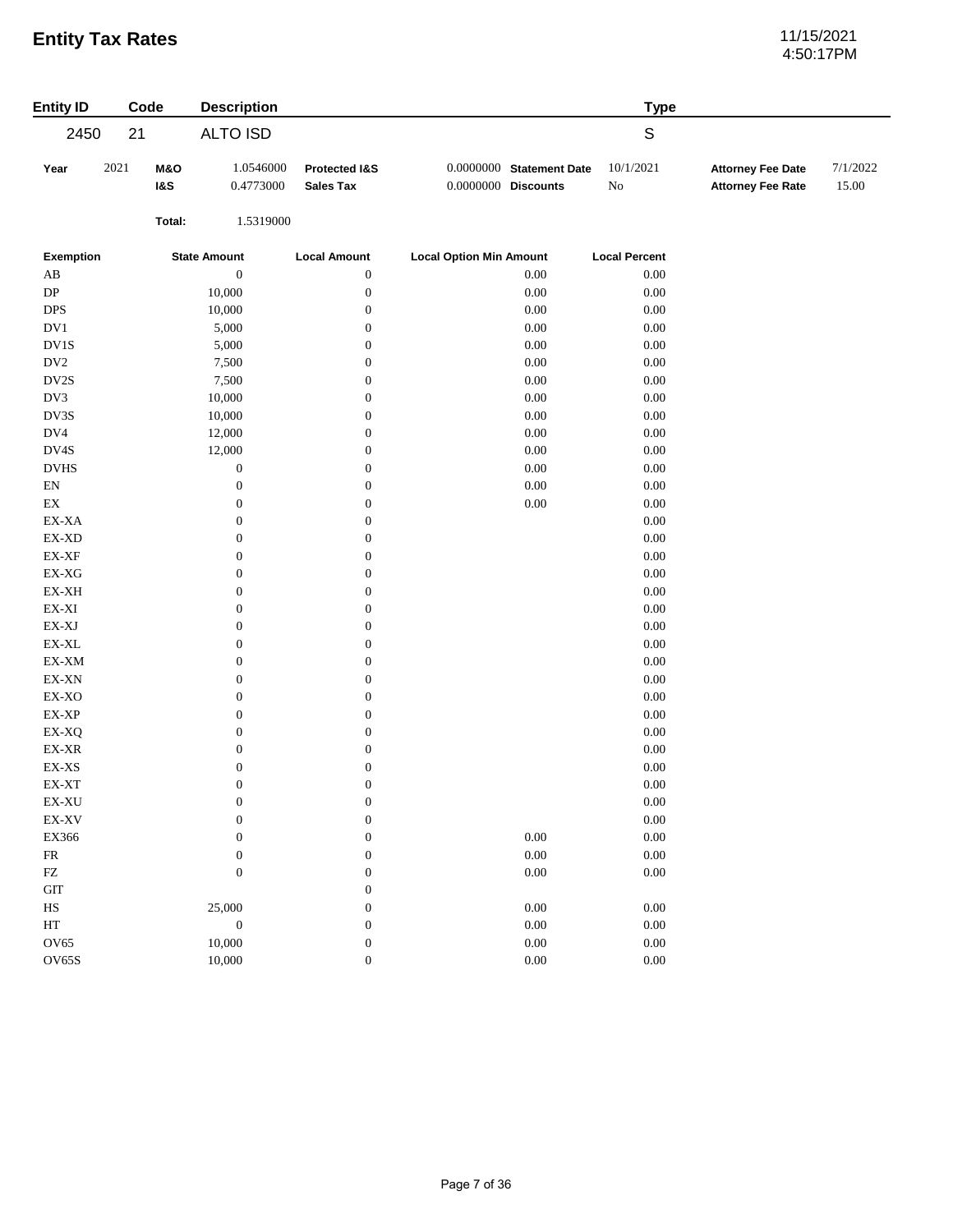# 4:50:35PM

| <b>Entity ID</b>                 | Code                             | <b>Description</b>                   |                                      |                                |                            | <b>Type</b>           |                                                      |          |
|----------------------------------|----------------------------------|--------------------------------------|--------------------------------------|--------------------------------|----------------------------|-----------------------|------------------------------------------------------|----------|
| 2454                             | 23                               | <b>BULLARD ISD</b>                   |                                      |                                |                            | $\mathsf S$           |                                                      |          |
| 2021<br>Year                     | <b>M&amp;O</b><br><b>1&amp;S</b> | 0.9520000<br>0.4043000               | Protected I&S<br><b>Sales Tax</b>    | $0.0000000$ Discounts          | $0.0000000$ Statement Date | 10/1/2021<br>$\rm No$ | <b>Attorney Fee Date</b><br><b>Attorney Fee Rate</b> | 7/1/2022 |
|                                  | Total:                           | 1.3563000                            |                                      |                                |                            |                       |                                                      |          |
| <b>Exemption</b>                 |                                  | <b>State Amount</b>                  | <b>Local Amount</b>                  | <b>Local Option Min Amount</b> |                            | <b>Local Percent</b>  |                                                      |          |
| DP                               |                                  | 10,000                               | $\boldsymbol{0}$                     |                                |                            |                       |                                                      |          |
| <b>DPS</b>                       |                                  | 10,000                               | $\boldsymbol{0}$                     |                                | 0.00                       | 0.00                  |                                                      |          |
| DV1                              |                                  | 5,000                                | $\boldsymbol{0}$                     |                                | $0.00\,$                   | $0.00\,$              |                                                      |          |
| DV1S                             |                                  | 5,000                                | $\boldsymbol{0}$                     |                                | 0.00                       | 0.00                  |                                                      |          |
| DV <sub>2</sub>                  |                                  | 7,500                                | $\boldsymbol{0}$                     |                                | 0.00                       | 0.00                  |                                                      |          |
| DV2S                             |                                  | 7,500                                | $\boldsymbol{0}$                     |                                | 0.00                       | 0.00                  |                                                      |          |
| DV3                              |                                  | 10,000                               | $\boldsymbol{0}$                     |                                | 0.00                       | 0.00                  |                                                      |          |
| DV3S                             |                                  | 10,000                               | $\boldsymbol{0}$                     |                                | $0.00\,$                   | $0.00\,$              |                                                      |          |
| $\rm DV4$                        |                                  | 12,000                               | $\boldsymbol{0}$                     |                                | $0.00\,$                   | 0.00                  |                                                      |          |
| $\mathbf{D V4S}$                 |                                  | 12,000                               | $\boldsymbol{0}$                     |                                | 0.00                       | $0.00\,$              |                                                      |          |
| $_{\mathrm{DVHS}}$               |                                  | $\boldsymbol{0}$                     | $\boldsymbol{0}$                     |                                | $0.00\,$                   | $0.00\,$              |                                                      |          |
| $\mathop{\rm EX}\nolimits$       |                                  | $\boldsymbol{0}$                     | $\boldsymbol{0}$                     |                                |                            | 0.00                  |                                                      |          |
| EX-XA                            |                                  | $\boldsymbol{0}$                     | $\boldsymbol{0}$                     |                                |                            | 0.00                  |                                                      |          |
| EX-XD                            |                                  | $\boldsymbol{0}$                     | $\boldsymbol{0}$                     |                                |                            | $0.00\,$              |                                                      |          |
| $\mathsf{EX}\text{-}\mathsf{XF}$ |                                  | $\boldsymbol{0}$                     | $\boldsymbol{0}$                     |                                |                            | $0.00\,$              |                                                      |          |
| EX-XG                            |                                  | $\boldsymbol{0}$                     | $\boldsymbol{0}$                     |                                |                            | $0.00\,$              |                                                      |          |
| EX-XH                            |                                  | $\boldsymbol{0}$                     | $\boldsymbol{0}$                     |                                |                            | 0.00                  |                                                      |          |
| $\mathbf{EX}\text{-}\mathbf{XI}$ |                                  | $\boldsymbol{0}$                     | $\boldsymbol{0}$                     |                                |                            | 0.00                  |                                                      |          |
| $\mathbf{EX}\text{-}\mathbf{XJ}$ |                                  | $\boldsymbol{0}$                     | $\boldsymbol{0}$                     |                                |                            | 0.00                  |                                                      |          |
| $\mathsf{EX}\text{-}\mathsf{XL}$ |                                  | $\boldsymbol{0}$                     | $\boldsymbol{0}$                     |                                |                            | $0.00\,$              |                                                      |          |
| EX-XM                            |                                  | $\boldsymbol{0}$                     | $\boldsymbol{0}$                     |                                |                            | 0.00                  |                                                      |          |
| EX-XN                            |                                  | $\boldsymbol{0}$                     | $\boldsymbol{0}$                     |                                |                            | 0.00                  |                                                      |          |
| $\ensuremath{\text{EX-XO}}$      |                                  | $\boldsymbol{0}$                     | $\boldsymbol{0}$                     |                                |                            | $0.00\,$              |                                                      |          |
| EX-XP                            |                                  | $\boldsymbol{0}$                     | $\boldsymbol{0}$                     |                                |                            | $0.00\,$              |                                                      |          |
| EX-XQ                            |                                  | $\boldsymbol{0}$                     | $\boldsymbol{0}$                     |                                |                            | $0.00\,$              |                                                      |          |
| EX-XR                            |                                  | $\boldsymbol{0}$                     | $\boldsymbol{0}$                     |                                |                            | 0.00                  |                                                      |          |
| EX-XS                            |                                  | $\boldsymbol{0}$                     | $\boldsymbol{0}$                     |                                |                            | $0.00\,$              |                                                      |          |
| EX-XT<br>EX-XU                   |                                  | $\boldsymbol{0}$<br>$\boldsymbol{0}$ | $\boldsymbol{0}$<br>$\boldsymbol{0}$ |                                |                            | $0.00\,$<br>0.00      |                                                      |          |
| EX-XV                            |                                  | $\boldsymbol{0}$                     | $\boldsymbol{0}$                     |                                |                            | 0.00                  |                                                      |          |
| ${\sf FR}$                       |                                  | $\boldsymbol{0}$                     | $\boldsymbol{0}$                     |                                | $0.00\,$                   | $0.00\,$              |                                                      |          |
| HS                               |                                  | 25,000                               | $\boldsymbol{0}$                     |                                | 0.00                       | $0.00\,$              |                                                      |          |
| <b>OV65</b>                      |                                  | 10,000                               | $\boldsymbol{0}$                     |                                |                            |                       |                                                      |          |
| OV65S                            |                                  | 10,000                               | $\boldsymbol{0}$                     |                                | 0.00                       | 0.00                  |                                                      |          |
|                                  |                                  |                                      |                                      |                                |                            |                       |                                                      |          |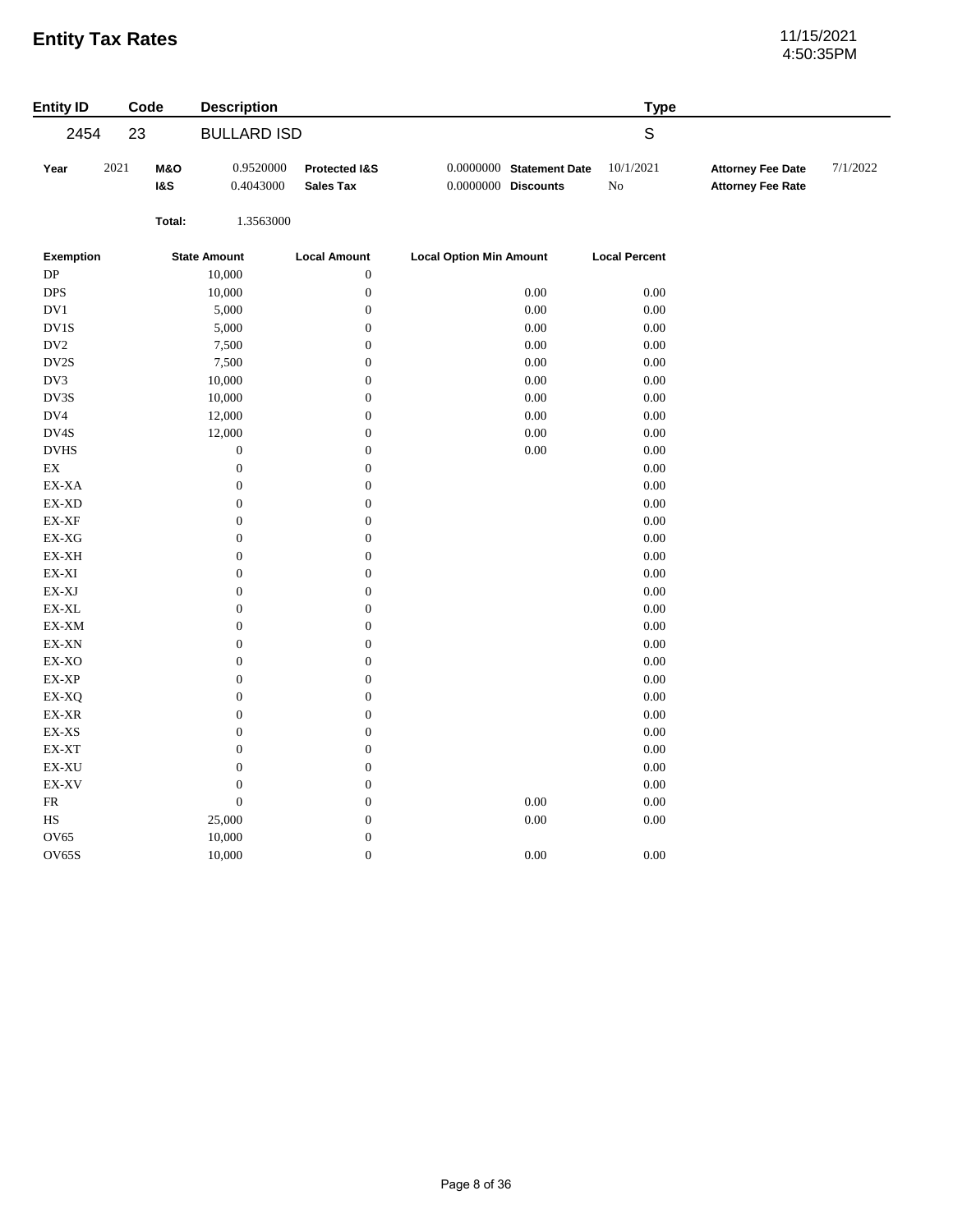# 4:50:59PM

| <b>Entity ID</b>                          | Code |                                  | <b>Description</b>     |                                   |                                |                            | <b>Type</b>          |                                                      |          |
|-------------------------------------------|------|----------------------------------|------------------------|-----------------------------------|--------------------------------|----------------------------|----------------------|------------------------------------------------------|----------|
| 2438                                      | 37   |                                  | <b>CHEROKEE COUNTY</b> |                                   |                                |                            | G                    |                                                      |          |
| Year                                      | 2021 | <b>M&amp;O</b><br><b>1&amp;S</b> | 0.4100000<br>0.0000000 | Protected I&S<br><b>Sales Tax</b> | 0.0000000 Discounts            | $0.0000000$ Statement Date | 10/1/2021<br>No      | <b>Attorney Fee Date</b><br><b>Attorney Fee Rate</b> | 7/1/2022 |
|                                           |      | Total:                           | .4100000               |                                   |                                |                            |                      |                                                      |          |
| <b>Exemption</b>                          |      |                                  | <b>State Amount</b>    | <b>Local Amount</b>               | <b>Local Option Min Amount</b> |                            | <b>Local Percent</b> |                                                      |          |
| $\mathbf{A}\mathbf{B}$                    |      |                                  | $\boldsymbol{0}$       | $\boldsymbol{0}$                  |                                | 0.00                       | $0.00\,$             |                                                      |          |
| ${\rm DP}$                                |      |                                  | $\boldsymbol{0}$       | 12,000                            |                                | $0.00\,$                   | $0.00\,$             |                                                      |          |
| <b>DPS</b>                                |      |                                  | $\boldsymbol{0}$       | 12,000                            |                                | $0.00\,$                   | $0.00\,$             |                                                      |          |
| DV1                                       |      |                                  | 5,000                  | $\boldsymbol{0}$                  |                                | $0.00\,$                   | $0.00\,$             |                                                      |          |
| DV1S                                      |      |                                  | 5,000                  | $\boldsymbol{0}$                  |                                | $0.00\,$                   | 0.00                 |                                                      |          |
| $\rm DV2$                                 |      |                                  | 7,500                  | $\boldsymbol{0}$                  |                                | $0.00\,$                   | $0.00\,$             |                                                      |          |
| DV2S                                      |      |                                  | 7,500                  | $\boldsymbol{0}$                  |                                | $0.00\,$                   | $0.00\,$             |                                                      |          |
| DV3                                       |      |                                  | 10,000                 | $\boldsymbol{0}$                  |                                | $0.00\,$                   | $0.00\,$             |                                                      |          |
| DV3S                                      |      |                                  | 10,000                 | $\boldsymbol{0}$                  |                                | $0.00\,$                   | $0.00\,$             |                                                      |          |
| DV4                                       |      |                                  | 12,000                 | $\boldsymbol{0}$                  |                                | 0.00                       | 0.00                 |                                                      |          |
| DV4S                                      |      |                                  | 12,000                 | $\boldsymbol{0}$                  |                                | $0.00\,$                   | $0.00\,$             |                                                      |          |
| <b>DVHS</b>                               |      |                                  | $\boldsymbol{0}$       | $\boldsymbol{0}$                  |                                | $0.00\,$                   | 0.00                 |                                                      |          |
| $\mathop{\rm EN}\nolimits$                |      |                                  | $\boldsymbol{0}$       | $\boldsymbol{0}$                  |                                | $0.00\,$                   | $0.00\,$             |                                                      |          |
| $\mathop{\rm EX}\nolimits$                |      |                                  | $\boldsymbol{0}$       | $\boldsymbol{0}$                  |                                | 0.00                       | 0.00                 |                                                      |          |
| EX-XA                                     |      |                                  | $\boldsymbol{0}$       | $\boldsymbol{0}$                  |                                |                            | $0.00\,$             |                                                      |          |
| $EX-XD$                                   |      |                                  | $\boldsymbol{0}$       | $\boldsymbol{0}$                  |                                |                            | 0.00                 |                                                      |          |
| $\mathbf{EX}\text{-}\mathbf{XF}$          |      |                                  | $\boldsymbol{0}$       | $\boldsymbol{0}$                  |                                |                            | $0.00\,$             |                                                      |          |
| $EX-XG$                                   |      |                                  | $\boldsymbol{0}$       | $\boldsymbol{0}$                  |                                |                            | 0.00                 |                                                      |          |
| $\mathbf{EX}\text{-}\mathbf{X}\mathbf{H}$ |      |                                  | $\boldsymbol{0}$       | $\boldsymbol{0}$                  |                                |                            | $0.00\,$             |                                                      |          |
| EX-XI                                     |      |                                  | $\boldsymbol{0}$       | $\boldsymbol{0}$                  |                                |                            | $0.00\,$             |                                                      |          |
| $\mathbf{EX}\text{-}\mathbf{XJ}$          |      |                                  | $\boldsymbol{0}$       | $\boldsymbol{0}$                  |                                |                            | $0.00\,$             |                                                      |          |
| $\mathsf{EX}\text{-}\mathsf{XL}$          |      |                                  | $\boldsymbol{0}$       | $\boldsymbol{0}$                  |                                |                            | 0.00                 |                                                      |          |
| EX-XM                                     |      |                                  | $\boldsymbol{0}$       | $\boldsymbol{0}$                  |                                |                            | $0.00\,$             |                                                      |          |
| EX-XN                                     |      |                                  | $\boldsymbol{0}$       | $\boldsymbol{0}$                  |                                |                            | $0.00\,$             |                                                      |          |
| EX-XO                                     |      |                                  | $\boldsymbol{0}$       | $\boldsymbol{0}$                  |                                |                            | $0.00\,$             |                                                      |          |
| $\mathbf{EX}\text{-}\mathbf{XP}$          |      |                                  | $\boldsymbol{0}$       | $\boldsymbol{0}$                  |                                |                            | $0.00\,$             |                                                      |          |
| EX-XQ                                     |      |                                  | $\boldsymbol{0}$       | $\boldsymbol{0}$                  |                                |                            | 0.00                 |                                                      |          |
| $\mathbf{EX}\text{-}\mathbf{XR}$          |      |                                  | $\boldsymbol{0}$       | $\boldsymbol{0}$                  |                                |                            | $0.00\,$             |                                                      |          |
| $\mathbf{EX}\text{-}\mathbf{XS}$          |      |                                  | $\boldsymbol{0}$       | $\boldsymbol{0}$                  |                                |                            | $0.00\,$             |                                                      |          |
| EX-XT                                     |      |                                  | $\boldsymbol{0}$       | $\boldsymbol{0}$                  |                                |                            | $0.00\,$             |                                                      |          |
| EX-XU                                     |      |                                  | $\boldsymbol{0}$       | $\boldsymbol{0}$                  |                                |                            | 0.00                 |                                                      |          |
| $\mathbf{EX}\text{-}\mathbf{X}\mathbf{V}$ |      |                                  | $\boldsymbol{0}$       | $\mathbf{0}$                      |                                |                            | $0.00\,$             |                                                      |          |
| EX366                                     |      |                                  | $\boldsymbol{0}$       | $\boldsymbol{0}$                  |                                | $0.00\,$                   | $0.00\,$             |                                                      |          |
| $\operatorname{GIT}$                      |      |                                  |                        | $\boldsymbol{0}$                  |                                |                            |                      |                                                      |          |
| $\operatorname{HT}$                       |      |                                  | $\boldsymbol{0}$       | $\boldsymbol{0}$                  |                                | 0.00                       | 0.00                 |                                                      |          |
| OV65                                      |      |                                  | $\boldsymbol{0}$       | 12,000                            |                                | $0.00\,$                   | $0.00\,$             |                                                      |          |
| OV65S                                     |      |                                  | $\boldsymbol{0}$       | 12,000                            |                                | $0.00\,$                   | $0.00\,$             |                                                      |          |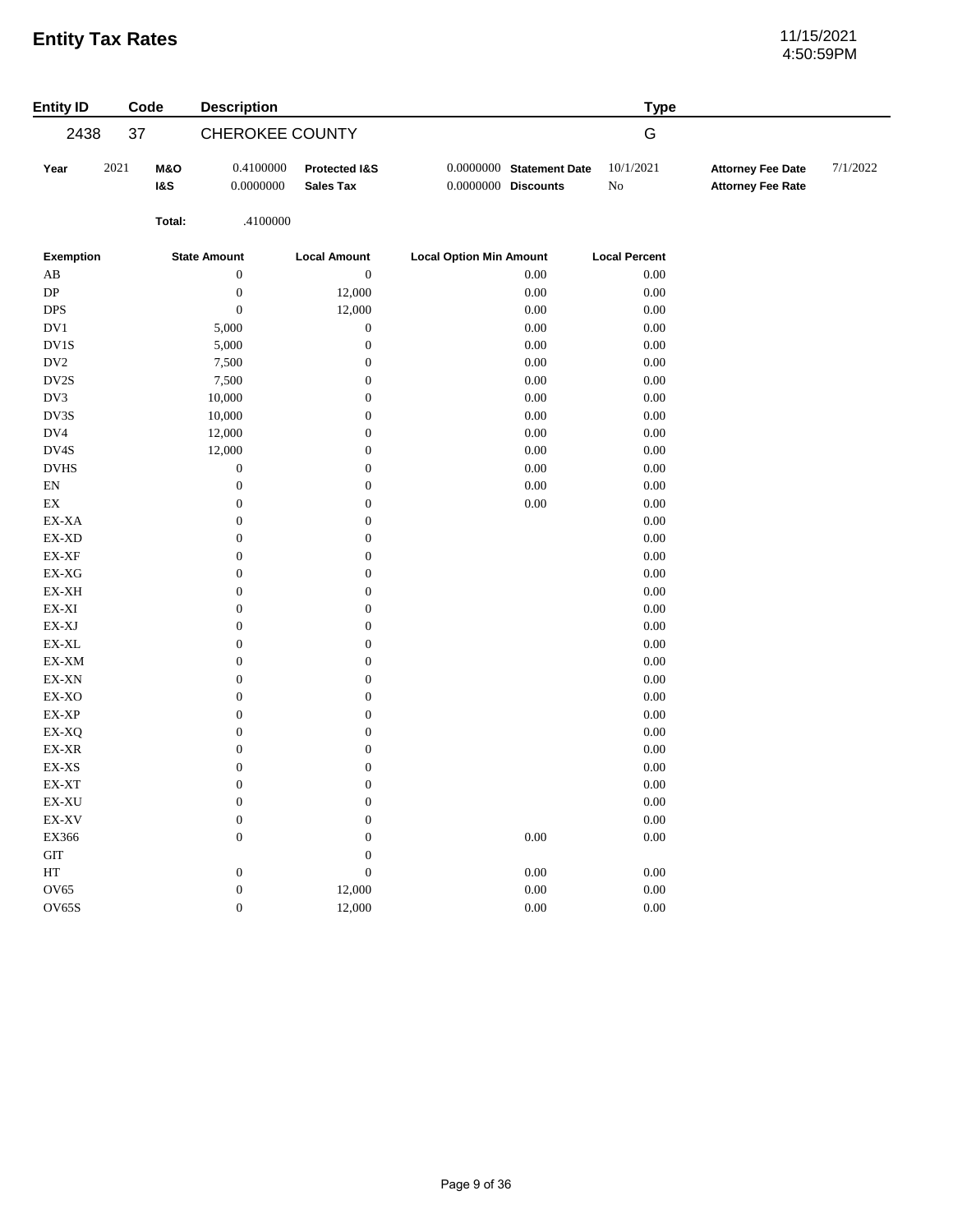# 4:51:18PM

| <b>Entity ID</b>                          | Code                                     | <b>Description</b>                   |                                   |                                                   | <b>Type</b>           |                                                      |                   |
|-------------------------------------------|------------------------------------------|--------------------------------------|-----------------------------------|---------------------------------------------------|-----------------------|------------------------------------------------------|-------------------|
| 2445                                      | 42                                       |                                      | NEW SUMMERFIELD ISD               |                                                   | $\mathsf S$           |                                                      |                   |
| Year                                      | 2021<br><b>M&amp;O</b><br><b>1&amp;S</b> | 0.9747000<br>0.2845000               | Protected I&S<br><b>Sales Tax</b> | 0.0000000 Statement Date<br>$0.0000000$ Discounts | 10/1/2021<br>$\rm No$ | <b>Attorney Fee Date</b><br><b>Attorney Fee Rate</b> | 7/1/2022<br>15.00 |
|                                           | Total:                                   | 1.2592000                            |                                   |                                                   |                       |                                                      |                   |
| Exemption                                 |                                          | <b>State Amount</b>                  | <b>Local Amount</b>               | <b>Local Option Min Amount</b>                    | <b>Local Percent</b>  |                                                      |                   |
| AB                                        |                                          | $\boldsymbol{0}$                     | $\boldsymbol{0}$                  | 0.00                                              | $0.00\,$              |                                                      |                   |
| DP                                        |                                          | 10,000                               | $\boldsymbol{0}$                  | 0.00                                              | $0.00\,$              |                                                      |                   |
| $\ensuremath{\mathsf{DPS}}$               |                                          | 10,000                               | $\boldsymbol{0}$                  | 0.00                                              | $0.00\,$              |                                                      |                   |
| $\rm DV1$                                 |                                          | 5,000                                | $\boldsymbol{0}$                  | 0.00                                              | $0.00\,$              |                                                      |                   |
| $\rm DV1S$                                |                                          | 5,000                                | $\boldsymbol{0}$                  | 0.00                                              | $0.00\,$              |                                                      |                   |
| DV <sub>2</sub>                           |                                          | 7,500                                | $\boldsymbol{0}$                  | 0.00                                              | $0.00\,$              |                                                      |                   |
| $\mathbf{D} \mathbf{V} \mathbf{2S}$       |                                          | 7,500                                | $\boldsymbol{0}$                  | 0.00                                              | $0.00\,$              |                                                      |                   |
| DV3                                       |                                          | 10,000                               | $\boldsymbol{0}$                  | 0.00                                              | $0.00\,$              |                                                      |                   |
| DV3S                                      |                                          | 10,000                               | $\boldsymbol{0}$                  | 0.00                                              | $0.00\,$              |                                                      |                   |
| DV4                                       |                                          | 12,000                               | $\boldsymbol{0}$                  | 0.00                                              | $0.00\,$              |                                                      |                   |
| DV4S                                      |                                          | 12,000                               | $\boldsymbol{0}$                  | 0.00                                              | 0.00                  |                                                      |                   |
| $_{\mathrm{DVHS}}$                        |                                          | $\boldsymbol{0}$                     | $\boldsymbol{0}$                  | 0.00                                              | $0.00\,$              |                                                      |                   |
| $\mathop{\rm EN}\nolimits$                |                                          | $\boldsymbol{0}$                     | $\boldsymbol{0}$                  | 0.00                                              | $0.00\,$              |                                                      |                   |
| $\mathop{\rm EX}\nolimits$                |                                          | $\boldsymbol{0}$                     | $\boldsymbol{0}$                  | 0.00                                              | $0.00\,$              |                                                      |                   |
| EX-XA                                     |                                          | $\boldsymbol{0}$                     | $\boldsymbol{0}$                  |                                                   | 0.00                  |                                                      |                   |
| EX-XD                                     |                                          | $\boldsymbol{0}$                     | $\boldsymbol{0}$                  |                                                   | $0.00\,$              |                                                      |                   |
| $\mathbf{EX}\text{-}\mathbf{XF}$          |                                          | $\boldsymbol{0}$                     | $\boldsymbol{0}$                  |                                                   | $0.00\,$              |                                                      |                   |
| $\mathsf{EX}\text{-}\mathsf{X}\mathsf{G}$ |                                          | $\boldsymbol{0}$                     | $\boldsymbol{0}$                  |                                                   | $0.00\,$              |                                                      |                   |
| EX-XH                                     |                                          | $\boldsymbol{0}$                     | $\boldsymbol{0}$                  |                                                   | $0.00\,$              |                                                      |                   |
| EX-XI                                     |                                          | $\boldsymbol{0}$                     | $\boldsymbol{0}$                  |                                                   | $0.00\,$              |                                                      |                   |
| $\mathbf{EX}\text{-}\mathbf{XJ}$          |                                          |                                      | $\boldsymbol{0}$                  |                                                   | $0.00\,$              |                                                      |                   |
| $\mathsf{EX}\text{-}\mathsf{XL}$          |                                          | $\boldsymbol{0}$<br>$\boldsymbol{0}$ | $\boldsymbol{0}$                  |                                                   | $0.00\,$              |                                                      |                   |
|                                           |                                          |                                      |                                   |                                                   |                       |                                                      |                   |
| EX-XM                                     |                                          | $\boldsymbol{0}$                     | $\boldsymbol{0}$                  |                                                   | $0.00\,$              |                                                      |                   |
| EX-XN                                     |                                          | $\boldsymbol{0}$                     | $\boldsymbol{0}$                  |                                                   | $0.00\,$              |                                                      |                   |
| $\ensuremath{\text{EX-XO}}$               |                                          | $\boldsymbol{0}$                     | $\boldsymbol{0}$                  |                                                   | $0.00\,$              |                                                      |                   |
| $\mathbf{EX}\text{-}\mathbf{XP}$          |                                          | $\boldsymbol{0}$                     | $\boldsymbol{0}$                  |                                                   | $0.00\,$              |                                                      |                   |
| EX-XQ                                     |                                          | $\boldsymbol{0}$                     | $\boldsymbol{0}$                  |                                                   | $0.00\,$              |                                                      |                   |
| $\mathbf{EX}\text{-}\mathbf{XR}$          |                                          | $\boldsymbol{0}$                     | $\boldsymbol{0}$                  |                                                   | $0.00\,$              |                                                      |                   |
| $\mathbf{EX}\text{-}\mathbf{XS}$          |                                          | $\boldsymbol{0}$                     | $\boldsymbol{0}$                  |                                                   | $0.00\,$              |                                                      |                   |
| EX-XT                                     |                                          | $\boldsymbol{0}$                     | $\boldsymbol{0}$                  |                                                   | $0.00\,$              |                                                      |                   |
| $\mathbf{EX}\text{-}\mathbf{X}\mathbf{U}$ |                                          | $\boldsymbol{0}$                     | $\boldsymbol{0}$                  |                                                   | $0.00\,$              |                                                      |                   |
| EX-XV                                     |                                          | $\boldsymbol{0}$                     | $\boldsymbol{0}$                  |                                                   | $0.00\,$              |                                                      |                   |
| EX366                                     |                                          | $\boldsymbol{0}$                     | $\boldsymbol{0}$                  | 0.00                                              | $0.00\,$              |                                                      |                   |
| $\operatorname{GIT}$                      |                                          |                                      | $\boldsymbol{0}$                  |                                                   |                       |                                                      |                   |
| $_{\rm HS}$                               |                                          | 25,000                               | $\boldsymbol{0}$                  | $0.00\,$                                          | $0.00\,$              |                                                      |                   |
| <b>OV65</b>                               |                                          | 10,000                               | $\boldsymbol{0}$                  | 0.00                                              | $0.00\,$              |                                                      |                   |
| OV65S                                     |                                          | 10,000                               | $\boldsymbol{0}$                  | 0.00                                              | $0.00\,$              |                                                      |                   |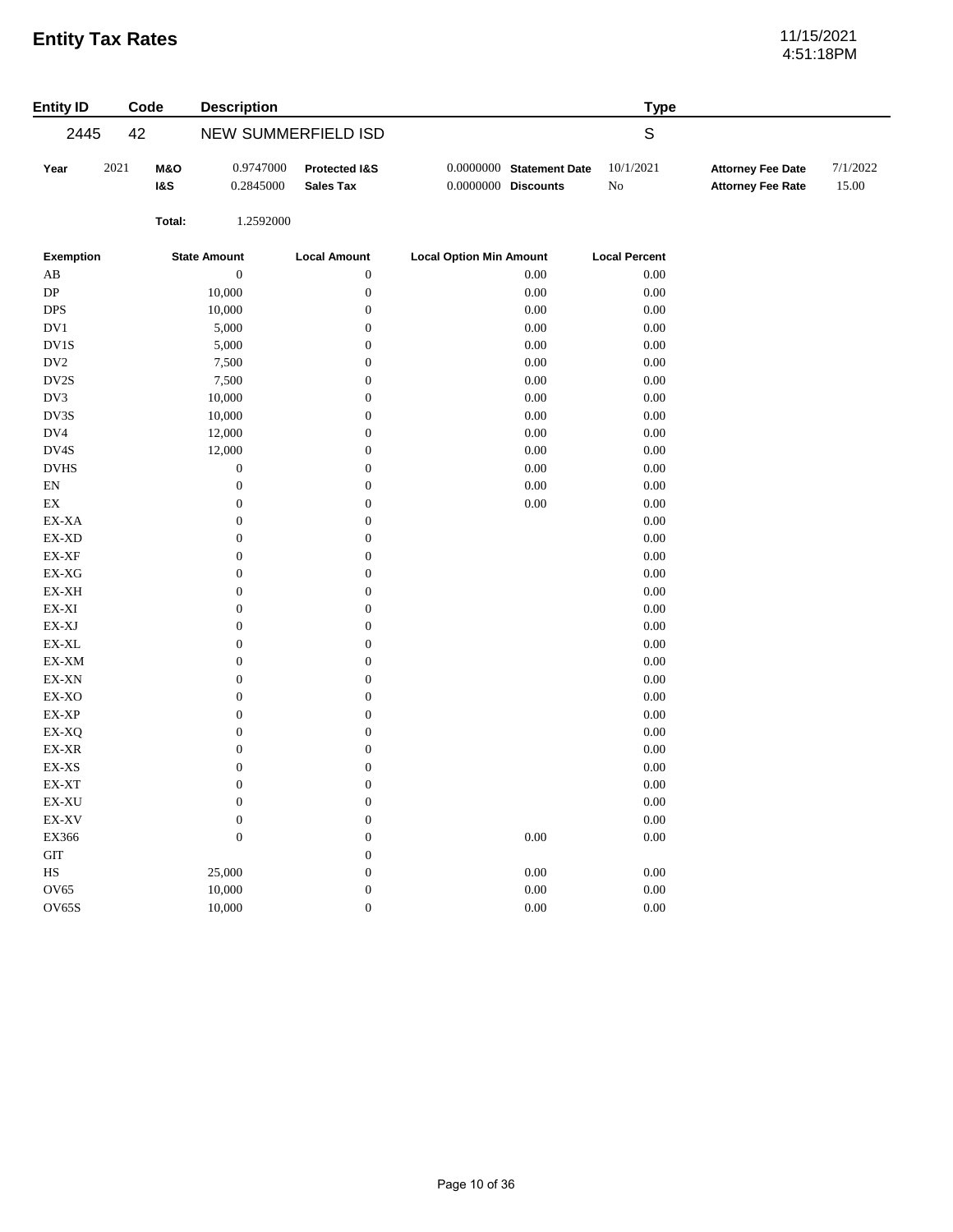# 4:51:33PM

| <b>Entity ID</b>                          | Code |                       | <b>Description</b>     |                                   |                                                   | <b>Type</b>          |                                                      |                   |
|-------------------------------------------|------|-----------------------|------------------------|-----------------------------------|---------------------------------------------------|----------------------|------------------------------------------------------|-------------------|
| 2444                                      | 46   |                       | JACKSONVILLE ISD       |                                   |                                                   | $\mathsf S$          |                                                      |                   |
| Year                                      | 2021 | M&O<br><b>1&amp;S</b> | 0.9234000<br>0.3950000 | Protected I&S<br><b>Sales Tax</b> | $0.0000000$ Statement Date<br>0.0000000 Discounts | 10/1/2021<br>No      | <b>Attorney Fee Date</b><br><b>Attorney Fee Rate</b> | 7/1/2022<br>15.00 |
|                                           |      | Total:                | 1.3184000              |                                   |                                                   |                      |                                                      |                   |
| <b>Exemption</b>                          |      |                       | <b>State Amount</b>    | <b>Local Amount</b>               | <b>Local Option Min Amount</b>                    | <b>Local Percent</b> |                                                      |                   |
| $\rm AB$                                  |      |                       | $\boldsymbol{0}$       | $\boldsymbol{0}$                  | 0.00                                              | $0.00\,$             |                                                      |                   |
| ${\rm DP}$                                |      |                       | 10,000                 | $\boldsymbol{0}$                  | $0.00\,$                                          | $0.00\,$             |                                                      |                   |
| <b>DPS</b>                                |      |                       | 10,000                 | $\boldsymbol{0}$                  | 0.00                                              | $0.00\,$             |                                                      |                   |
| $\rm DV1$                                 |      |                       | 5,000                  | $\boldsymbol{0}$                  | $0.00\,$                                          | $0.00\,$             |                                                      |                   |
| DV1S                                      |      |                       | 5,000                  | $\boldsymbol{0}$                  | $0.00\,$                                          | $0.00\,$             |                                                      |                   |
| $\rm DV2$                                 |      |                       | 7,500                  | $\boldsymbol{0}$                  | $0.00\,$                                          | $0.00\,$             |                                                      |                   |
| $\mathbf{D} \mathbf{V} \mathbf{2S}$       |      |                       | 7,500                  | $\boldsymbol{0}$                  | $0.00\,$                                          | $0.00\,$             |                                                      |                   |
| DV3                                       |      |                       | 10,000                 | $\boldsymbol{0}$                  | $0.00\,$                                          | 0.00                 |                                                      |                   |
| DV3S                                      |      |                       | 10,000                 | $\boldsymbol{0}$                  | $0.00\,$                                          | $0.00\,$             |                                                      |                   |
| DV4                                       |      |                       | 12,000                 | $\boldsymbol{0}$                  | $0.00\,$                                          | $0.00\,$             |                                                      |                   |
| DV4S                                      |      |                       | 12,000                 | $\boldsymbol{0}$                  | $0.00\,$                                          | $0.00\,$             |                                                      |                   |
| <b>DVHS</b>                               |      |                       | $\boldsymbol{0}$       | $\boldsymbol{0}$                  | 0.00                                              | 0.00                 |                                                      |                   |
| $\mathop{\rm EN}\nolimits$                |      |                       | $\boldsymbol{0}$       | $\boldsymbol{0}$                  | $0.00\,$                                          | $0.00\,$             |                                                      |                   |
| $\mathop{\rm EX}\nolimits$                |      |                       | $\boldsymbol{0}$       | $\boldsymbol{0}$                  | $0.00\,$                                          | $0.00\,$             |                                                      |                   |
| EX-XA                                     |      |                       | $\boldsymbol{0}$       | $\boldsymbol{0}$                  |                                                   | $0.00\,$             |                                                      |                   |
| EX-XD                                     |      |                       | $\boldsymbol{0}$       | $\boldsymbol{0}$                  |                                                   | 0.00                 |                                                      |                   |
| $\mathsf{EX}\text{-}\mathsf{XF}$          |      |                       | $\boldsymbol{0}$       | $\boldsymbol{0}$                  |                                                   | $0.00\,$             |                                                      |                   |
| $EX-XG$                                   |      |                       | $\boldsymbol{0}$       | $\boldsymbol{0}$                  |                                                   | $0.00\,$             |                                                      |                   |
| EX-XH                                     |      |                       | $\boldsymbol{0}$       | $\boldsymbol{0}$                  |                                                   | $0.00\,$             |                                                      |                   |
| EX-XI                                     |      |                       | $\boldsymbol{0}$       | $\boldsymbol{0}$                  |                                                   | 0.00                 |                                                      |                   |
| $\mathbf{EX}\text{-}\mathbf{X}\mathbf{J}$ |      |                       | $\boldsymbol{0}$       | $\boldsymbol{0}$                  |                                                   | $0.00\,$             |                                                      |                   |
| $\mathsf{EX}\text{-}\mathsf{XL}$          |      |                       | $\boldsymbol{0}$       | $\boldsymbol{0}$                  |                                                   | $0.00\,$             |                                                      |                   |
| EX-XM                                     |      |                       | $\boldsymbol{0}$       | $\boldsymbol{0}$                  |                                                   | $0.00\,$             |                                                      |                   |
| $\mathbf{EX}\text{-}\mathbf{X}\mathbf{N}$ |      |                       | $\boldsymbol{0}$       | $\boldsymbol{0}$                  |                                                   | $0.00\,$             |                                                      |                   |
| EX-XO                                     |      |                       | $\boldsymbol{0}$       | $\boldsymbol{0}$                  |                                                   | 0.00                 |                                                      |                   |
| $\mathbf{EX}\text{-}\mathbf{XP}$          |      |                       | $\boldsymbol{0}$       | $\boldsymbol{0}$                  |                                                   | $0.00\,$             |                                                      |                   |
| EX-XQ                                     |      |                       | $\boldsymbol{0}$       | $\boldsymbol{0}$                  |                                                   | $0.00\,$             |                                                      |                   |
| EX-XR                                     |      |                       | $\boldsymbol{0}$       | $\boldsymbol{0}$                  |                                                   | $0.00\,$             |                                                      |                   |
| EX-XS                                     |      |                       | $\boldsymbol{0}$       | $\boldsymbol{0}$                  |                                                   | $0.00\,$             |                                                      |                   |
| EX-XT                                     |      |                       | $\boldsymbol{0}$       | $\overline{0}$                    |                                                   | $0.00\,$             |                                                      |                   |
| $\mathbf{EX}\text{-}\mathbf{X}\mathbf{U}$ |      |                       | $\boldsymbol{0}$       | $\boldsymbol{0}$                  |                                                   | $0.00\,$             |                                                      |                   |
| EX-XV                                     |      |                       | $\boldsymbol{0}$       | $\boldsymbol{0}$                  |                                                   | $0.00\,$             |                                                      |                   |
| EX366                                     |      |                       | $\boldsymbol{0}$       | $\boldsymbol{0}$                  | $0.00\,$                                          | $0.00\,$             |                                                      |                   |
| $\operatorname{GIT}$                      |      |                       |                        | $\boldsymbol{0}$                  |                                                   |                      |                                                      |                   |
| $\rm HS$                                  |      |                       | 25,000                 | $\boldsymbol{0}$                  | $0.00\,$                                          | $0.00\,$             |                                                      |                   |
| <b>OV65</b>                               |      |                       | 10,000                 | 5,000                             | $0.00\,$                                          | $0.00\,$             |                                                      |                   |
| <b>OV65S</b>                              |      |                       | 10,000                 | 5,000                             | $0.00\,$                                          | $0.00\,$             |                                                      |                   |
|                                           |      |                       |                        |                                   |                                                   |                      |                                                      |                   |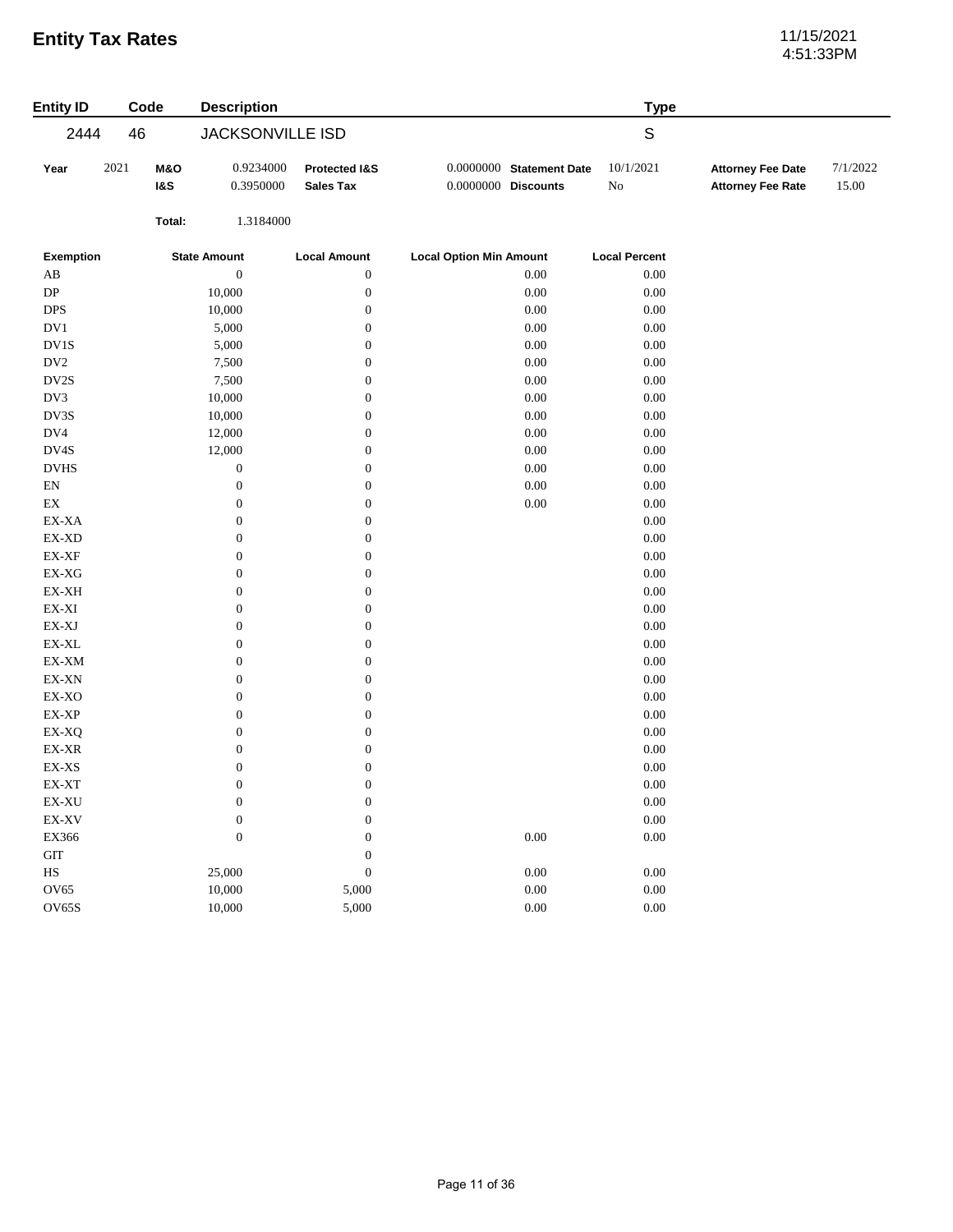# 4:51:47PM

| <b>Entity ID</b>                                           | Code |                                  | <b>Description</b>     |                                   |                                |                            | <b>Type</b>           |                                                      |          |
|------------------------------------------------------------|------|----------------------------------|------------------------|-----------------------------------|--------------------------------|----------------------------|-----------------------|------------------------------------------------------|----------|
| 2446                                                       | 62   |                                  | <b>CARLISLE ISD</b>    |                                   |                                |                            | $\mathsf S$           |                                                      |          |
| Year                                                       | 2021 | <b>M&amp;O</b><br><b>1&amp;S</b> | 1.0340000<br>0.3650000 | Protected I&S<br><b>Sales Tax</b> | $0.0000000$ Discounts          | $0.0000000$ Statement Date | 10/1/2021<br>$\rm No$ | <b>Attorney Fee Date</b><br><b>Attorney Fee Rate</b> | 7/1/2022 |
|                                                            |      | Total:                           | 1.3990000              |                                   |                                |                            |                       |                                                      |          |
| <b>Exemption</b>                                           |      |                                  | <b>State Amount</b>    | <b>Local Amount</b>               | <b>Local Option Min Amount</b> |                            | <b>Local Percent</b>  |                                                      |          |
| DP                                                         |      |                                  | 10,000                 | $\boldsymbol{0}$                  |                                | 0.00                       | $0.00\,$              |                                                      |          |
| $\ensuremath{\mathsf{DPS}}$                                |      |                                  | 10,000                 | $\boldsymbol{0}$                  |                                | 0.00                       | 0.00                  |                                                      |          |
| $\rm DV1$                                                  |      |                                  | 5,000                  | $\boldsymbol{0}$                  |                                | 0.00                       | 0.00                  |                                                      |          |
| $\rm DV1S$                                                 |      |                                  | 5,000                  | $\boldsymbol{0}$                  |                                | 0.00                       | $0.00\,$              |                                                      |          |
| $\rm DV2$                                                  |      |                                  | 7,500                  | $\boldsymbol{0}$                  |                                | 0.00                       | $0.00\,$              |                                                      |          |
| DV2S                                                       |      |                                  | 7,500                  | $\boldsymbol{0}$                  |                                | 0.00                       | $0.00\,$              |                                                      |          |
| DV3                                                        |      |                                  | 10,000                 | $\boldsymbol{0}$                  |                                | 0.00                       | $0.00\,$              |                                                      |          |
| DV3S                                                       |      |                                  | 10,000                 | $\boldsymbol{0}$                  |                                | 0.00                       | 0.00                  |                                                      |          |
| DV4                                                        |      |                                  | 12,000                 | $\boldsymbol{0}$                  |                                | 0.00                       | 0.00                  |                                                      |          |
| DV4S                                                       |      |                                  | 12,000                 | $\boldsymbol{0}$                  |                                | 0.00                       | 0.00                  |                                                      |          |
| <b>DVHS</b>                                                |      |                                  | $\boldsymbol{0}$       | $\boldsymbol{0}$                  |                                | 0.00                       | $0.00\,$              |                                                      |          |
| $\mathop{\rm EX}\nolimits$                                 |      |                                  | $\boldsymbol{0}$       | $\boldsymbol{0}$                  |                                |                            | $0.00\,$              |                                                      |          |
| EX-XA                                                      |      |                                  | $\boldsymbol{0}$       | $\boldsymbol{0}$                  |                                |                            | $0.00\,$              |                                                      |          |
| $\mathbf{EX}\text{-}\mathbf{X}\mathbf{D}$                  |      |                                  | $\boldsymbol{0}$       | $\boldsymbol{0}$                  |                                |                            | $0.00\,$              |                                                      |          |
| $\mathbf{EX}\text{-}\mathbf{XF}$                           |      |                                  | $\boldsymbol{0}$       | $\boldsymbol{0}$                  |                                |                            | $0.00\,$              |                                                      |          |
| $EX-XG$                                                    |      |                                  | $\boldsymbol{0}$       | $\boldsymbol{0}$                  |                                |                            | $0.00\,$              |                                                      |          |
| EX-XH                                                      |      |                                  | $\boldsymbol{0}$       | $\boldsymbol{0}$                  |                                |                            | $0.00\,$              |                                                      |          |
| $EX-XI$                                                    |      |                                  | $\boldsymbol{0}$       | $\boldsymbol{0}$                  |                                |                            | $0.00\,$              |                                                      |          |
| $\mathbf{EX}\text{-}\mathbf{X}\mathbf{J}$                  |      |                                  | $\boldsymbol{0}$       | $\boldsymbol{0}$                  |                                |                            | 0.00                  |                                                      |          |
| $\mathsf{EX}\text{-}\mathsf{XL}$                           |      |                                  | $\boldsymbol{0}$       | $\boldsymbol{0}$                  |                                |                            | $0.00\,$              |                                                      |          |
| $\mathbf{EX}\text{-}\mathbf{XM}$                           |      |                                  | $\boldsymbol{0}$       | $\boldsymbol{0}$                  |                                |                            | 0.00                  |                                                      |          |
| $\mathbf{EX}\text{-}\mathbf{X}\mathbf{N}$                  |      |                                  | $\boldsymbol{0}$       | $\boldsymbol{0}$                  |                                |                            | $0.00\,$              |                                                      |          |
| EX-XO                                                      |      |                                  | $\boldsymbol{0}$       | $\boldsymbol{0}$                  |                                |                            | $0.00\,$              |                                                      |          |
| EX-XP                                                      |      |                                  | $\boldsymbol{0}$       | $\boldsymbol{0}$                  |                                |                            | $0.00\,$              |                                                      |          |
| EX-XQ                                                      |      |                                  | $\boldsymbol{0}$       | $\boldsymbol{0}$                  |                                |                            | $0.00\,$              |                                                      |          |
| $\mathop{\rm EX}\nolimits\text{-}\mathop{\rm XR}\nolimits$ |      |                                  | $\boldsymbol{0}$       | $\boldsymbol{0}$                  |                                |                            | 0.00                  |                                                      |          |
| $\mathbf{EX}\text{-}\mathbf{XS}$                           |      |                                  | $\boldsymbol{0}$       | $\boldsymbol{0}$                  |                                |                            | 0.00                  |                                                      |          |
| $\mathsf{EX}\text{-}\mathsf{XT}$                           |      |                                  | $\boldsymbol{0}$       | $\boldsymbol{0}$                  |                                |                            | $0.00\,$              |                                                      |          |
| $\mathbf{EX}\text{-}\mathbf{X}\mathbf{U}$                  |      |                                  | $\boldsymbol{0}$       | $\boldsymbol{0}$                  |                                |                            | $0.00\,$              |                                                      |          |
| EX-XV                                                      |      |                                  | $\boldsymbol{0}$       | $\boldsymbol{0}$                  |                                |                            | $0.00\,$              |                                                      |          |
| $_{\rm HS}$                                                |      |                                  | 25,000                 | $\boldsymbol{0}$                  |                                | 5,000.00                   | 20.00                 |                                                      |          |
| OV65                                                       |      |                                  | 10,000                 | $\boldsymbol{0}$                  |                                | 0.00                       | $0.00\,$              |                                                      |          |
| OV65S                                                      |      |                                  | 10,000                 | $\boldsymbol{0}$                  |                                | 0.00                       | $0.00\,$              |                                                      |          |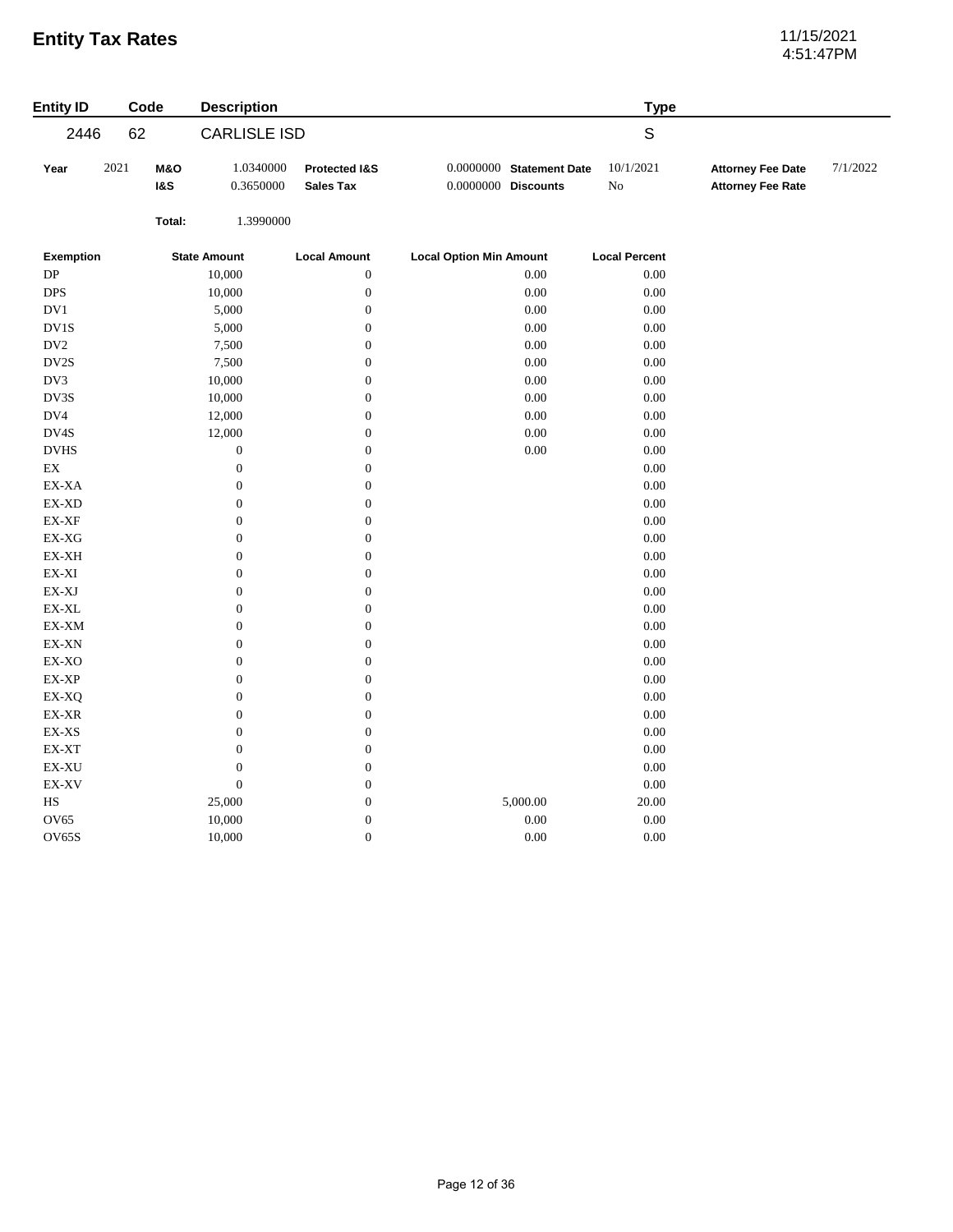# 4:51:59PM

| <b>Entity ID</b>                                           | Code |                                  | <b>Description</b>     |                                   |                                                     | <b>Type</b>           |                                                      |                   |
|------------------------------------------------------------|------|----------------------------------|------------------------|-----------------------------------|-----------------------------------------------------|-----------------------|------------------------------------------------------|-------------------|
| 2442                                                       | 81   |                                  | <b>TROUP ISD</b>       |                                   |                                                     | $\mathsf S$           |                                                      |                   |
| Year                                                       | 2021 | <b>M&amp;O</b><br><b>1&amp;S</b> | 1.0517000<br>0.1150000 | Protected I&S<br><b>Sales Tax</b> | $0.0000000$ Statement Date<br>$0.0000000$ Discounts | 10/1/2021<br>$\rm No$ | <b>Attorney Fee Date</b><br><b>Attorney Fee Rate</b> | 7/1/2022<br>15.00 |
|                                                            |      | Total:                           | 1.1667000              |                                   |                                                     |                       |                                                      |                   |
| <b>Exemption</b>                                           |      |                                  | <b>State Amount</b>    | <b>Local Amount</b>               | <b>Local Option Min Amount</b>                      | <b>Local Percent</b>  |                                                      |                   |
| $\mathbf{A}\mathbf{B}$                                     |      |                                  | $\boldsymbol{0}$       | $\boldsymbol{0}$                  | 0.00                                                | $0.00\,$              |                                                      |                   |
| ${\rm DP}$                                                 |      |                                  | 10,000                 | $\boldsymbol{0}$                  | $0.00\,$                                            | $0.00\,$              |                                                      |                   |
| <b>DPS</b>                                                 |      |                                  | 10,000                 | $\boldsymbol{0}$                  | $0.00\,$                                            | $0.00\,$              |                                                      |                   |
| $\rm DV1$                                                  |      |                                  | 5,000                  | $\boldsymbol{0}$                  | $0.00\,$                                            | $0.00\,$              |                                                      |                   |
| DV1S                                                       |      |                                  | 5,000                  | $\boldsymbol{0}$                  | $0.00\,$                                            | 0.00                  |                                                      |                   |
| $\rm DV2$                                                  |      |                                  | 7,500                  | $\boldsymbol{0}$                  | $0.00\,$                                            | $0.00\,$              |                                                      |                   |
| DV2S                                                       |      |                                  | 7,500                  | $\boldsymbol{0}$                  | $0.00\,$                                            | $0.00\,$              |                                                      |                   |
| DV3                                                        |      |                                  | 10,000                 | $\boldsymbol{0}$                  | $0.00\,$                                            | $0.00\,$              |                                                      |                   |
| DV3S                                                       |      |                                  | 10,000                 | $\boldsymbol{0}$                  | 0.00                                                | $0.00\,$              |                                                      |                   |
| $\rm DV4$                                                  |      |                                  | 12,000                 | $\boldsymbol{0}$                  | $0.00\,$                                            | $0.00\,$              |                                                      |                   |
| DV4S                                                       |      |                                  | 12,000                 | $\boldsymbol{0}$                  | $0.00\,$                                            | $0.00\,$              |                                                      |                   |
| $_{\mathrm{DVHS}}$                                         |      |                                  | $\boldsymbol{0}$       | $\boldsymbol{0}$                  | $0.00\,$                                            | $0.00\,$              |                                                      |                   |
| ${\rm EN}$                                                 |      |                                  | $\boldsymbol{0}$       | $\boldsymbol{0}$                  | $0.00\,$                                            | 0.00                  |                                                      |                   |
| $\mathop{\rm EX}\nolimits$                                 |      |                                  | $\boldsymbol{0}$       | $\boldsymbol{0}$                  | $0.00\,$                                            | $0.00\,$              |                                                      |                   |
| EX-XA                                                      |      |                                  | $\boldsymbol{0}$       | $\boldsymbol{0}$                  |                                                     | $0.00\,$              |                                                      |                   |
| $\mathbf{EX}\text{-}\mathbf{X}\mathbf{D}$                  |      |                                  | $\boldsymbol{0}$       | $\boldsymbol{0}$                  |                                                     | $0.00\,$              |                                                      |                   |
| $\mathbf{EX}\text{-}\mathbf{XF}$                           |      |                                  | $\boldsymbol{0}$       | $\boldsymbol{0}$                  |                                                     | $0.00\,$              |                                                      |                   |
| $EX-XG$                                                    |      |                                  | $\boldsymbol{0}$       | $\boldsymbol{0}$                  |                                                     | $0.00\,$              |                                                      |                   |
| $\mathbf{EX}\text{-}\mathbf{X}\mathbf{H}$                  |      |                                  | $\boldsymbol{0}$       | $\boldsymbol{0}$                  |                                                     | $0.00\,$              |                                                      |                   |
| $\mathbf{EX}\text{-}\mathbf{XI}$                           |      |                                  | $\boldsymbol{0}$       | $\boldsymbol{0}$                  |                                                     | $0.00\,$              |                                                      |                   |
| $\mathbf{EX}\text{-}\mathbf{X}\mathbf{J}$                  |      |                                  | $\boldsymbol{0}$       | $\boldsymbol{0}$                  |                                                     | $0.00\,$              |                                                      |                   |
| $\mathsf{EX}\text{-}\mathsf{XL}$                           |      |                                  | $\boldsymbol{0}$       | $\boldsymbol{0}$                  |                                                     | $0.00\,$              |                                                      |                   |
| $\mathbf{EX}\text{-}\mathbf{XM}$                           |      |                                  | $\boldsymbol{0}$       | $\boldsymbol{0}$                  |                                                     | $0.00\,$              |                                                      |                   |
| $\mathbf{EX}\text{-}\mathbf{X}\mathbf{N}$                  |      |                                  | $\boldsymbol{0}$       | $\boldsymbol{0}$                  |                                                     | $0.00\,$              |                                                      |                   |
| $\ensuremath{\text{EX-XO}}$                                |      |                                  | $\boldsymbol{0}$       | $\boldsymbol{0}$                  |                                                     | $0.00\,$              |                                                      |                   |
| EX-XP                                                      |      |                                  | $\boldsymbol{0}$       | $\boldsymbol{0}$                  |                                                     | $0.00\,$              |                                                      |                   |
| EX-XQ                                                      |      |                                  | $\boldsymbol{0}$       | $\boldsymbol{0}$                  |                                                     | $0.00\,$              |                                                      |                   |
| $\mathop{\rm EX}\nolimits\text{-}\mathop{\rm XR}\nolimits$ |      |                                  | $\boldsymbol{0}$       | $\boldsymbol{0}$                  |                                                     | $0.00\,$              |                                                      |                   |
| $\mathbf{EX}\text{-}\mathbf{XS}$                           |      |                                  | $\boldsymbol{0}$       | $\boldsymbol{0}$                  |                                                     | $0.00\,$              |                                                      |                   |
| EX-XT                                                      |      |                                  | $\boldsymbol{0}$       | $\boldsymbol{0}$                  |                                                     | $0.00\,$              |                                                      |                   |
| $\mathbf{EX}\text{-}\mathbf{X}\mathbf{U}$                  |      |                                  | $\boldsymbol{0}$       | $\boldsymbol{0}$                  |                                                     | $0.00\,$              |                                                      |                   |
| $\mathbf{EX}\text{-}\mathbf{X}\mathbf{V}$                  |      |                                  | $\boldsymbol{0}$       | $\mathbf{0}$                      |                                                     | $0.00\,$              |                                                      |                   |
| EX366                                                      |      |                                  | $\boldsymbol{0}$       | $\boldsymbol{0}$                  | $0.00\,$                                            | $0.00\,$              |                                                      |                   |
| $\operatorname{GIT}$                                       |      |                                  |                        | $\boldsymbol{0}$                  |                                                     |                       |                                                      |                   |
| $_{\rm HS}$                                                |      |                                  | 25,000                 | $\boldsymbol{0}$                  | 0.00                                                | $0.00\,$              |                                                      |                   |
| OV65                                                       |      |                                  | 10,000                 | 5,000                             | $0.00\,$                                            | $0.00\,$              |                                                      |                   |
| OV65S                                                      |      |                                  | 10,000                 | 5,000                             | $0.00\,$                                            | $0.00\,$              |                                                      |                   |
|                                                            |      |                                  |                        |                                   |                                                     |                       |                                                      |                   |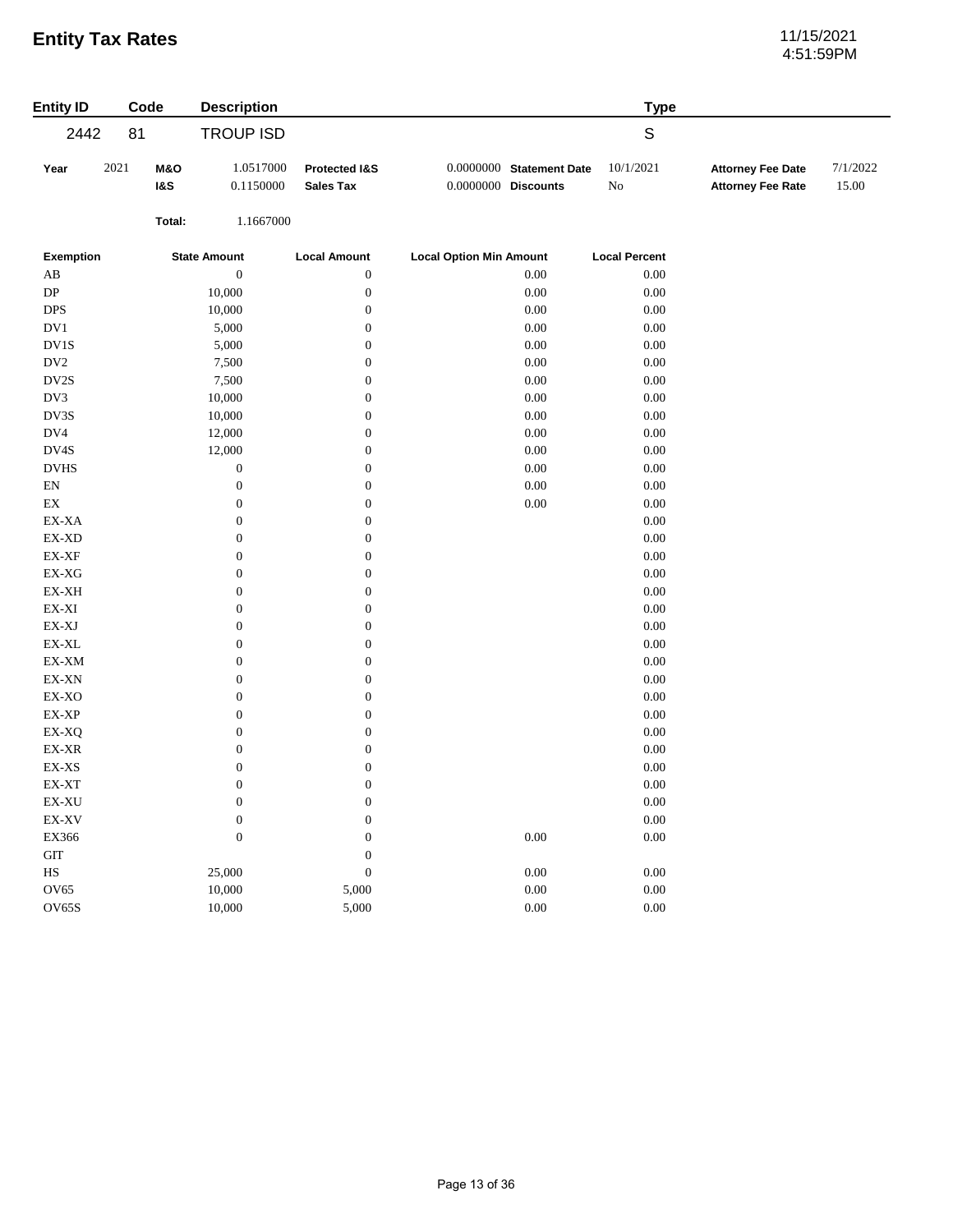# 4:52:15PM

| <b>Entity ID</b>                 | Code                                     | <b>Description</b>     |                                   |                                                   | <b>Type</b>          |                                                      |                   |
|----------------------------------|------------------------------------------|------------------------|-----------------------------------|---------------------------------------------------|----------------------|------------------------------------------------------|-------------------|
| 2452                             | AL                                       | <b>ALTO CITY</b>       |                                   |                                                   | $\mathsf C$          |                                                      |                   |
| Year                             | 2021<br><b>M&amp;O</b><br><b>1&amp;S</b> | 0.3398000<br>0.0000000 | Protected I&S<br><b>Sales Tax</b> | 0.0000000 Statement Date<br>$0.0000000$ Discounts | 10/1/2021<br>Yes     | <b>Attorney Fee Date</b><br><b>Attorney Fee Rate</b> | 7/1/2022<br>15.00 |
|                                  | Total:                                   | .3398000               |                                   |                                                   |                      |                                                      |                   |
| <b>Exemption</b>                 |                                          | <b>State Amount</b>    | <b>Local Amount</b>               | <b>Local Option Min Amount</b>                    | <b>Local Percent</b> |                                                      |                   |
| AB                               |                                          | $\boldsymbol{0}$       | $\boldsymbol{0}$                  | 0.00                                              | 0.00                 |                                                      |                   |
| DV1                              |                                          | 5,000                  | $\boldsymbol{0}$                  | $0.00\,$                                          | 0.00                 |                                                      |                   |
| DV1S                             |                                          | 5,000                  | $\boldsymbol{0}$                  | $0.00\,$                                          | 0.00                 |                                                      |                   |
| $\rm DV2$                        |                                          | 7,500                  | $\boldsymbol{0}$                  | $0.00\,$                                          | 0.00                 |                                                      |                   |
| DV2S                             |                                          | 7,500                  | $\boldsymbol{0}$                  | $0.00\,$                                          | 0.00                 |                                                      |                   |
| DV3                              |                                          | 10,000                 | $\boldsymbol{0}$                  | 0.00                                              | 0.00                 |                                                      |                   |
| DV3S                             |                                          | 10,000                 | $\boldsymbol{0}$                  | 0.00                                              | 0.00                 |                                                      |                   |
| DV4                              |                                          | 12,000                 | $\boldsymbol{0}$                  | $0.00\,$                                          | 0.00                 |                                                      |                   |
| DV4S                             |                                          | 12,000                 | $\boldsymbol{0}$                  | $0.00\,$                                          | 0.00                 |                                                      |                   |
| <b>DVHS</b>                      |                                          | $\boldsymbol{0}$       | $\boldsymbol{0}$                  | $0.00\,$                                          | 0.00                 |                                                      |                   |
| $\mathop{\rm EN}\nolimits$       |                                          | $\boldsymbol{0}$       | $\boldsymbol{0}$                  | 0.00                                              | 0.00                 |                                                      |                   |
| $\mathop{\rm EX}\nolimits$       |                                          | $\boldsymbol{0}$       | $\boldsymbol{0}$                  | $0.00\,$                                          | 0.00                 |                                                      |                   |
| EX-XA                            |                                          | $\boldsymbol{0}$       | $\boldsymbol{0}$                  |                                                   | 0.00                 |                                                      |                   |
| $EX-XD$                          |                                          | $\boldsymbol{0}$       | $\boldsymbol{0}$                  |                                                   | 0.00                 |                                                      |                   |
| EX-XF                            |                                          | $\boldsymbol{0}$       | $\boldsymbol{0}$                  |                                                   | 0.00                 |                                                      |                   |
| EX-XG                            |                                          | $\boldsymbol{0}$       | $\boldsymbol{0}$                  |                                                   | $0.00\,$             |                                                      |                   |
| EX-XH                            |                                          | $\boldsymbol{0}$       | $\boldsymbol{0}$                  |                                                   | $0.00\,$             |                                                      |                   |
| $\mathbf{EX}\text{-}\mathbf{XI}$ |                                          | $\boldsymbol{0}$       | $\boldsymbol{0}$                  |                                                   | $0.00\,$             |                                                      |                   |
| EX-XJ                            |                                          | $\boldsymbol{0}$       | $\boldsymbol{0}$                  |                                                   | $0.00\,$             |                                                      |                   |
| $\mathsf{EX}\text{-}\mathsf{XL}$ |                                          | $\boldsymbol{0}$       | $\boldsymbol{0}$                  |                                                   | 0.00                 |                                                      |                   |
| EX-XM                            |                                          | $\boldsymbol{0}$       | $\boldsymbol{0}$                  |                                                   | 0.00                 |                                                      |                   |
| EX-XN                            |                                          | $\overline{0}$         | $\boldsymbol{0}$                  |                                                   | 0.00                 |                                                      |                   |
| EX-XO                            |                                          | $\boldsymbol{0}$       | $\boldsymbol{0}$                  |                                                   | 0.00                 |                                                      |                   |
| $\mathbf{EX}\text{-}\mathbf{XP}$ |                                          | $\boldsymbol{0}$       | $\boldsymbol{0}$                  |                                                   | 0.00                 |                                                      |                   |
| EX-XQ                            |                                          | $\boldsymbol{0}$       | $\boldsymbol{0}$                  |                                                   | $0.00\,$             |                                                      |                   |
| $\mathbf{EX}\text{-}\mathbf{XR}$ |                                          | $\boldsymbol{0}$       | $\boldsymbol{0}$                  |                                                   | $0.00\,$             |                                                      |                   |
| $\mathbf{EX}\text{-}\mathbf{XS}$ |                                          | $\boldsymbol{0}$       | $\boldsymbol{0}$                  |                                                   | 0.00                 |                                                      |                   |
| $\mathsf{EX}\text{-}\mathsf{XT}$ |                                          | $\boldsymbol{0}$       | $\boldsymbol{0}$                  |                                                   | $0.00\,$             |                                                      |                   |
| EX-XU                            |                                          | $\boldsymbol{0}$       | $\boldsymbol{0}$                  |                                                   | $0.00\,$             |                                                      |                   |
| EX-XV                            |                                          | $\boldsymbol{0}$       | $\boldsymbol{0}$                  |                                                   | $0.00\,$             |                                                      |                   |
| EX366                            |                                          | $\boldsymbol{0}$       | $\boldsymbol{0}$                  | 0.00                                              | $0.00\,$             |                                                      |                   |
| <b>GIT</b>                       |                                          |                        | $\boldsymbol{0}$                  |                                                   |                      |                                                      |                   |
| OV65                             |                                          | $\boldsymbol{0}$       | 5,000                             | $0.00\,$                                          | $0.00\,$             |                                                      |                   |
| <b>OV65S</b>                     |                                          | $\boldsymbol{0}$       | 5,000                             | $0.00\,$                                          | $0.00\,$             |                                                      |                   |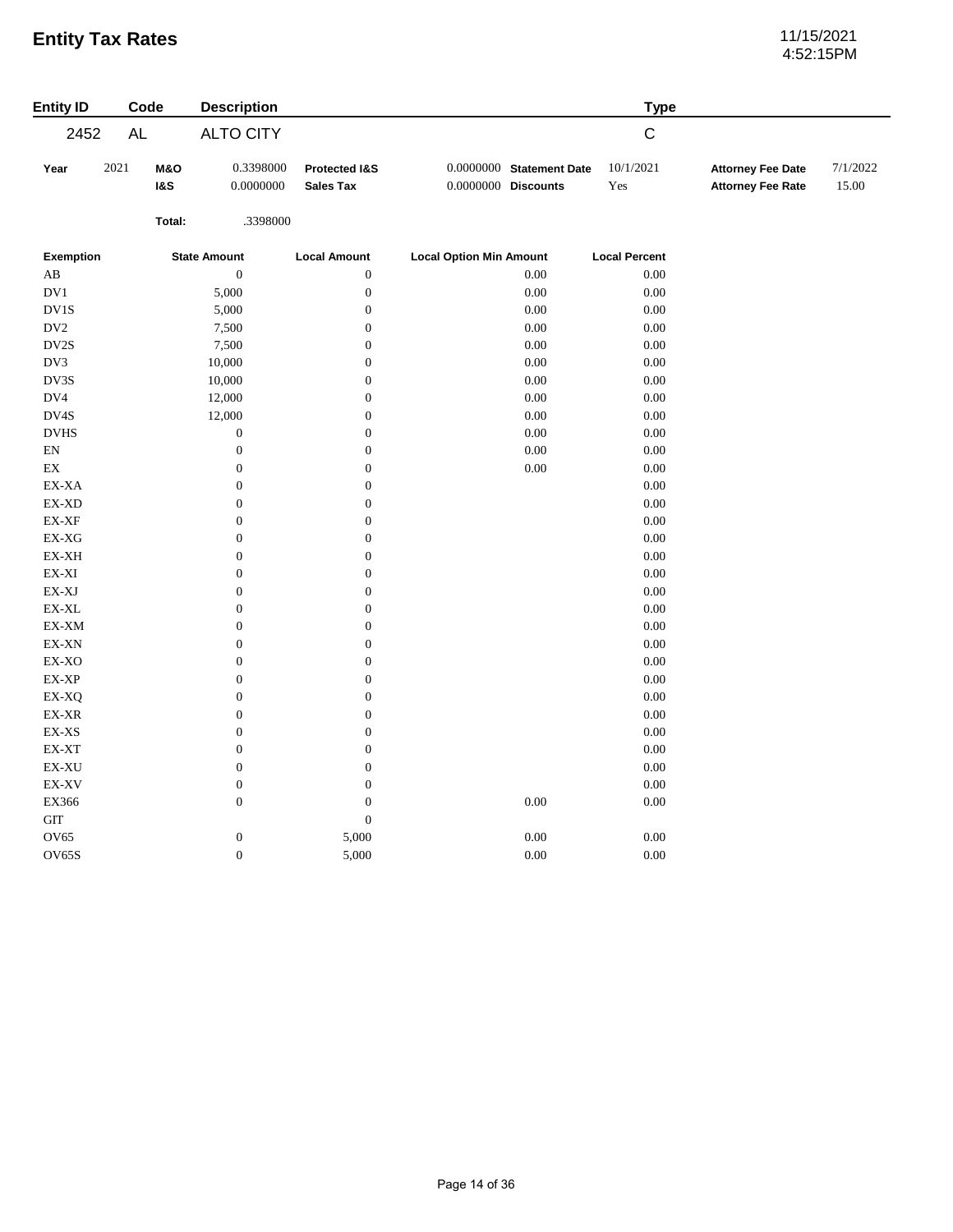# 4:52:33PM

| <b>Entity ID</b>                          |           | Code                             | <b>Description</b>     |                                   |                                                     |          | <b>Type</b>             |                                                      |
|-------------------------------------------|-----------|----------------------------------|------------------------|-----------------------------------|-----------------------------------------------------|----------|-------------------------|------------------------------------------------------|
| 9769948                                   | <b>BU</b> |                                  | <b>BULLARD CITY</b>    |                                   |                                                     |          | $\mathsf C$             |                                                      |
| Year                                      | 2021      | <b>M&amp;O</b><br><b>1&amp;S</b> | 0.2940970<br>0.3015020 | Protected I&S<br><b>Sales Tax</b> | $0.0000000$ Statement Date<br>$0.0000000$ Discounts |          | 5/24/2021<br>${\rm No}$ | <b>Attorney Fee Date</b><br><b>Attorney Fee Rate</b> |
|                                           |           | Total:                           | .5955990               |                                   |                                                     |          |                         |                                                      |
| <b>Exemption</b>                          |           |                                  | <b>State Amount</b>    | <b>Local Amount</b>               | <b>Local Option Min Amount</b>                      |          | <b>Local Percent</b>    |                                                      |
| $\rm DV1$                                 |           |                                  | 5,000                  | $\boldsymbol{0}$                  |                                                     | $0.00\,$ | $0.00\,$                |                                                      |
| DV1S                                      |           |                                  | 5,000                  | $\boldsymbol{0}$                  |                                                     | $0.00\,$ | $0.00\,$                |                                                      |
| $\rm DV2$                                 |           |                                  | 7,500                  | $\boldsymbol{0}$                  |                                                     | $0.00\,$ | $0.00\,$                |                                                      |
| DV2S                                      |           |                                  | 7,500                  | $\boldsymbol{0}$                  |                                                     | $0.00\,$ | 0.00                    |                                                      |
| DV3                                       |           |                                  | 10,000                 | $\boldsymbol{0}$                  |                                                     | $0.00\,$ | 0.00                    |                                                      |
| DV3S                                      |           |                                  | 10,000                 | $\boldsymbol{0}$                  |                                                     | $0.00\,$ | $0.00\,$                |                                                      |
| DV4                                       |           |                                  | 12,000                 | $\boldsymbol{0}$                  |                                                     | $0.00\,$ | $0.00\,$                |                                                      |
| DV4S                                      |           |                                  | 12,000                 | $\boldsymbol{0}$                  |                                                     | $0.00\,$ | $0.00\,$                |                                                      |
| <b>DVHS</b>                               |           |                                  | $\mathbf{0}$           | $\boldsymbol{0}$                  |                                                     | $0.00\,$ | 0.00                    |                                                      |
| $\mathop{\rm EX}\nolimits$                |           |                                  | $\boldsymbol{0}$       | $\boldsymbol{0}$                  |                                                     |          | 0.00                    |                                                      |
| EX-XA                                     |           |                                  | $\mathbf{0}$           | $\boldsymbol{0}$                  |                                                     |          | $0.00\,$                |                                                      |
| EX-XD                                     |           |                                  | $\boldsymbol{0}$       | $\boldsymbol{0}$                  |                                                     |          | $0.00\,$                |                                                      |
| $\mathbf{EX}\text{-}\mathbf{XF}$          |           |                                  | $\boldsymbol{0}$       | $\boldsymbol{0}$                  |                                                     |          | $0.00\,$                |                                                      |
| $\mathbf{EX}\text{-}\mathbf{X}\mathbf{G}$ |           |                                  | $\mathbf{0}$           | $\boldsymbol{0}$                  |                                                     |          | 0.00                    |                                                      |
| $\mathbf{EX}\text{-}\mathbf{X}\mathbf{H}$ |           |                                  | $\boldsymbol{0}$       | $\boldsymbol{0}$                  |                                                     |          | $0.00\,$                |                                                      |
| $\mathbf{EX}\text{-}\mathbf{XI}$          |           |                                  | $\mathbf{0}$           | $\boldsymbol{0}$                  |                                                     |          | 0.00                    |                                                      |
| $\mathbf{EX}\text{-}\mathbf{X}\mathbf{J}$ |           |                                  | $\boldsymbol{0}$       | $\boldsymbol{0}$                  |                                                     |          | $0.00\,$                |                                                      |
| $\mathsf{EX}\text{-}\mathsf{XL}$          |           |                                  | $\boldsymbol{0}$       | $\boldsymbol{0}$                  |                                                     |          | $0.00\,$                |                                                      |
| EX-XM                                     |           |                                  | $\mathbf{0}$           | $\boldsymbol{0}$                  |                                                     |          | 0.00                    |                                                      |
| $\mathbf{EX}\text{-}\mathbf{X}\mathbf{N}$ |           |                                  | $\mathbf{0}$           | $\boldsymbol{0}$                  |                                                     |          | 0.00                    |                                                      |
| EX-XO                                     |           |                                  | $\boldsymbol{0}$       | $\boldsymbol{0}$                  |                                                     |          | $0.00\,$                |                                                      |
| EX-XP                                     |           |                                  | $\boldsymbol{0}$       | $\boldsymbol{0}$                  |                                                     |          | $0.00\,$                |                                                      |
| EX-XQ                                     |           |                                  | $\boldsymbol{0}$       | $\boldsymbol{0}$                  |                                                     |          | $0.00\,$                |                                                      |
| $\mathbf{EX}\text{-}\mathbf{XR}$          |           |                                  | $\boldsymbol{0}$       | $\boldsymbol{0}$                  |                                                     |          | $0.00\,$                |                                                      |
| EX-XS                                     |           |                                  | $\boldsymbol{0}$       | $\boldsymbol{0}$                  |                                                     |          | 0.00                    |                                                      |
| EX-XT                                     |           |                                  | $\mathbf{0}$           | $\boldsymbol{0}$                  |                                                     |          | 0.00                    |                                                      |
| $\mathbf{EX}\text{-}\mathbf{X}\mathbf{U}$ |           |                                  | $\boldsymbol{0}$       | $\boldsymbol{0}$                  |                                                     |          | $0.00\,$                |                                                      |
| $\mathbf{EX}\text{-}\mathbf{X}\mathbf{V}$ |           |                                  | $\boldsymbol{0}$       | $\boldsymbol{0}$                  |                                                     |          | $0.00\,$                |                                                      |
| $\operatorname{GIT}$                      |           |                                  |                        | $\boldsymbol{0}$                  |                                                     |          |                         |                                                      |
| <b>OV65</b>                               |           |                                  | $\boldsymbol{0}$       | 3,000                             |                                                     | $0.00\,$ | 0.00                    |                                                      |
| <b>OV65S</b>                              |           |                                  | $\boldsymbol{0}$       | 3,000                             |                                                     | $0.00\,$ | $0.00\,$                |                                                      |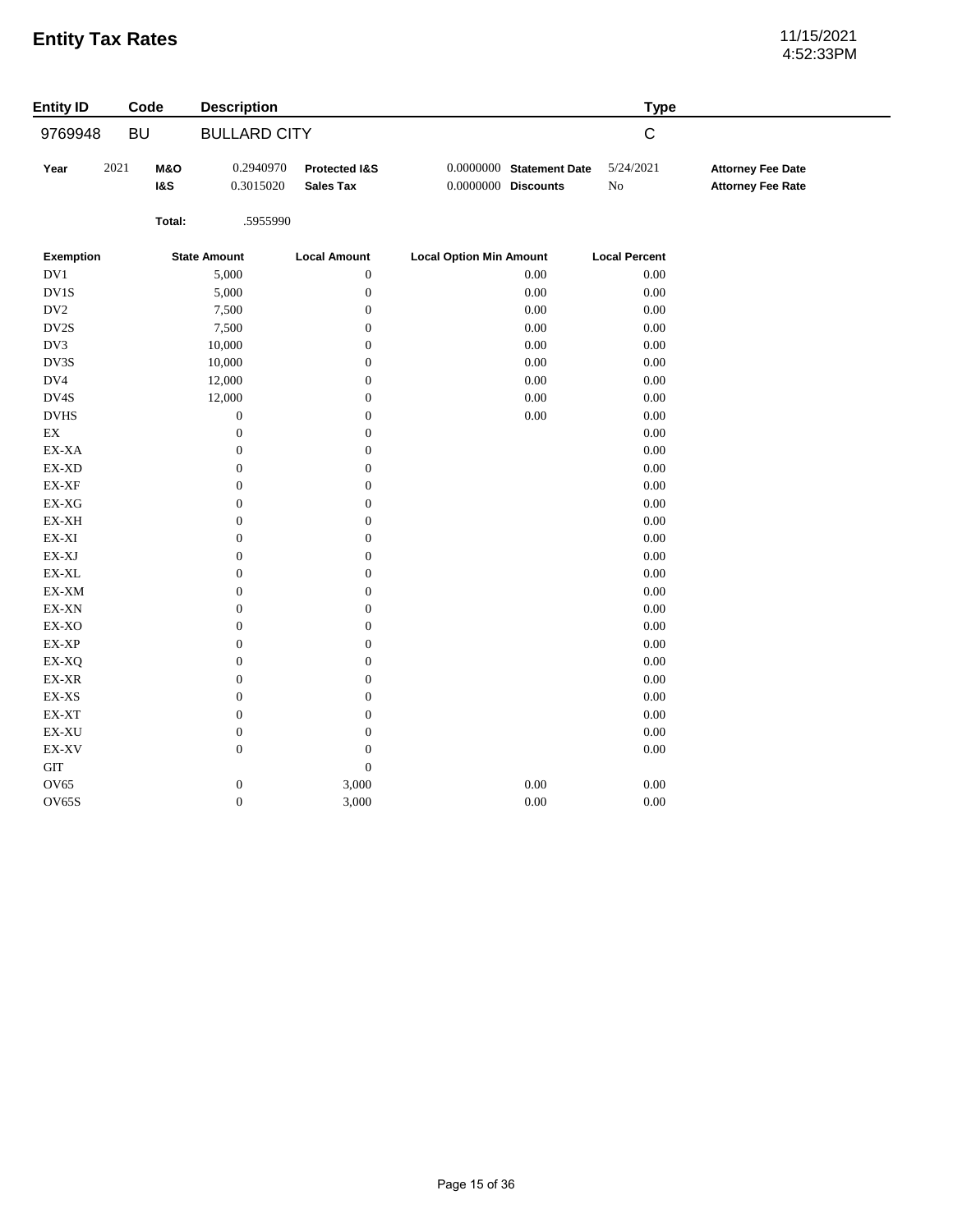# 4:52:57PM

| <b>Entity ID</b>                                           | Code |                                  | <b>Description</b>       |                                   |                                                     | <b>Type</b>           |                                                      |                   |
|------------------------------------------------------------|------|----------------------------------|--------------------------|-----------------------------------|-----------------------------------------------------|-----------------------|------------------------------------------------------|-------------------|
| 2451                                                       | JA   |                                  | <b>JACKSONVILLE CITY</b> |                                   |                                                     | $\mathsf C$           |                                                      |                   |
| Year                                                       | 2021 | <b>M&amp;O</b><br><b>1&amp;S</b> | 0.5270200<br>0.1629300   | Protected I&S<br><b>Sales Tax</b> | $0.0000000$ Statement Date<br>$0.0000000$ Discounts | 10/1/2021<br>$\rm No$ | <b>Attorney Fee Date</b><br><b>Attorney Fee Rate</b> | 7/1/2022<br>15.00 |
|                                                            |      | Total:                           | .6899500                 |                                   |                                                     |                       |                                                      |                   |
| <b>Exemption</b>                                           |      |                                  | <b>State Amount</b>      | <b>Local Amount</b>               | <b>Local Option Min Amount</b>                      | <b>Local Percent</b>  |                                                      |                   |
| AB                                                         |      |                                  | $\boldsymbol{0}$         | $\boldsymbol{0}$                  | 0.00                                                | $0.00\,$              |                                                      |                   |
| ${\rm DP}$                                                 |      |                                  | $\boldsymbol{0}$         | $\boldsymbol{0}$                  | 0.00                                                | $0.00\,$              |                                                      |                   |
| <b>DPS</b>                                                 |      |                                  | $\boldsymbol{0}$         | $\boldsymbol{0}$                  | $0.00\,$                                            | $0.00\,$              |                                                      |                   |
| $\rm DV1$                                                  |      |                                  | 5,000                    | $\boldsymbol{0}$                  | $0.00\,$                                            | $0.00\,$              |                                                      |                   |
| DV1S                                                       |      |                                  | 5,000                    | $\boldsymbol{0}$                  | $0.00\,$                                            | $0.00\,$              |                                                      |                   |
| DV <sub>2</sub>                                            |      |                                  | 7,500                    | $\boldsymbol{0}$                  | $0.00\,$                                            | 0.00                  |                                                      |                   |
| DV2S                                                       |      |                                  | 7,500                    | $\mathbf{0}$                      | $0.00\,$                                            | $0.00\,$              |                                                      |                   |
| DV3                                                        |      |                                  | 10,000                   | $\boldsymbol{0}$                  | $0.00\,$                                            | $0.00\,$              |                                                      |                   |
| DV3S                                                       |      |                                  | 10,000                   | $\boldsymbol{0}$                  | $0.00\,$                                            | $0.00\,$              |                                                      |                   |
| DV4                                                        |      |                                  | 12,000                   | $\boldsymbol{0}$                  | 0.00                                                | 0.00                  |                                                      |                   |
| DV4S                                                       |      |                                  | 12,000                   | $\boldsymbol{0}$                  | $0.00\,$                                            | $0.00\,$              |                                                      |                   |
| <b>DVHS</b>                                                |      |                                  | $\boldsymbol{0}$         | $\boldsymbol{0}$                  | $0.00\,$                                            | $0.00\,$              |                                                      |                   |
| $\mathop{\rm EN}\nolimits$                                 |      |                                  | $\boldsymbol{0}$         | $\boldsymbol{0}$                  | $0.00\,$                                            | $0.00\,$              |                                                      |                   |
| $\mathop{\rm EX}\nolimits$                                 |      |                                  | $\boldsymbol{0}$         | $\boldsymbol{0}$                  | $0.00\,$                                            | 0.00                  |                                                      |                   |
| EX-XA                                                      |      |                                  | $\boldsymbol{0}$         | $\boldsymbol{0}$                  |                                                     | $0.00\,$              |                                                      |                   |
| $\mathop{\rm EX}\nolimits\text{-}\mathop{\rm XD}\nolimits$ |      |                                  | $\boldsymbol{0}$         | $\boldsymbol{0}$                  |                                                     | $0.00\,$              |                                                      |                   |
| $\mathbf{EX}\text{-}\mathbf{XF}$                           |      |                                  | $\boldsymbol{0}$         | $\boldsymbol{0}$                  |                                                     | $0.00\,$              |                                                      |                   |
| $\mathbf{EX}\text{-}\mathbf{X}\mathbf{G}$                  |      |                                  | $\boldsymbol{0}$         | $\boldsymbol{0}$                  |                                                     | $0.00\,$              |                                                      |                   |
| EX-XH                                                      |      |                                  | $\boldsymbol{0}$         | $\boldsymbol{0}$                  |                                                     | $0.00\,$              |                                                      |                   |
| $\mathbf{EX}\text{-}\mathbf{XI}$                           |      |                                  | $\boldsymbol{0}$         | $\boldsymbol{0}$                  |                                                     | $0.00\,$              |                                                      |                   |
| $\mathbf{EX}\text{-}\mathbf{X}\mathbf{J}$                  |      |                                  | $\boldsymbol{0}$         | $\boldsymbol{0}$                  |                                                     | $0.00\,$              |                                                      |                   |
| $\mathsf{EX}\text{-}\mathsf{XL}$                           |      |                                  | $\boldsymbol{0}$         | $\boldsymbol{0}$                  |                                                     | $0.00\,$              |                                                      |                   |
| EX-XM                                                      |      |                                  | $\boldsymbol{0}$         | $\boldsymbol{0}$                  |                                                     | $0.00\,$              |                                                      |                   |
| $\mathbf{EX}\text{-}\mathbf{X}\mathbf{N}$                  |      |                                  | $\boldsymbol{0}$         | $\boldsymbol{0}$                  |                                                     | $0.00\,$              |                                                      |                   |
| EX-XO                                                      |      |                                  | $\boldsymbol{0}$         | $\boldsymbol{0}$                  |                                                     | $0.00\,$              |                                                      |                   |
| $\mathbf{EX}\text{-}\mathbf{XP}$                           |      |                                  | $\boldsymbol{0}$         | $\boldsymbol{0}$                  |                                                     | $0.00\,$              |                                                      |                   |
| EX-XQ                                                      |      |                                  | $\boldsymbol{0}$         | $\boldsymbol{0}$                  |                                                     | $0.00\,$              |                                                      |                   |
| EX-XR                                                      |      |                                  | $\boldsymbol{0}$         | $\boldsymbol{0}$                  |                                                     | $0.00\,$              |                                                      |                   |
| $\mathbf{EX}\text{-}\mathbf{XS}$                           |      |                                  | $\boldsymbol{0}$         | $\boldsymbol{0}$                  |                                                     | $0.00\,$              |                                                      |                   |
| EX-XT                                                      |      |                                  | $\boldsymbol{0}$         | $\boldsymbol{0}$                  |                                                     | 0.00                  |                                                      |                   |
| $\mathbf{EX}\text{-}\mathbf{X}\mathbf{U}$                  |      |                                  | $\boldsymbol{0}$         | $\boldsymbol{0}$                  |                                                     | 0.00                  |                                                      |                   |
| $\mathbf{EX}\text{-}\mathbf{X}\mathbf{V}$                  |      |                                  | $\boldsymbol{0}$         | $\boldsymbol{0}$                  |                                                     | $0.00\,$              |                                                      |                   |
| EX366                                                      |      |                                  | $\boldsymbol{0}$         | $\boldsymbol{0}$                  | $0.00\,$                                            | $0.00\,$              |                                                      |                   |
| $\operatorname{GIT}$                                       |      |                                  |                          | $\boldsymbol{0}$                  |                                                     |                       |                                                      |                   |
| OV65                                                       |      |                                  | $\boldsymbol{0}$         | 6,000                             | $0.00\,$                                            | $0.00\,$              |                                                      |                   |
| OV65S                                                      |      |                                  | $\boldsymbol{0}$         | 6,000                             | 0.00                                                | $0.00\,$              |                                                      |                   |
|                                                            |      |                                  |                          |                                   |                                                     |                       |                                                      |                   |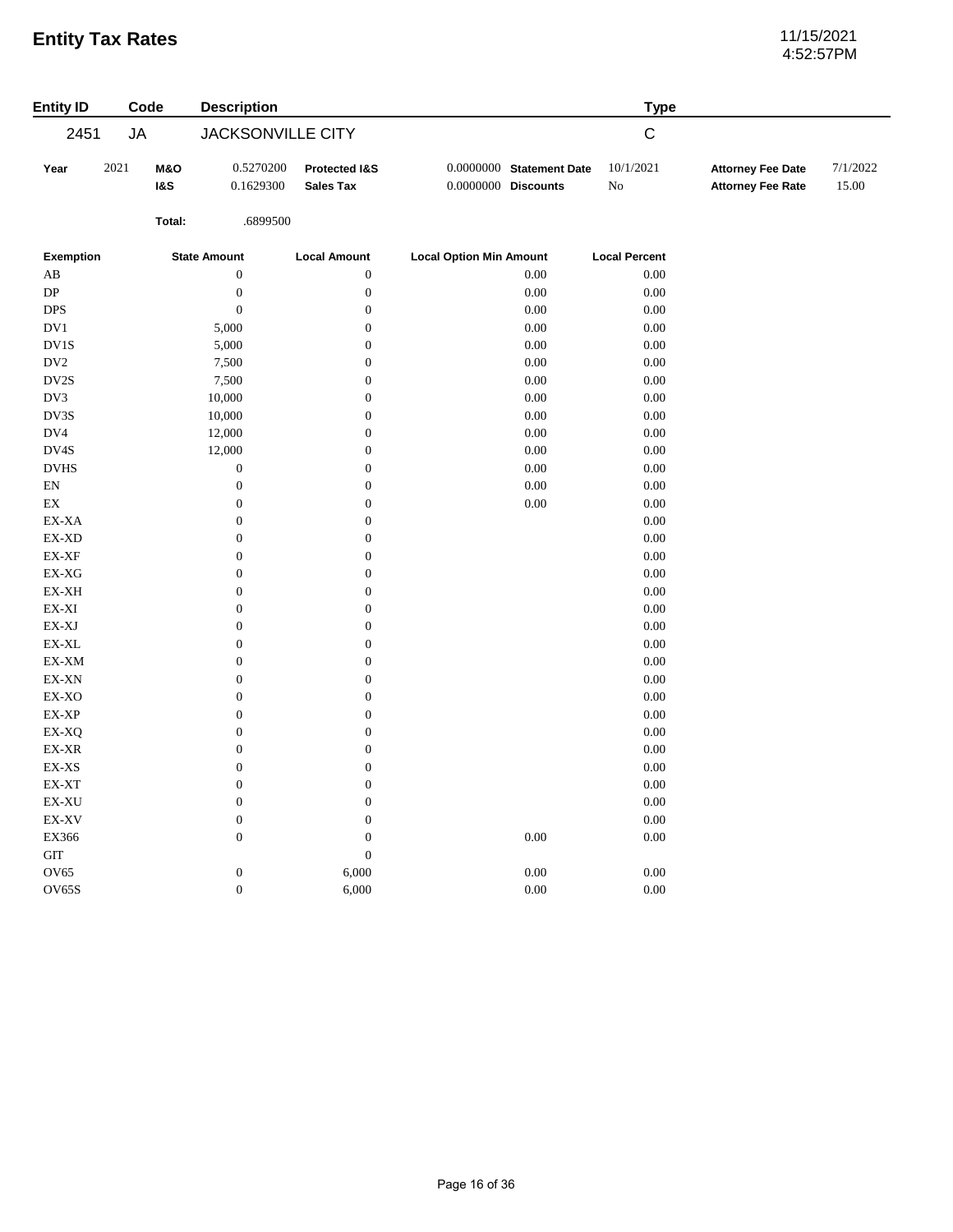# 4:53:14PM

| <b>Entity ID</b>                          |           | Code                  | <b>Description</b>     |                                   |                                                   | <b>Type</b>          |                                                      |          |
|-------------------------------------------|-----------|-----------------------|------------------------|-----------------------------------|---------------------------------------------------|----------------------|------------------------------------------------------|----------|
| 2441                                      | <b>LR</b> |                       | LATERAL ROAD           |                                   |                                                   | $\mathsf{R}$         |                                                      |          |
| Year                                      | 2021      | M&O<br><b>1&amp;S</b> | 0.1700000<br>0.0000000 | Protected I&S<br><b>Sales Tax</b> | 0.0000000 Statement Date<br>$0.0000000$ Discounts | 10/1/2021<br>No      | <b>Attorney Fee Date</b><br><b>Attorney Fee Rate</b> | 7/1/2022 |
|                                           |           | Total:                | .1700000               |                                   |                                                   |                      |                                                      |          |
| <b>Exemption</b>                          |           |                       | <b>State Amount</b>    | <b>Local Amount</b>               | <b>Local Option Min Amount</b>                    | <b>Local Percent</b> |                                                      |          |
| $\mathbf{A}\mathbf{B}$                    |           |                       | $\boldsymbol{0}$       | $\boldsymbol{0}$                  | 0.00                                              | $0.00\,$             |                                                      |          |
| ${\rm DP}$                                |           |                       | $\boldsymbol{0}$       | 12,000                            | 0.00                                              | $0.00\,$             |                                                      |          |
| $\ensuremath{\mathsf{DPS}}$               |           |                       | $\boldsymbol{0}$       | 12,000                            | 0.00                                              | $0.00\,$             |                                                      |          |
| DV1                                       |           |                       | 5,000                  | $\boldsymbol{0}$                  | 0.00                                              | $0.00\,$             |                                                      |          |
| $\rm DV1S$                                |           |                       | 5,000                  | $\boldsymbol{0}$                  | 0.00                                              | $0.00\,$             |                                                      |          |
| $\rm DV2$                                 |           |                       | 7,500                  | $\boldsymbol{0}$                  | 0.00                                              | $0.00\,$             |                                                      |          |
| $\mathbf{D} \mathbf{V} \mathbf{2S}$       |           |                       | 7,500                  | $\boldsymbol{0}$                  | 0.00                                              | $0.00\,$             |                                                      |          |
| DV3                                       |           |                       | 10,000                 | $\boldsymbol{0}$                  | 0.00                                              | $0.00\,$             |                                                      |          |
| DV3S                                      |           |                       | 10,000                 | $\boldsymbol{0}$                  | 0.00                                              | 0.00                 |                                                      |          |
| DV4                                       |           |                       | 12,000                 | $\boldsymbol{0}$                  | 0.00                                              | $0.00\,$             |                                                      |          |
| DV4S                                      |           |                       | 12,000                 | $\boldsymbol{0}$                  | 0.00                                              | 0.00                 |                                                      |          |
| <b>DVHS</b>                               |           |                       | $\boldsymbol{0}$       | $\boldsymbol{0}$                  | 0.00                                              | $0.00\,$             |                                                      |          |
| $\mathop{\rm EN}\nolimits$                |           |                       | $\boldsymbol{0}$       | $\boldsymbol{0}$                  | 0.00                                              | 0.00                 |                                                      |          |
| $\mathop{\rm EX}\nolimits$                |           |                       | $\boldsymbol{0}$       | $\boldsymbol{0}$                  | 0.00                                              | $0.00\,$             |                                                      |          |
| EX-XA                                     |           |                       | $\boldsymbol{0}$       | $\boldsymbol{0}$                  |                                                   | 0.00                 |                                                      |          |
| $\mathbf{EX}\text{-}\mathbf{X}\mathbf{D}$ |           |                       | $\boldsymbol{0}$       | $\boldsymbol{0}$                  |                                                   | $0.00\,$             |                                                      |          |
| $\mathbf{EX}\text{-}\mathbf{XF}$          |           |                       | $\boldsymbol{0}$       | $\boldsymbol{0}$                  |                                                   | $0.00\,$             |                                                      |          |
| $\mathbf{EX}\text{-}\mathbf{X}\mathbf{G}$ |           |                       | $\boldsymbol{0}$       | $\boldsymbol{0}$                  |                                                   | $0.00\,$             |                                                      |          |
| EX-XH                                     |           |                       | $\boldsymbol{0}$       | $\boldsymbol{0}$                  |                                                   | $0.00\,$             |                                                      |          |
| $\mathbf{EX}\text{-}\mathbf{XI}$          |           |                       | $\boldsymbol{0}$       | $\boldsymbol{0}$                  |                                                   | $0.00\,$             |                                                      |          |
| $\mathbf{EX}\text{-}\mathbf{X}\mathbf{J}$ |           |                       | $\boldsymbol{0}$       | $\boldsymbol{0}$                  |                                                   | $0.00\,$             |                                                      |          |
| $\mathsf{EX}\text{-}\mathsf{XL}$          |           |                       | $\boldsymbol{0}$       | $\boldsymbol{0}$                  |                                                   | $0.00\,$             |                                                      |          |
| $\mathbf{EX}\text{-}\mathbf{XM}$          |           |                       | $\boldsymbol{0}$       | $\boldsymbol{0}$                  |                                                   | $0.00\,$             |                                                      |          |
| EX-XN                                     |           |                       | $\boldsymbol{0}$       | $\boldsymbol{0}$                  |                                                   | $0.00\,$             |                                                      |          |
| $\ensuremath{\text{EX-XO}}$               |           |                       | $\boldsymbol{0}$       | $\boldsymbol{0}$                  |                                                   | $0.00\,$             |                                                      |          |
| EX-XP                                     |           |                       | $\boldsymbol{0}$       | $\boldsymbol{0}$                  |                                                   | $0.00\,$             |                                                      |          |
| EX-XQ                                     |           |                       | $\boldsymbol{0}$       | $\boldsymbol{0}$                  |                                                   | $0.00\,$             |                                                      |          |
| $\mathbf{EX}\text{-}\mathbf{XR}$          |           |                       | $\boldsymbol{0}$       | $\boldsymbol{0}$                  |                                                   | $0.00\,$             |                                                      |          |
| EX-XS                                     |           |                       | $\boldsymbol{0}$       | $\boldsymbol{0}$                  |                                                   | $0.00\,$             |                                                      |          |
| EX-XT                                     |           |                       | $\boldsymbol{0}$       | $\boldsymbol{0}$                  |                                                   | $0.00\,$             |                                                      |          |
| $\mathbf{EX}\text{-}\mathbf{X}\mathbf{U}$ |           |                       | $\boldsymbol{0}$       | $\boldsymbol{0}$                  |                                                   | $0.00\,$             |                                                      |          |
| EX-XV                                     |           |                       | $\boldsymbol{0}$       | $\boldsymbol{0}$                  |                                                   | $0.00\,$             |                                                      |          |
| EX366                                     |           |                       | $\boldsymbol{0}$       | $\mathbf{0}$                      | 0.00                                              | $0.00\,$             |                                                      |          |
| $\operatorname{GIT}$                      |           |                       |                        | $\boldsymbol{0}$                  |                                                   |                      |                                                      |          |
| $\rm HS$                                  |           |                       | 3,000                  | $\boldsymbol{0}$                  | 0.00                                              | $0.00\,$             |                                                      |          |
| <b>OV65</b>                               |           |                       | $\boldsymbol{0}$       | 12,000                            | 0.00                                              | $0.00\,$             |                                                      |          |
| OV65S                                     |           |                       | $\boldsymbol{0}$       | 12,000                            | 0.00                                              | $0.00\,$             |                                                      |          |
|                                           |           |                       |                        |                                   |                                                   |                      |                                                      |          |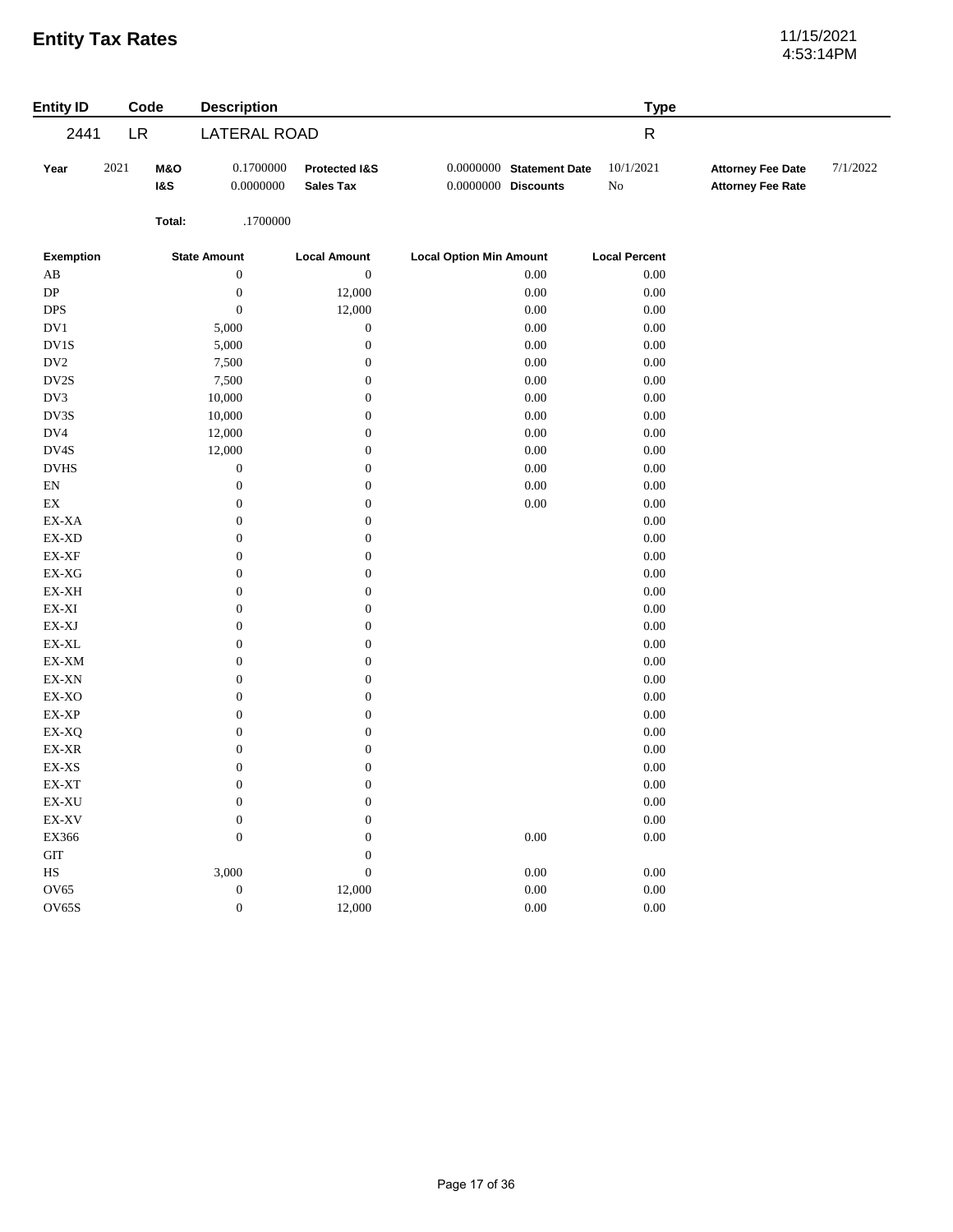# 4:53:27PM

| <b>Entity ID</b>                                                                 |      | Code           | <b>Description</b>  |                     |                                | <b>Type</b>          |                          |          |
|----------------------------------------------------------------------------------|------|----------------|---------------------|---------------------|--------------------------------|----------------------|--------------------------|----------|
| 2443                                                                             |      | <b>RU</b>      | <b>RUSK CITY</b>    |                     |                                | $\mathsf C$          |                          |          |
| Year                                                                             | 2021 | <b>M&amp;O</b> | 0.4077400           | Protected I&S       | 0.0000000 Statement Date       | 10/1/2021            | <b>Attorney Fee Date</b> | 7/1/2022 |
|                                                                                  |      | <b>1&amp;S</b> | 0.0160100           | <b>Sales Tax</b>    | $0.0000000$ Discounts          | Yes                  | <b>Attorney Fee Rate</b> | 15.00    |
|                                                                                  |      | Total:         | .4237500            |                     |                                |                      |                          |          |
| <b>Exemption</b>                                                                 |      |                | <b>State Amount</b> | <b>Local Amount</b> | <b>Local Option Min Amount</b> | <b>Local Percent</b> |                          |          |
| AB                                                                               |      |                | $\boldsymbol{0}$    | $\boldsymbol{0}$    | 0.00                           | $0.00\,$             |                          |          |
| ${\rm DP}$                                                                       |      |                | $\boldsymbol{0}$    | 12,000              | $0.00\,$                       | 0.00                 |                          |          |
| <b>DPS</b>                                                                       |      |                | $\boldsymbol{0}$    | 12,000              | $0.00\,$                       | $0.00\,$             |                          |          |
| DV1                                                                              |      |                | 5,000               | $\boldsymbol{0}$    | 0.00                           | 0.00                 |                          |          |
| DV1S                                                                             |      |                | 5,000               | $\boldsymbol{0}$    | $0.00\,$                       | $0.00\,$             |                          |          |
| DV <sub>2</sub>                                                                  |      |                | 7,500               | $\boldsymbol{0}$    | 0.00                           | 0.00                 |                          |          |
| DV2S                                                                             |      |                | 7,500               | $\boldsymbol{0}$    | $0.00\,$                       | $0.00\,$             |                          |          |
| DV3                                                                              |      |                | 10,000              | $\boldsymbol{0}$    | 0.00                           | 0.00                 |                          |          |
| DV3S                                                                             |      |                | 10,000              | $\boldsymbol{0}$    | $0.00\,$                       | $0.00\,$             |                          |          |
| DV4                                                                              |      |                | 12,000              | $\boldsymbol{0}$    | $0.00\,$                       | 0.00                 |                          |          |
| DV4S                                                                             |      |                | 12,000              | $\boldsymbol{0}$    | $0.00\,$                       | $0.00\,$             |                          |          |
| $_{\mathrm{DVHS}}$                                                               |      |                | $\boldsymbol{0}$    | $\boldsymbol{0}$    | $0.00\,$                       | 0.00                 |                          |          |
| $\mathop{\rm EN}\nolimits$                                                       |      |                | $\boldsymbol{0}$    | $\boldsymbol{0}$    | 0.00                           | 0.00                 |                          |          |
| $\mathop{\rm EX}\nolimits$                                                       |      |                | $\boldsymbol{0}$    | $\boldsymbol{0}$    | $0.00\,$                       | 0.00                 |                          |          |
| EX-XA                                                                            |      |                | $\boldsymbol{0}$    | $\boldsymbol{0}$    |                                | 0.00                 |                          |          |
| $\mathop{\rm EX}\nolimits\text{-}\mathop{\rm X}\nolimits\mathop{\rm D}\nolimits$ |      |                | $\boldsymbol{0}$    | $\boldsymbol{0}$    |                                | 0.00                 |                          |          |
| $\mathbf{EX}\text{-}\mathbf{XF}$                                                 |      |                | $\boldsymbol{0}$    | $\boldsymbol{0}$    |                                | 0.00                 |                          |          |
| $EX-XG$                                                                          |      |                | $\boldsymbol{0}$    | $\boldsymbol{0}$    |                                | 0.00                 |                          |          |
| $\mathbf{EX}\text{-}\mathbf{X}\mathbf{H}$                                        |      |                | $\boldsymbol{0}$    | $\boldsymbol{0}$    |                                | 0.00                 |                          |          |
| $\mathbf{EX}\text{-}\mathbf{XI}$                                                 |      |                | $\boldsymbol{0}$    | $\boldsymbol{0}$    |                                | 0.00                 |                          |          |
| $\mathbf{EX}\text{-}\mathbf{X}\mathbf{J}$                                        |      |                | $\boldsymbol{0}$    | $\boldsymbol{0}$    |                                | 0.00                 |                          |          |
| $\mathsf{EX}\text{-}\mathsf{XL}$                                                 |      |                | $\boldsymbol{0}$    | $\boldsymbol{0}$    |                                | 0.00                 |                          |          |
| EX-XM                                                                            |      |                | $\boldsymbol{0}$    | $\boldsymbol{0}$    |                                | 0.00                 |                          |          |
| EX-XN                                                                            |      |                | $\boldsymbol{0}$    | $\boldsymbol{0}$    |                                | 0.00                 |                          |          |
| EX-XO                                                                            |      |                | $\boldsymbol{0}$    | $\boldsymbol{0}$    |                                | 0.00                 |                          |          |
| EX-XP                                                                            |      |                | $\boldsymbol{0}$    | $\boldsymbol{0}$    |                                | 0.00                 |                          |          |
| EX-XQ                                                                            |      |                | $\boldsymbol{0}$    | $\boldsymbol{0}$    |                                | 0.00                 |                          |          |
| EX-XR                                                                            |      |                | $\boldsymbol{0}$    | $\boldsymbol{0}$    |                                | 0.00                 |                          |          |
| $\mathbf{EX}\text{-}\mathbf{XS}$                                                 |      |                | $\boldsymbol{0}$    | $\boldsymbol{0}$    |                                | 0.00                 |                          |          |
| EX-XT                                                                            |      |                | $\boldsymbol{0}$    | $\boldsymbol{0}$    |                                | 0.00                 |                          |          |
| EX-XU                                                                            |      |                | $\boldsymbol{0}$    | $\boldsymbol{0}$    |                                | 0.00                 |                          |          |
| EX-XV                                                                            |      |                | $\boldsymbol{0}$    | $\boldsymbol{0}$    |                                | $0.00\,$             |                          |          |
| EX366                                                                            |      |                | $\boldsymbol{0}$    | $\boldsymbol{0}$    | $0.00\,$                       | 0.00                 |                          |          |
| <b>GIT</b>                                                                       |      |                |                     | $\boldsymbol{0}$    |                                |                      |                          |          |
| OV65                                                                             |      |                | $\boldsymbol{0}$    | 12,000              | 0.00                           | 0.00                 |                          |          |
| OV65S                                                                            |      |                | $\boldsymbol{0}$    | 12,000              | $0.00\,$                       | 0.00                 |                          |          |
|                                                                                  |      |                |                     |                     |                                |                      |                          |          |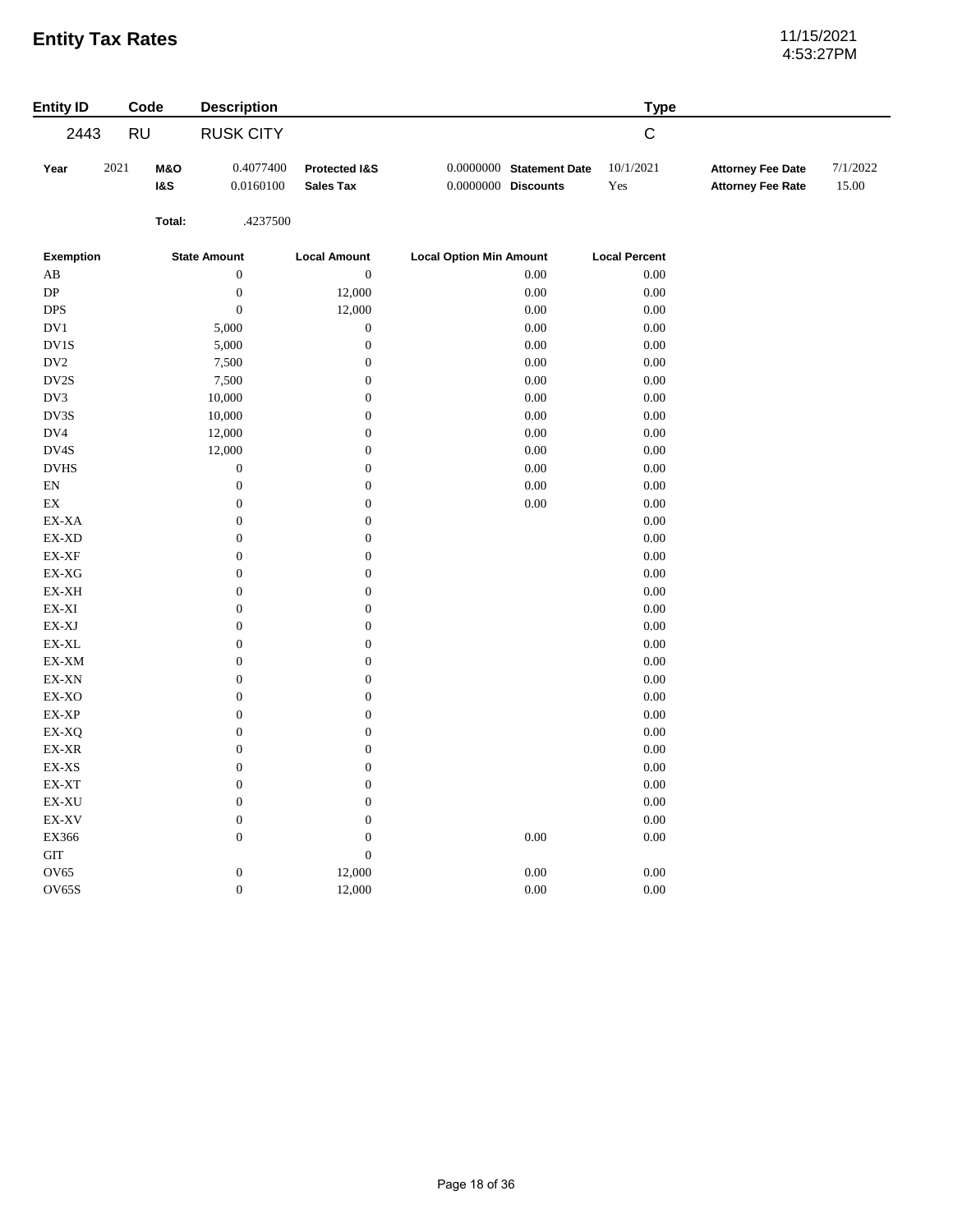# 4:53:41PM

| $\mathsf C$<br>2456<br><b>TR</b><br><b>TROUP</b><br>2021<br>10/1/2021<br>M&O<br>0.6626260<br>0.0000000 Statement Date<br>7/1/2022<br>Year<br>Protected I&S<br><b>Attorney Fee Date</b><br>$0.0000000$ Discounts<br>${\rm No}$<br><b>1&amp;S</b><br>0.1536310<br><b>Sales Tax</b><br><b>Attorney Fee Rate</b><br>Total:<br>.8162570<br><b>Exemption</b><br><b>State Amount</b><br><b>Local Amount</b><br><b>Local Option Min Amount</b><br><b>Local Percent</b><br>DP<br>$\boldsymbol{0}$<br>$\boldsymbol{0}$<br>0.00<br>0.00<br>$\boldsymbol{0}$<br>$\boldsymbol{0}$<br><b>DPS</b><br>0.00<br>0.00<br>$\rm DV1$<br>$\boldsymbol{0}$<br>$0.00\,$<br>$0.00\,$<br>5,000<br>$\rm DV1S$<br>$\boldsymbol{0}$<br>$0.00\,$<br>0.00<br>5,000<br>$\rm DV2$<br>$\boldsymbol{0}$<br>$0.00\,$<br>$0.00\,$<br>7,500<br>$\mathbf{D} \mathbf{V} \mathbf{2S}$<br>$\boldsymbol{0}$<br>$0.00\,$<br>$0.00\,$<br>7,500<br>DV3<br>$\boldsymbol{0}$<br>$0.00\,$<br>$0.00\,$<br>10,000<br>$\mathbf{D}\mathbf{V}3\mathbf{S}$<br>$\boldsymbol{0}$<br>$0.00\,$<br>$0.00\,$<br>10,000<br>$\rm DV4$<br>$\boldsymbol{0}$<br>$0.00\,$<br>0.00<br>12,000<br>$\mathbf{D V4S}$<br>$\boldsymbol{0}$<br>$0.00\,$<br>$0.00\,$<br>12,000<br>$_{\mathrm{DVHS}}$<br>$\boldsymbol{0}$<br>$0.00\,$<br>$0.00\,$<br>$\boldsymbol{0}$<br>$\mathop{\rm EX}\nolimits$<br>$\boldsymbol{0}$<br>$\boldsymbol{0}$<br>$0.00\,$<br>EX-XA<br>$\boldsymbol{0}$<br>$\boldsymbol{0}$<br>$0.00\,$<br>EX-XD<br>$\boldsymbol{0}$<br>$\boldsymbol{0}$<br>$0.00\,$<br>$\boldsymbol{0}$<br>$\boldsymbol{0}$<br>$0.00\,$<br>$\mathbf{EX}\text{-}\mathbf{XF}$ | <b>Entity ID</b> | Code | <b>Description</b> |  | <b>Type</b> |  |
|----------------------------------------------------------------------------------------------------------------------------------------------------------------------------------------------------------------------------------------------------------------------------------------------------------------------------------------------------------------------------------------------------------------------------------------------------------------------------------------------------------------------------------------------------------------------------------------------------------------------------------------------------------------------------------------------------------------------------------------------------------------------------------------------------------------------------------------------------------------------------------------------------------------------------------------------------------------------------------------------------------------------------------------------------------------------------------------------------------------------------------------------------------------------------------------------------------------------------------------------------------------------------------------------------------------------------------------------------------------------------------------------------------------------------------------------------------------------------------------------------------------------------------------------------------------------------------------------|------------------|------|--------------------|--|-------------|--|
|                                                                                                                                                                                                                                                                                                                                                                                                                                                                                                                                                                                                                                                                                                                                                                                                                                                                                                                                                                                                                                                                                                                                                                                                                                                                                                                                                                                                                                                                                                                                                                                              |                  |      |                    |  |             |  |
|                                                                                                                                                                                                                                                                                                                                                                                                                                                                                                                                                                                                                                                                                                                                                                                                                                                                                                                                                                                                                                                                                                                                                                                                                                                                                                                                                                                                                                                                                                                                                                                              |                  |      |                    |  |             |  |
|                                                                                                                                                                                                                                                                                                                                                                                                                                                                                                                                                                                                                                                                                                                                                                                                                                                                                                                                                                                                                                                                                                                                                                                                                                                                                                                                                                                                                                                                                                                                                                                              |                  |      |                    |  |             |  |
|                                                                                                                                                                                                                                                                                                                                                                                                                                                                                                                                                                                                                                                                                                                                                                                                                                                                                                                                                                                                                                                                                                                                                                                                                                                                                                                                                                                                                                                                                                                                                                                              |                  |      |                    |  |             |  |
|                                                                                                                                                                                                                                                                                                                                                                                                                                                                                                                                                                                                                                                                                                                                                                                                                                                                                                                                                                                                                                                                                                                                                                                                                                                                                                                                                                                                                                                                                                                                                                                              |                  |      |                    |  |             |  |
|                                                                                                                                                                                                                                                                                                                                                                                                                                                                                                                                                                                                                                                                                                                                                                                                                                                                                                                                                                                                                                                                                                                                                                                                                                                                                                                                                                                                                                                                                                                                                                                              |                  |      |                    |  |             |  |
|                                                                                                                                                                                                                                                                                                                                                                                                                                                                                                                                                                                                                                                                                                                                                                                                                                                                                                                                                                                                                                                                                                                                                                                                                                                                                                                                                                                                                                                                                                                                                                                              |                  |      |                    |  |             |  |
|                                                                                                                                                                                                                                                                                                                                                                                                                                                                                                                                                                                                                                                                                                                                                                                                                                                                                                                                                                                                                                                                                                                                                                                                                                                                                                                                                                                                                                                                                                                                                                                              |                  |      |                    |  |             |  |
|                                                                                                                                                                                                                                                                                                                                                                                                                                                                                                                                                                                                                                                                                                                                                                                                                                                                                                                                                                                                                                                                                                                                                                                                                                                                                                                                                                                                                                                                                                                                                                                              |                  |      |                    |  |             |  |
|                                                                                                                                                                                                                                                                                                                                                                                                                                                                                                                                                                                                                                                                                                                                                                                                                                                                                                                                                                                                                                                                                                                                                                                                                                                                                                                                                                                                                                                                                                                                                                                              |                  |      |                    |  |             |  |
|                                                                                                                                                                                                                                                                                                                                                                                                                                                                                                                                                                                                                                                                                                                                                                                                                                                                                                                                                                                                                                                                                                                                                                                                                                                                                                                                                                                                                                                                                                                                                                                              |                  |      |                    |  |             |  |
|                                                                                                                                                                                                                                                                                                                                                                                                                                                                                                                                                                                                                                                                                                                                                                                                                                                                                                                                                                                                                                                                                                                                                                                                                                                                                                                                                                                                                                                                                                                                                                                              |                  |      |                    |  |             |  |
|                                                                                                                                                                                                                                                                                                                                                                                                                                                                                                                                                                                                                                                                                                                                                                                                                                                                                                                                                                                                                                                                                                                                                                                                                                                                                                                                                                                                                                                                                                                                                                                              |                  |      |                    |  |             |  |
|                                                                                                                                                                                                                                                                                                                                                                                                                                                                                                                                                                                                                                                                                                                                                                                                                                                                                                                                                                                                                                                                                                                                                                                                                                                                                                                                                                                                                                                                                                                                                                                              |                  |      |                    |  |             |  |
|                                                                                                                                                                                                                                                                                                                                                                                                                                                                                                                                                                                                                                                                                                                                                                                                                                                                                                                                                                                                                                                                                                                                                                                                                                                                                                                                                                                                                                                                                                                                                                                              |                  |      |                    |  |             |  |
|                                                                                                                                                                                                                                                                                                                                                                                                                                                                                                                                                                                                                                                                                                                                                                                                                                                                                                                                                                                                                                                                                                                                                                                                                                                                                                                                                                                                                                                                                                                                                                                              |                  |      |                    |  |             |  |
|                                                                                                                                                                                                                                                                                                                                                                                                                                                                                                                                                                                                                                                                                                                                                                                                                                                                                                                                                                                                                                                                                                                                                                                                                                                                                                                                                                                                                                                                                                                                                                                              |                  |      |                    |  |             |  |
|                                                                                                                                                                                                                                                                                                                                                                                                                                                                                                                                                                                                                                                                                                                                                                                                                                                                                                                                                                                                                                                                                                                                                                                                                                                                                                                                                                                                                                                                                                                                                                                              |                  |      |                    |  |             |  |
|                                                                                                                                                                                                                                                                                                                                                                                                                                                                                                                                                                                                                                                                                                                                                                                                                                                                                                                                                                                                                                                                                                                                                                                                                                                                                                                                                                                                                                                                                                                                                                                              |                  |      |                    |  |             |  |
| $\boldsymbol{0}$<br>$\boldsymbol{0}$<br>$0.00\,$<br>EX-XG                                                                                                                                                                                                                                                                                                                                                                                                                                                                                                                                                                                                                                                                                                                                                                                                                                                                                                                                                                                                                                                                                                                                                                                                                                                                                                                                                                                                                                                                                                                                    |                  |      |                    |  |             |  |
| $\boldsymbol{0}$<br>$\boldsymbol{0}$<br>$0.00\,$<br>EX-XH                                                                                                                                                                                                                                                                                                                                                                                                                                                                                                                                                                                                                                                                                                                                                                                                                                                                                                                                                                                                                                                                                                                                                                                                                                                                                                                                                                                                                                                                                                                                    |                  |      |                    |  |             |  |
| $\mathbf{EX}\text{-}\mathbf{XI}$<br>$\boldsymbol{0}$<br>$\boldsymbol{0}$<br>0.00                                                                                                                                                                                                                                                                                                                                                                                                                                                                                                                                                                                                                                                                                                                                                                                                                                                                                                                                                                                                                                                                                                                                                                                                                                                                                                                                                                                                                                                                                                             |                  |      |                    |  |             |  |
| $\mathbf{EX}\text{-}\mathbf{X}\mathbf{J}$<br>$\boldsymbol{0}$<br>$\boldsymbol{0}$<br>$0.00\,$                                                                                                                                                                                                                                                                                                                                                                                                                                                                                                                                                                                                                                                                                                                                                                                                                                                                                                                                                                                                                                                                                                                                                                                                                                                                                                                                                                                                                                                                                                |                  |      |                    |  |             |  |
| $\boldsymbol{0}$<br>$\boldsymbol{0}$<br>EX-XL<br>0.00                                                                                                                                                                                                                                                                                                                                                                                                                                                                                                                                                                                                                                                                                                                                                                                                                                                                                                                                                                                                                                                                                                                                                                                                                                                                                                                                                                                                                                                                                                                                        |                  |      |                    |  |             |  |
| $\boldsymbol{0}$<br>$\boldsymbol{0}$<br>$\mathbf{EX}\text{-}\mathbf{XM}$<br>0.00                                                                                                                                                                                                                                                                                                                                                                                                                                                                                                                                                                                                                                                                                                                                                                                                                                                                                                                                                                                                                                                                                                                                                                                                                                                                                                                                                                                                                                                                                                             |                  |      |                    |  |             |  |
| $\boldsymbol{0}$<br>$\boldsymbol{0}$<br>0.00<br>$\mathsf{EX}\text{-}\mathsf{X}\mathsf{N}$                                                                                                                                                                                                                                                                                                                                                                                                                                                                                                                                                                                                                                                                                                                                                                                                                                                                                                                                                                                                                                                                                                                                                                                                                                                                                                                                                                                                                                                                                                    |                  |      |                    |  |             |  |
| $\boldsymbol{0}$<br>$\boldsymbol{0}$<br>$0.00\,$<br>$\ensuremath{\text{EX-XO}}$                                                                                                                                                                                                                                                                                                                                                                                                                                                                                                                                                                                                                                                                                                                                                                                                                                                                                                                                                                                                                                                                                                                                                                                                                                                                                                                                                                                                                                                                                                              |                  |      |                    |  |             |  |
| $\mathbf{EX}\text{-}\mathbf{XP}$<br>$\boldsymbol{0}$<br>$\boldsymbol{0}$<br>$0.00\,$                                                                                                                                                                                                                                                                                                                                                                                                                                                                                                                                                                                                                                                                                                                                                                                                                                                                                                                                                                                                                                                                                                                                                                                                                                                                                                                                                                                                                                                                                                         |                  |      |                    |  |             |  |
| $\boldsymbol{0}$<br>$0.00\,$<br>EX-XQ<br>$\boldsymbol{0}$                                                                                                                                                                                                                                                                                                                                                                                                                                                                                                                                                                                                                                                                                                                                                                                                                                                                                                                                                                                                                                                                                                                                                                                                                                                                                                                                                                                                                                                                                                                                    |                  |      |                    |  |             |  |
| $\boldsymbol{0}$<br>$\boldsymbol{0}$<br>$\mathop{\rm EX}\nolimits\text{-}\mathop{\rm XR}\nolimits$<br>$0.00\,$                                                                                                                                                                                                                                                                                                                                                                                                                                                                                                                                                                                                                                                                                                                                                                                                                                                                                                                                                                                                                                                                                                                                                                                                                                                                                                                                                                                                                                                                               |                  |      |                    |  |             |  |
| $\boldsymbol{0}$<br>$\boldsymbol{0}$<br>$\mathbf{EX}\text{-}\mathbf{XS}$<br>0.00                                                                                                                                                                                                                                                                                                                                                                                                                                                                                                                                                                                                                                                                                                                                                                                                                                                                                                                                                                                                                                                                                                                                                                                                                                                                                                                                                                                                                                                                                                             |                  |      |                    |  |             |  |
| $\boldsymbol{0}$<br>$0.00\,$<br>$\mathsf{EX}\text{-}\mathsf{XT}$<br>$\boldsymbol{0}$                                                                                                                                                                                                                                                                                                                                                                                                                                                                                                                                                                                                                                                                                                                                                                                                                                                                                                                                                                                                                                                                                                                                                                                                                                                                                                                                                                                                                                                                                                         |                  |      |                    |  |             |  |
| $\boldsymbol{0}$<br>$\mathbf{EX}\text{-}\mathbf{X}\mathbf{U}$<br>$\boldsymbol{0}$<br>0.00                                                                                                                                                                                                                                                                                                                                                                                                                                                                                                                                                                                                                                                                                                                                                                                                                                                                                                                                                                                                                                                                                                                                                                                                                                                                                                                                                                                                                                                                                                    |                  |      |                    |  |             |  |
| $\boldsymbol{0}$<br>$\boldsymbol{0}$<br>$0.00\,$<br>EX-XV                                                                                                                                                                                                                                                                                                                                                                                                                                                                                                                                                                                                                                                                                                                                                                                                                                                                                                                                                                                                                                                                                                                                                                                                                                                                                                                                                                                                                                                                                                                                    |                  |      |                    |  |             |  |
| $\operatorname{GIT}$<br>$\boldsymbol{0}$                                                                                                                                                                                                                                                                                                                                                                                                                                                                                                                                                                                                                                                                                                                                                                                                                                                                                                                                                                                                                                                                                                                                                                                                                                                                                                                                                                                                                                                                                                                                                     |                  |      |                    |  |             |  |
| $\boldsymbol{0}$<br>$\boldsymbol{0}$<br>0.00<br>$_{\rm HS}$<br>$0.00\,$                                                                                                                                                                                                                                                                                                                                                                                                                                                                                                                                                                                                                                                                                                                                                                                                                                                                                                                                                                                                                                                                                                                                                                                                                                                                                                                                                                                                                                                                                                                      |                  |      |                    |  |             |  |
| OV65<br>$\boldsymbol{0}$<br>$0.00\,$<br>$0.00\,$<br>5,000                                                                                                                                                                                                                                                                                                                                                                                                                                                                                                                                                                                                                                                                                                                                                                                                                                                                                                                                                                                                                                                                                                                                                                                                                                                                                                                                                                                                                                                                                                                                    |                  |      |                    |  |             |  |
| OV65S<br>$\boldsymbol{0}$<br>5,000<br>0.00<br>0.00                                                                                                                                                                                                                                                                                                                                                                                                                                                                                                                                                                                                                                                                                                                                                                                                                                                                                                                                                                                                                                                                                                                                                                                                                                                                                                                                                                                                                                                                                                                                           |                  |      |                    |  |             |  |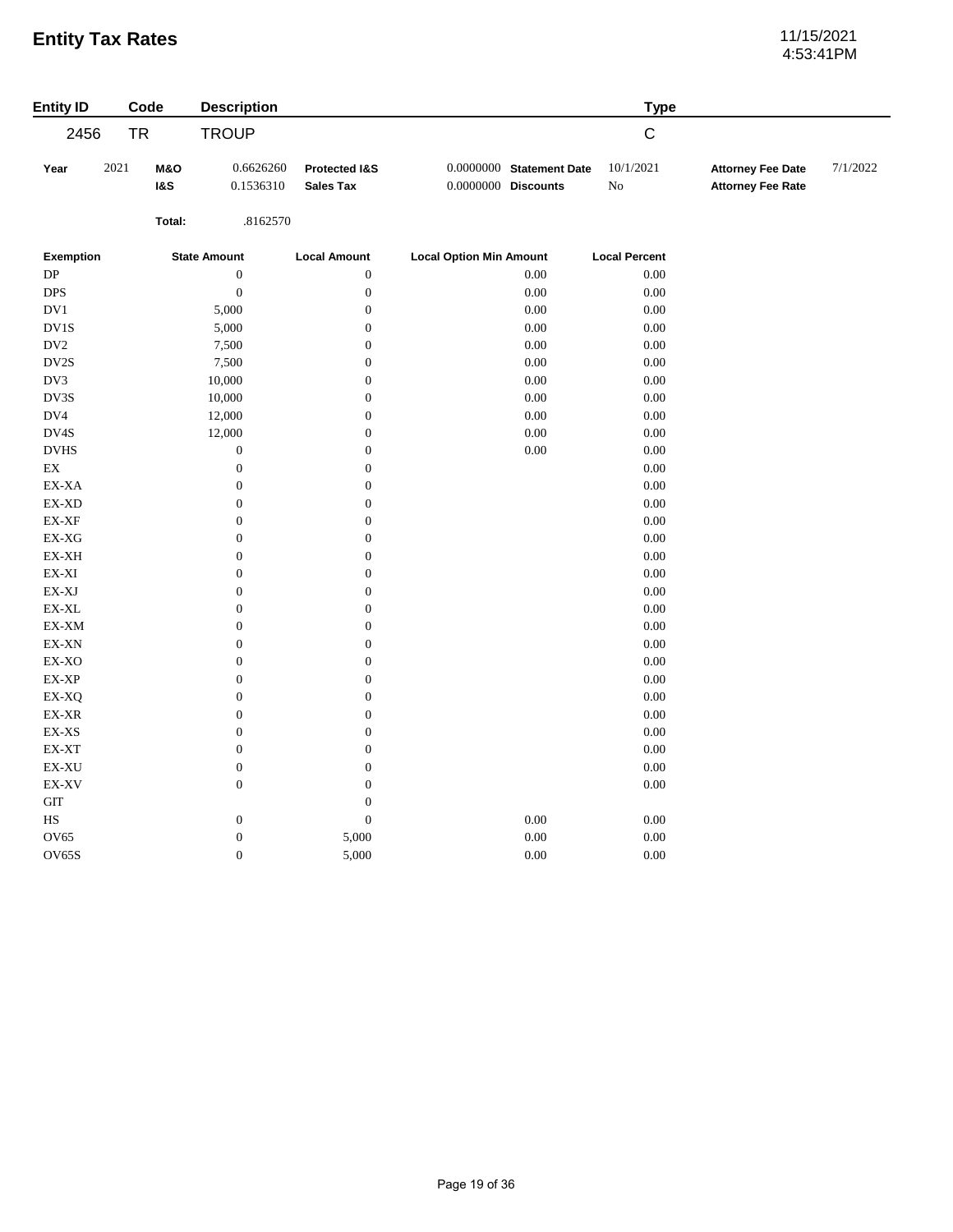# 4:53:54PM

| <b>Entity ID</b>                                                     | Code                                     | <b>Description</b>     |                                   |                                                     | <b>Type</b>             |                                                      |                   |
|----------------------------------------------------------------------|------------------------------------------|------------------------|-----------------------------------|-----------------------------------------------------|-------------------------|------------------------------------------------------|-------------------|
| 2462                                                                 | WE                                       | <b>WELLS CITY</b>      |                                   |                                                     | $\mathsf C$             |                                                      |                   |
| Year                                                                 | 2021<br><b>M&amp;O</b><br><b>1&amp;S</b> | 0.5052700<br>0.0000000 | Protected I&S<br><b>Sales Tax</b> | $0.0000000$ Statement Date<br>$0.0000000$ Discounts | 10/1/2021<br>${\rm No}$ | <b>Attorney Fee Date</b><br><b>Attorney Fee Rate</b> | 7/1/2022<br>15.00 |
|                                                                      | Total:                                   | .5052700               |                                   |                                                     |                         |                                                      |                   |
| <b>Exemption</b>                                                     |                                          | <b>State Amount</b>    | <b>Local Amount</b>               | <b>Local Option Min Amount</b>                      | <b>Local Percent</b>    |                                                      |                   |
| AB                                                                   |                                          | $\boldsymbol{0}$       | $\boldsymbol{0}$                  | 0.00                                                | 0.00                    |                                                      |                   |
| DV1                                                                  |                                          | 5,000                  | $\boldsymbol{0}$                  | 0.00                                                | $0.00\,$                |                                                      |                   |
| DV1S                                                                 |                                          | 5,000                  | $\boldsymbol{0}$                  | 0.00                                                | $0.00\,$                |                                                      |                   |
| $\rm DV2$                                                            |                                          | 7,500                  | $\boldsymbol{0}$                  | $0.00\,$                                            | $0.00\,$                |                                                      |                   |
| DV2S                                                                 |                                          | 7,500                  | $\boldsymbol{0}$                  | $0.00\,$                                            | $0.00\,$                |                                                      |                   |
| DV3                                                                  |                                          | 10,000                 | $\mathbf{0}$                      | 0.00                                                | 0.00                    |                                                      |                   |
| $\mathbf{D}\mathbf{V}3\mathbf{S}$                                    |                                          | 10,000                 | $\boldsymbol{0}$                  | $0.00\,$                                            | $0.00\,$                |                                                      |                   |
| DV4                                                                  |                                          | 12,000                 | $\boldsymbol{0}$                  | 0.00                                                | $0.00\,$                |                                                      |                   |
| DV4S                                                                 |                                          | 12,000                 | $\boldsymbol{0}$                  | 0.00                                                | $0.00\,$                |                                                      |                   |
| $_{\rm DVHS}$                                                        |                                          | $\boldsymbol{0}$       | $\boldsymbol{0}$                  | $0.00\,$                                            | $0.00\,$                |                                                      |                   |
| $\mathop{\rm EN}\nolimits$                                           |                                          | $\boldsymbol{0}$       | $\boldsymbol{0}$                  | $0.00\,$                                            | $0.00\,$                |                                                      |                   |
| $\mathop{\rm EX}\nolimits$                                           |                                          | $\boldsymbol{0}$       | $\boldsymbol{0}$                  | $0.00\,$                                            | $0.00\,$                |                                                      |                   |
| $\ensuremath{\text{EX}}\xspace\text{-}\ensuremath{\text{XA}}\xspace$ |                                          | $\boldsymbol{0}$       | $\boldsymbol{0}$                  |                                                     | $0.00\,$                |                                                      |                   |
| $EX-XD$                                                              |                                          | $\boldsymbol{0}$       | $\boldsymbol{0}$                  |                                                     | $0.00\,$                |                                                      |                   |
| $\mathbf{EX}\text{-}\mathbf{XF}$                                     |                                          | $\boldsymbol{0}$       | $\boldsymbol{0}$                  |                                                     | 0.00                    |                                                      |                   |
| $EX-XG$                                                              |                                          | $\boldsymbol{0}$       | $\boldsymbol{0}$                  |                                                     | $0.00\,$                |                                                      |                   |
| $\mathbf{EX}\text{-}\mathbf{X}\mathbf{H}$                            |                                          | $\boldsymbol{0}$       | $\boldsymbol{0}$                  |                                                     | $0.00\,$                |                                                      |                   |
| $\mathbf{EX}\text{-}\mathbf{XI}$                                     |                                          | $\boldsymbol{0}$       | $\boldsymbol{0}$                  |                                                     | $0.00\,$                |                                                      |                   |
| $\mathbf{EX}\text{-}\mathbf{XJ}$                                     |                                          | $\boldsymbol{0}$       | $\boldsymbol{0}$                  |                                                     | $0.00\,$                |                                                      |                   |
| $\mathsf{EX}\text{-}\mathsf{XL}$                                     |                                          | $\boldsymbol{0}$       | $\boldsymbol{0}$                  |                                                     | $0.00\,$                |                                                      |                   |
| $\mathbf{EX}\text{-}\mathbf{XM}$                                     |                                          | $\boldsymbol{0}$       | $\boldsymbol{0}$                  |                                                     | $0.00\,$                |                                                      |                   |
| $\mathsf{EX}\text{-}\mathsf{X}\mathsf{N}$                            |                                          | $\boldsymbol{0}$       | $\boldsymbol{0}$                  |                                                     | $0.00\,$                |                                                      |                   |
| EX-XO                                                                |                                          | $\boldsymbol{0}$       | $\boldsymbol{0}$                  |                                                     | $0.00\,$                |                                                      |                   |
| EX-XP                                                                |                                          | $\boldsymbol{0}$       | $\boldsymbol{0}$                  |                                                     | $0.00\,$                |                                                      |                   |
| EX-XQ                                                                |                                          | $\boldsymbol{0}$       | $\boldsymbol{0}$                  |                                                     | $0.00\,$                |                                                      |                   |
| $EX-XR$                                                              |                                          | $\boldsymbol{0}$       | $\boldsymbol{0}$                  |                                                     | 0.00                    |                                                      |                   |
| $\mathbf{EX}\text{-}\mathbf{XS}$                                     |                                          | $\boldsymbol{0}$       | $\boldsymbol{0}$                  |                                                     | $0.00\,$                |                                                      |                   |
| $\mathsf{EX}\text{-}\mathsf{XT}$                                     |                                          | $\boldsymbol{0}$       | $\boldsymbol{0}$                  |                                                     | $0.00\,$                |                                                      |                   |
| $\mathbf{EX}\text{-}\mathbf{X}\mathbf{U}$                            |                                          | $\boldsymbol{0}$       | $\boldsymbol{0}$                  |                                                     | $0.00\,$                |                                                      |                   |
| $\mathbf{EX}\text{-}\mathbf{X}\mathbf{V}$                            |                                          | $\boldsymbol{0}$       | $\boldsymbol{0}$                  |                                                     | 0.00                    |                                                      |                   |
| EX366                                                                |                                          | $\boldsymbol{0}$       | $\boldsymbol{0}$                  | 0.00                                                | 0.00                    |                                                      |                   |
| GIT                                                                  |                                          |                        | $\mathbf{0}$                      |                                                     |                         |                                                      |                   |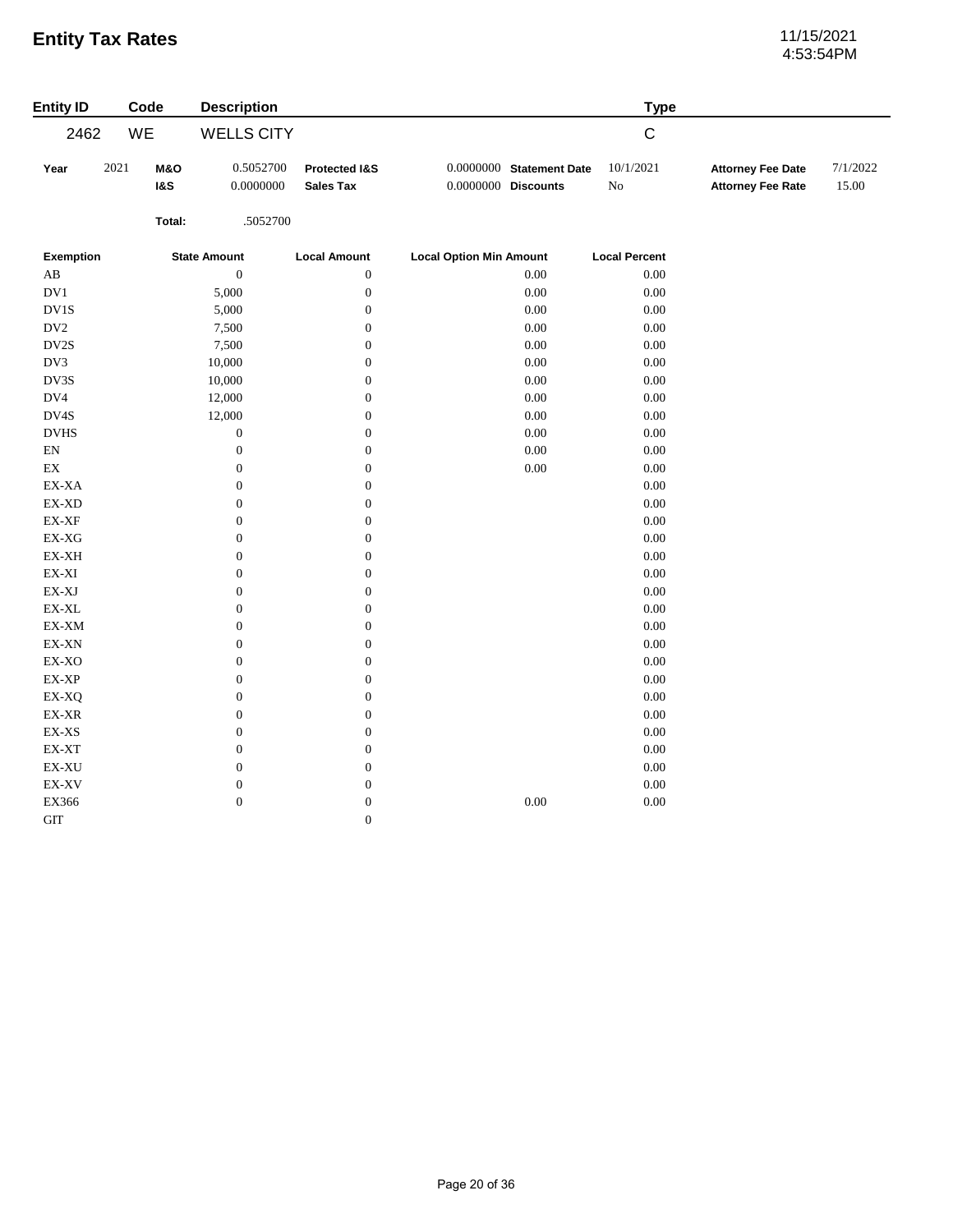### 08 - WELLS ISD Property Count: 4,331 **Accord 21/15/2021** Grand Totals **11/15/2021** 4:03:17PM

|                  |                |           |              | Total      |
|------------------|----------------|-----------|--------------|------------|
| <b>Exemption</b> | Count          | Local     | <b>State</b> |            |
| <b>DP</b>        | 21             | υ         | 149,884      | 149,884    |
| DV <sub>1</sub>  |                | 0         | 5,000        | 5,000      |
| DV <sub>4</sub>  | 22             | 0         | 165,722      | 165,722    |
| DV4S             | 5              | 0         | 36,000       | 36,000     |
| <b>DVHS</b>      | 12             | 0         | 942,340      | 942,340    |
| EX-XG            | 2              | 0         | 8,150        | 8,150      |
| EX-XR            | $\overline{2}$ | 0         | 3,640        | 3,640      |
| EX-XV            | 85             | 0         | 6,229,241    | 6,229,241  |
| EX366            | 226            | 0         | 40,781       | 40,781     |
| HS               | 395            | 0         | 8,930,138    | 8,930,138  |
| OV65             | 186            | 0         | 1,397,625    | 1,397,625  |
| OV65S            | 14             | 0         | 130,000      | 130,000    |
| PC               | $\overline{2}$ | 1,203,475 | 0            | 1,203,475  |
|                  | <b>Totals</b>  | 1,203,475 | 18,038,521   | 19,241,996 |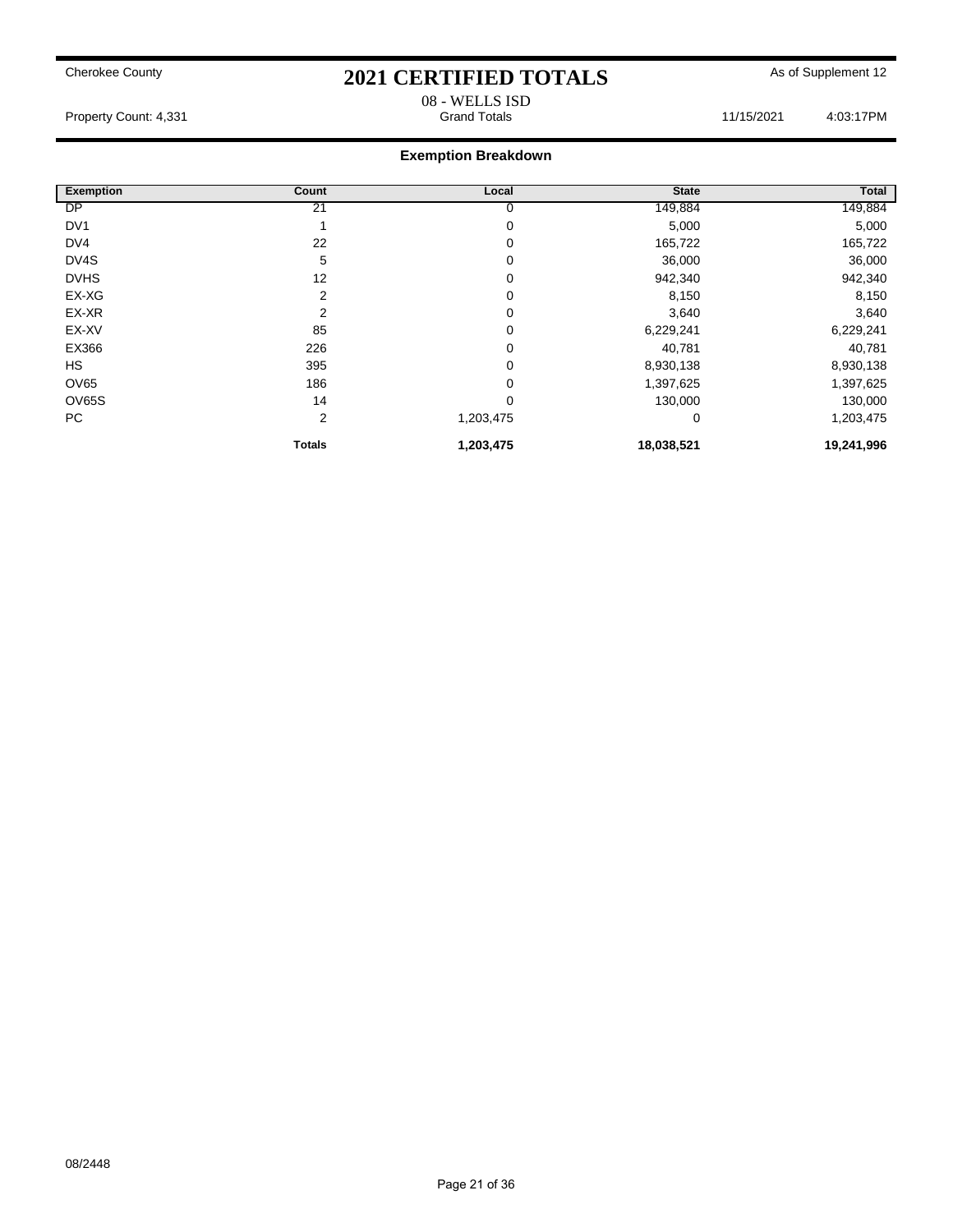15 - RUSK ISD

#### **Exemption Breakdown**

| <b>Exemption</b>  | Count         | Local     | <b>State</b> | <b>Total</b> |
|-------------------|---------------|-----------|--------------|--------------|
| DP                | 141           | 0         | 998,184      | 998,184      |
| DV <sub>1</sub>   | 10            | 0         | 50,000       | 50,000       |
| DV <sub>1</sub> S |               | 0         | 5,000        | 5,000        |
| DV <sub>2</sub>   | 4             | 0         | 30,000       | 30,000       |
| DV2S              | 4             | 0         | 30,000       | 30,000       |
| DV3               | 10            | 0         | 90,000       | 90,000       |
| DV4               | 86            | 0         | 748,485      | 748,485      |
| DV4S              | 16            | 0         | 160,280      | 160,280      |
| <b>DVHS</b>       | 34            | 0         | 4,473,948    | 4,473,948    |
| <b>DVHSS</b>      | 2             | 0         | 77,857       | 77,857       |
| EX                |               | 0         | 9,160        | 9,160        |
| EX-XG             | 2             | 0         | 125,840      | 125,840      |
| EX-XL             |               | 0         | 43,980       | 43,980       |
| EX-XR             | 33            | 0         | 431,560      | 431,560      |
| EX-XV             | 386           | 0         | 60,991,702   | 60,991,702   |
| EX366             | 756           | 0         | 131,205      | 131,205      |
| <b>HS</b>         | 2,479         | 0         | 55,866,969   | 55,866,969   |
| <b>OV65</b>       | 1,127         | 5,470,480 | 9,400,415    | 14,870,895   |
| <b>OV65S</b>      | 56            | 265,200   | 446,854      | 712,054      |
| PC                | 2             | 1,966,010 | 0            | 1,966,010    |
|                   | <b>Totals</b> | 7,701,690 | 134,111,439  | 141,813,129  |

Property Count: 13,202 1203:17PM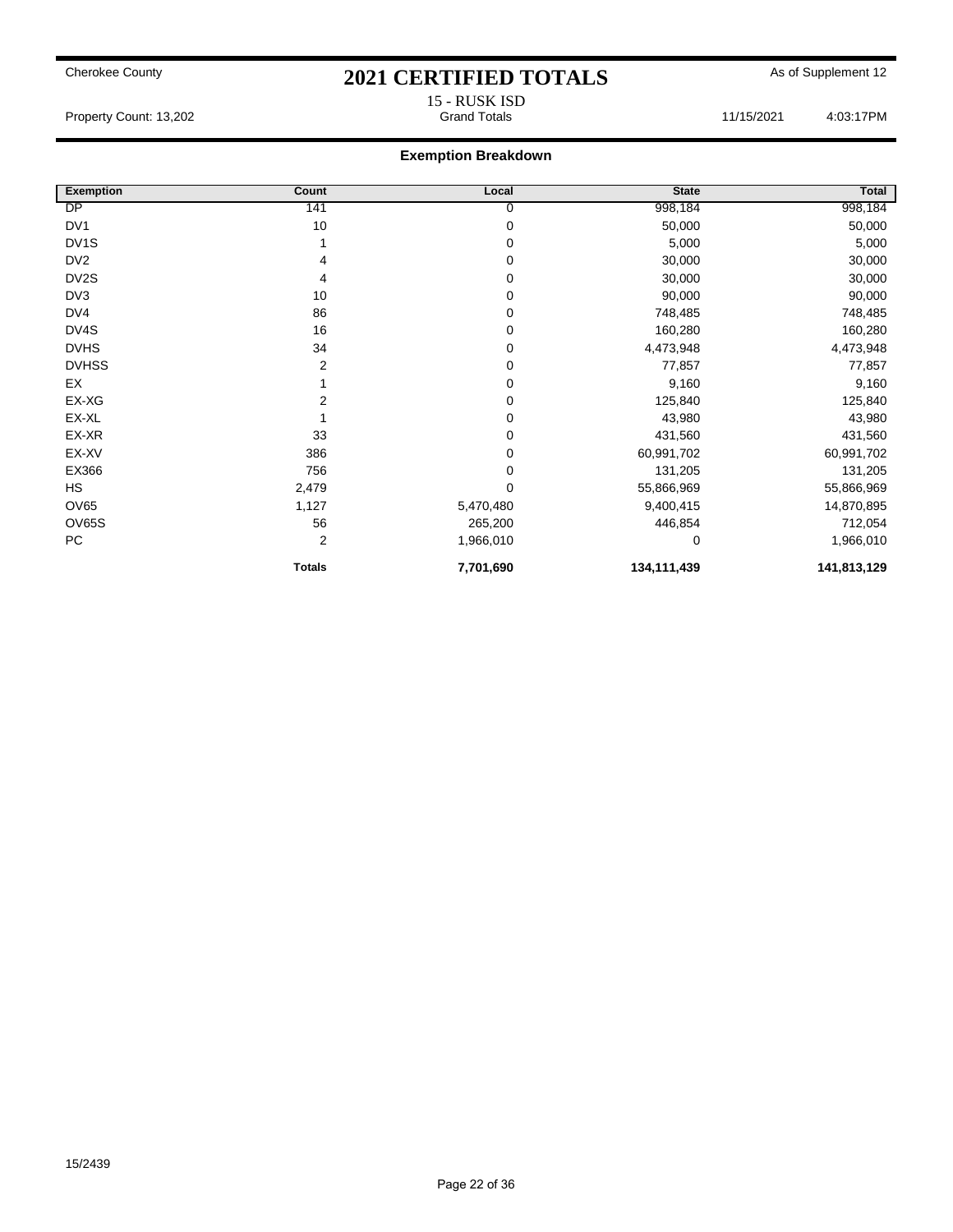## Cherokee County **2021 CERTIFIED TOTALS** As of Supplement 12 21 - ALTO ISD

Property Count: 7,384 **Count: 7,384** Grand Totals **Grand Totals** 11/15/2021 4:03:17PM

| <b>Exemption</b> | Count         | Local          | <b>State</b> | Total      |
|------------------|---------------|----------------|--------------|------------|
| DP               | 28            | $\overline{0}$ | 198,460      | 198,460    |
| DV <sub>1</sub>  |               | $\mathbf 0$    | 4,463        | 4,463      |
| DV3              | 2             | 0              | 20,000       | 20,000     |
| DV4              | 31            | 0              | 238,660      | 238,660    |
| DV4S             | 5             | 0              | 37,410       | 37,410     |
| <b>DVHS</b>      | 17            | 0              | 805,975      | 805,975    |
| <b>DVHSS</b>     |               | 0              | 239,638      | 239,638    |
| EX-XG            |               | 0              | 52,980       | 52,980     |
| EX-XJ            |               | $\Omega$       | 568,900      | 568,900    |
| EX-XL            |               | $\mathbf 0$    | 1,672,940    | 1,672,940  |
| EX-XR            | 11            | 0              | 135,400      | 135,400    |
| EX-XV            | 102           | 0              | 10,912,688   | 10,912,688 |
| EX-XV (Prorated) | 4             | $\mathbf 0$    | 12,574       | 12,574     |
| EX366            | 507           | 0              | 76,828       | 76,828     |
| <b>HS</b>        | 762           | 0              | 17,000,449   | 17,000,449 |
| OV65             | 376           | 0              | 3,046,765    | 3,046,765  |
| OV65S            | 21            | 0              | 179,161      | 179,161    |
|                  | <b>Totals</b> | 0              | 35,203,291   | 35,203,291 |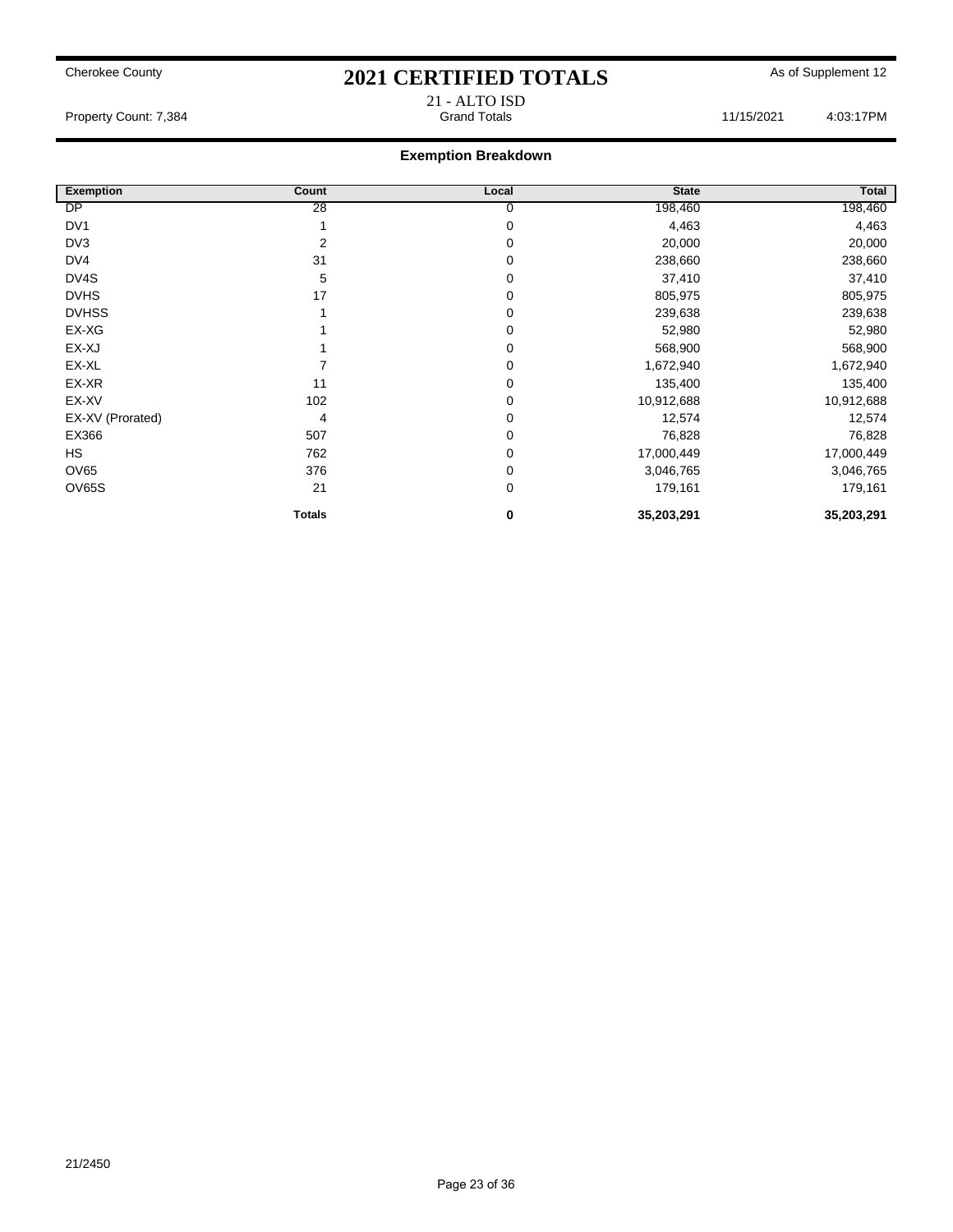### Cherokee County **2021 CERTIFIED TOTALS** As of Supplement 12 23 - BULLARD ISD

Property Count: 7,090 **Accord Totals 11/15/2021** 4:03:17PM

| <b>Exemption</b>  | Count         | Local | <b>State</b> | Total      |
|-------------------|---------------|-------|--------------|------------|
| DP                | 47            | 0     | 294,425      | 294,425    |
| DV <sub>1</sub>   | 5             | 0     | 20,000       | 20,000     |
| DV <sub>1</sub> S |               | 0     | 5,000        | 5,000      |
| DV <sub>2</sub>   |               | 0     | 30,000       | 30,000     |
| DV <sub>2</sub> S |               | 0     | 2,270        | 2,270      |
| DV3               |               | 0     | 42,000       | 42,000     |
| DV3S              |               | 0     | 2,590        | 2,590      |
| DV4               | 56            | 0     | 344,035      | 344,035    |
| DV4S              | 4             | 0     | 12,000       | 12,000     |
| <b>DVHS</b>       | 40            | 0     | 9,170,536    | 9,170,536  |
| <b>DVHSS</b>      | 3             | 0     | 908,535      | 908,535    |
| EX-XV             | 125           | 0     | 33,930,710   | 33,930,710 |
| EX-XV (Prorated)  | 24            | 0     | 18,322       | 18,322     |
| EX366             | 116           | 0     | 27,673       | 27,673     |
| <b>HS</b>         | 1,326         | 0     | 29,559,360   | 29,559,360 |
| OV65              | 565           | 0     | 4,692,042    | 4,692,042  |
| <b>OV65S</b>      | 12            | 0     | 116,037      | 116,037    |
|                   | <b>Totals</b> | 0     | 79,175,535   | 79,175,535 |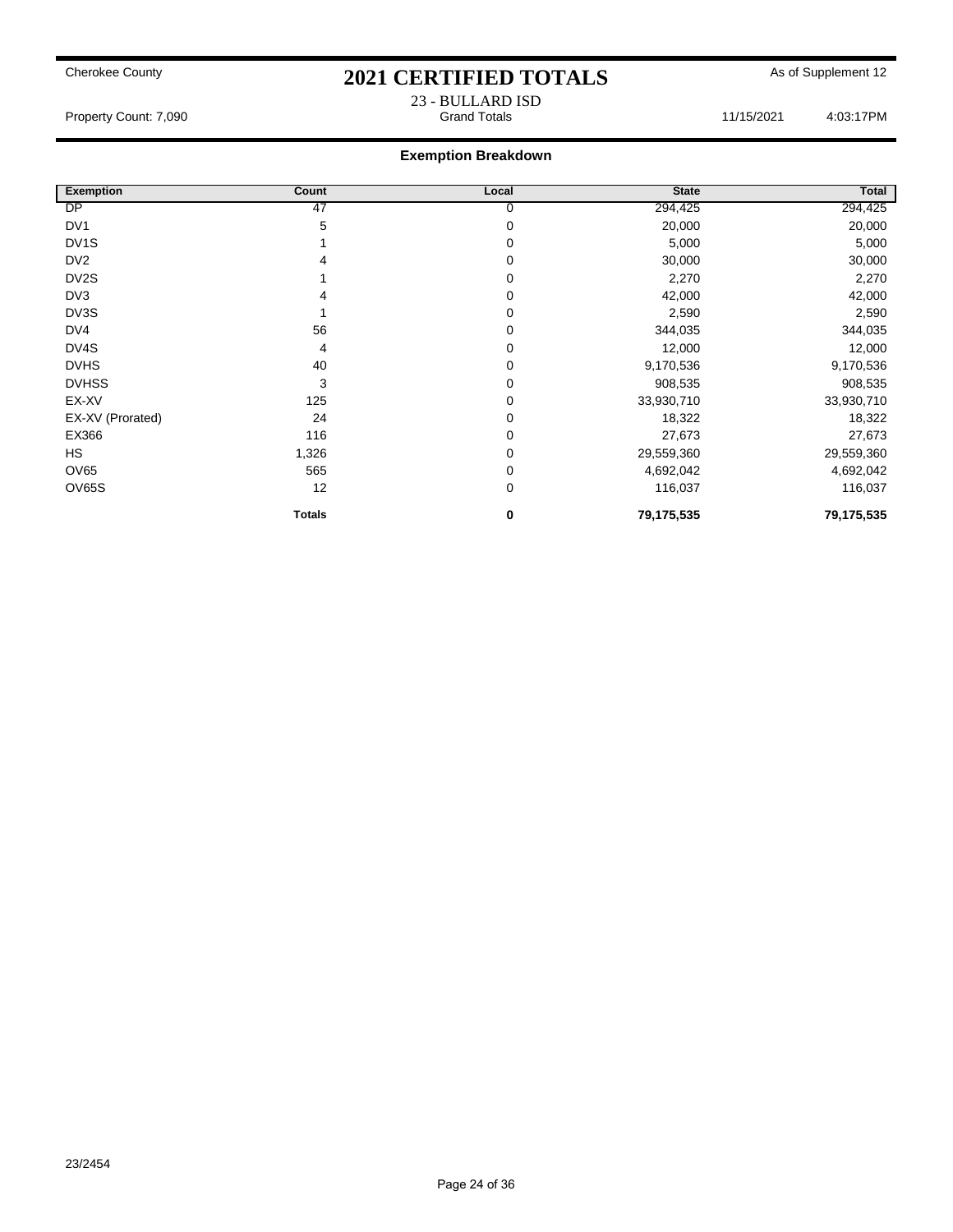### Cherokee County **2021 CERTIFIED TOTALS** As of Supplement 12 37 - CHEROKEE COUNTY

Property Count: 60,998 **Access 11/15/2021** 4:03:17PM

| <b>Exemption</b>  | Count         | Local      | <b>State</b> | Total       |
|-------------------|---------------|------------|--------------|-------------|
| DP                | 461           | 4,909,854  | 0            | 4,909,854   |
| DV1               | 26            | 0          | 129,012      | 129,012     |
| DV <sub>1</sub> S | 4             | 0          | 15,000       | 15,000      |
| DV <sub>2</sub>   | 22            | 0          | 165,230      | 165,230     |
| DV2S              | 6             | 0          | 39,770       | 39,770      |
| DV3               | 32            | 0          | 289,320      | 289,320     |
| DV3S              | 6             | 0          | 52,590       | 52,590      |
| DV4               | 396           | 0          | 3,255,539    | 3,255,539   |
| DV4S              | 59            | 0          | 485,140      | 485,140     |
| <b>DVHS</b>       | 227           | 0          | 35,747,712   | 35,747,712  |
| <b>DVHSS</b>      | 16            | 0          | 2,531,982    | 2,531,982   |
| EX                |               | 0          | 9,160        | 9,160       |
| EX-XF             |               | 0          | 4,596,180    | 4,596,180   |
| EX-XG             | 10            | 0          | 838,690      | 838,690     |
| EX-XI             | 4             | 0          | 1,105,110    | 1,105,110   |
| EX-XJ             | 53            | 0          | 6,389,130    | 6,389,130   |
| EX-XL             | 22            | 0          | 3,658,400    | 3,658,400   |
| EX-XR             | 87            | 0          | 1,331,490    | 1,331,490   |
| EX-XU             | 1             | 0          | 281,070      | 281,070     |
| EX-XV             | 1,565         | 0          | 256,055,215  | 256,055,215 |
| EX-XV (Prorated)  | 33            | 0          | 109,731      | 109,731     |
| EX366             | 2,341         | 0          | 418,034      | 418,034     |
| <b>MASSS</b>      | 1             | 0          | 208,398      | 208,398     |
| <b>OV65</b>       | 5,155         | 56,118,376 | 0            | 56,118,376  |
| <b>OV65S</b>      | 243           | 2,639,283  | 0            | 2,639,283   |
| ${\sf PC}$        | 11            | 11,726,309 | 0            | 11,726,309  |
|                   | <b>Totals</b> | 75,393,822 | 317,711,903  | 393,105,725 |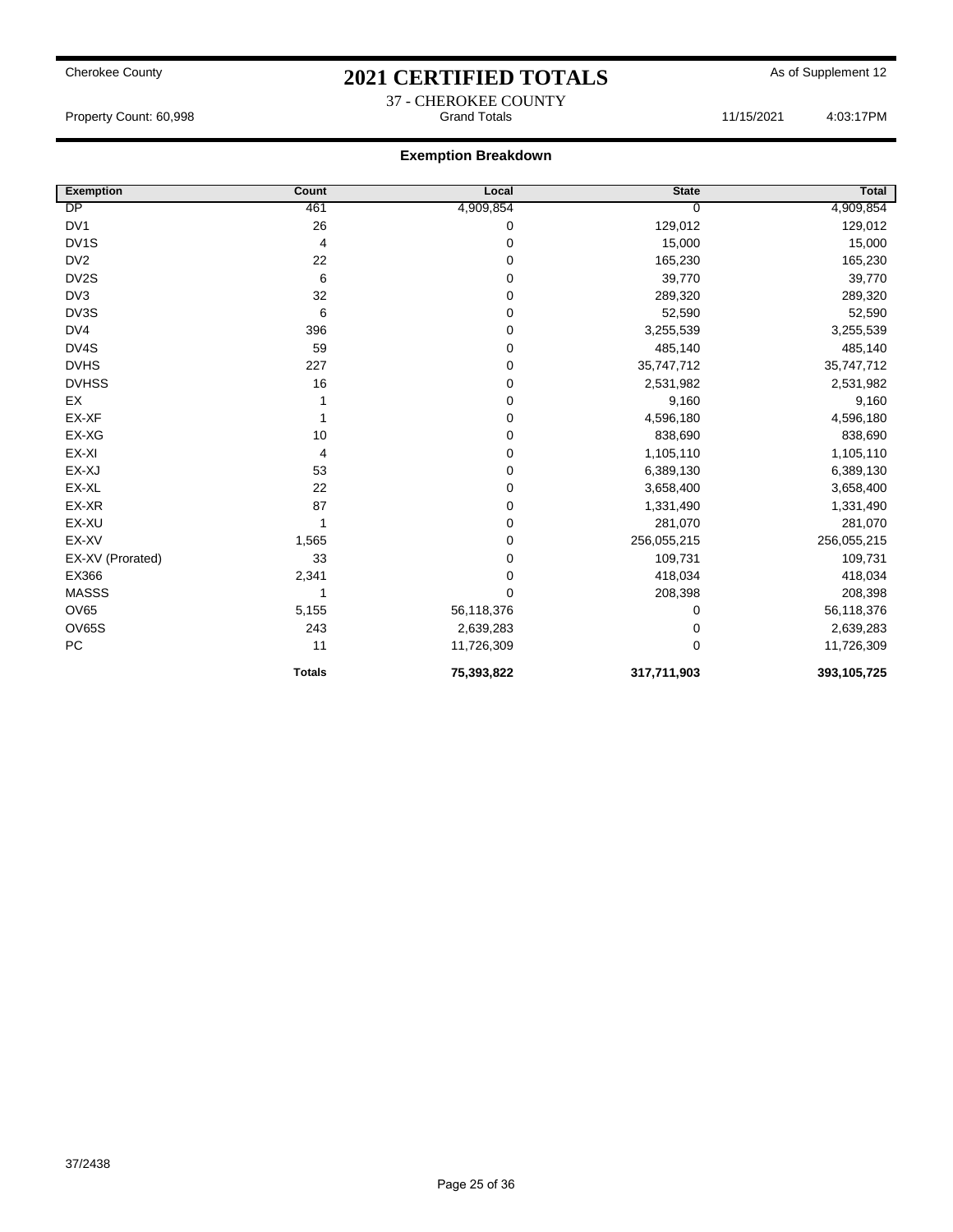42 - NEW SUMMERFIELD ISD Property Count: 2,054 **Access 20:43:17PM** Grand Totals 11/15/2021 4:03:17PM

| <b>Exemption</b> | Count  | Local     | <b>State</b> | Total      |
|------------------|--------|-----------|--------------|------------|
| DP               |        | 0         | 110,000      | 110,000    |
| DV <sub>1</sub>  |        | 0         | 5,000        | 5,000      |
| DV <sub>2</sub>  |        | 0         | 7,500        | 7,500      |
| DV4              |        | 0         | 78,560       | 78,560     |
| DV4S             |        | 0         | 0            | 0          |
| <b>DVHS</b>      | 3      | 0         | 186,589      | 186,589    |
| EX-XG            | 3      | 0         | 34,170       | 34,170     |
| EX-XR            | 2      | 0         | 207,520      | 207,520    |
| EX-XV            | 80     | 0         | 8,531,040    | 8,531,040  |
| EX366            | 10     | 0         | 2,300        | 2,300      |
| <b>HS</b>        | 364    | 0         | 7,904,251    | 7,904,251  |
| <b>OV65</b>      | 150    | 0         | 1,203,130    | 1,203,130  |
| <b>OV65S</b>     | 9      | 0         | 72,130       | 72,130     |
| PC               |        | 6,096,409 | 0            | 6,096,409  |
|                  | Totals | 6,096,409 | 18,342,190   | 24,438,599 |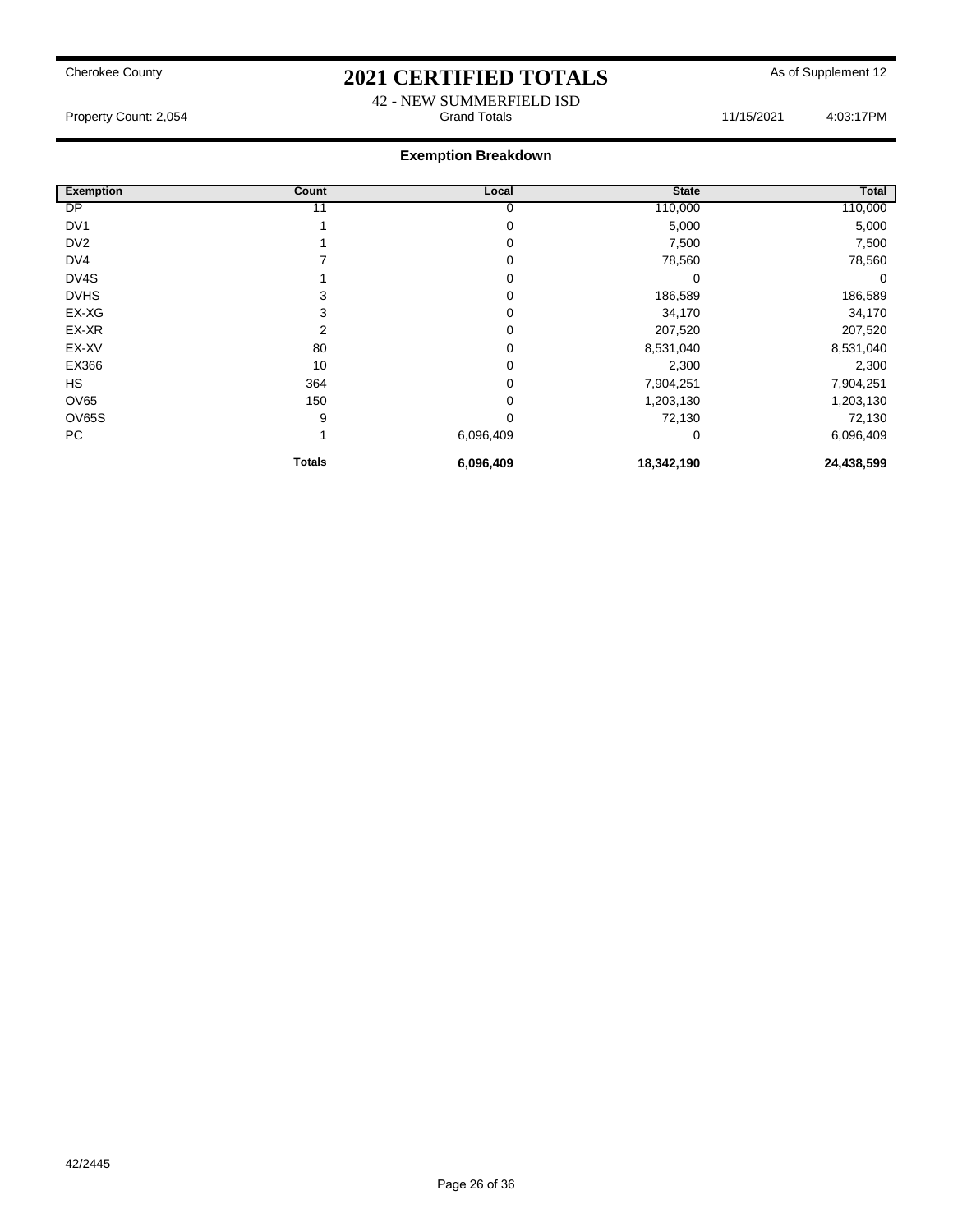### Cherokee County **2021 CERTIFIED TOTALS** As of Supplement 12 46 - JACKSONVILLE ISD

Property Count: 20,622 Grand Totals 11/15/2021 4:03:17PM

| <b>Exemption</b>  | Count          | Local      | <b>State</b> | Total       |
|-------------------|----------------|------------|--------------|-------------|
| DP                | 191            | 0          | 1,600,625    | 1,600,625   |
| DV1               | 8              | 0          | 35,000       | 35,000      |
| DV <sub>1</sub> S | 2              | 0          | 5,000        | 5,000       |
| DV <sub>2</sub>   | 10             | 0          | 70,730       | 70,730      |
| DV2S              |                | 0          | 7,500        | 7,500       |
| DV3               | 14             | 0          | 117,320      | 117,320     |
| DV3S              | $\overline{4}$ | 0          | 40,000       | 40,000      |
| DV4               | 171            | 0          | 1,333,206    | 1,333,206   |
| DV4S              | 24             | 0          | 172,380      | 172,380     |
| <b>DVHS</b>       | 106            | 0          | 11,235,466   | 11,235,466  |
| <b>DVHSS</b>      | 9              | 0          | 671,012      | 671,012     |
| EX-XF             |                | 0          | 4,596,180    | 4,596,180   |
| EX-XG             | 2              | 0          | 617,550      | 617,550     |
| EX-XI             | 4              | 0          | 1,105,110    | 1,105,110   |
| EX-XJ             | 52             | 0          | 5,820,230    | 5,820,230   |
| EX-XL             | 14             | 0          | 1,941,480    | 1,941,480   |
| EX-XR             | 36             | 0          | 525,070      | 525,070     |
| EX-XU             | 1              | 0          | 281,070      | 281,070     |
| EX-XV             | 732            | 0          | 129,338,999  | 129,338,999 |
| EX-XV (Prorated)  | 5              | 0          | 78,835       | 78,835      |
| EX366             | 453            | 0          | 82,081       | 82,081      |
| <b>HS</b>         | 5,344          | 0          | 125,793,055  | 125,793,055 |
| <b>MASSS</b>      | 1              | 0          | 183,398      | 183,398     |
| <b>OV65</b>       | 2,397          | 9,914,079  | 21,278,799   | 31,192,878  |
| <b>OV65S</b>      | 111            | 485,652    | 1,063,602    | 1,549,254   |
| ${\sf PC}$        | 4              | 296,967    | 0            | 296,967     |
|                   | <b>Totals</b>  | 10,696,698 | 307,993,698  | 318,690,396 |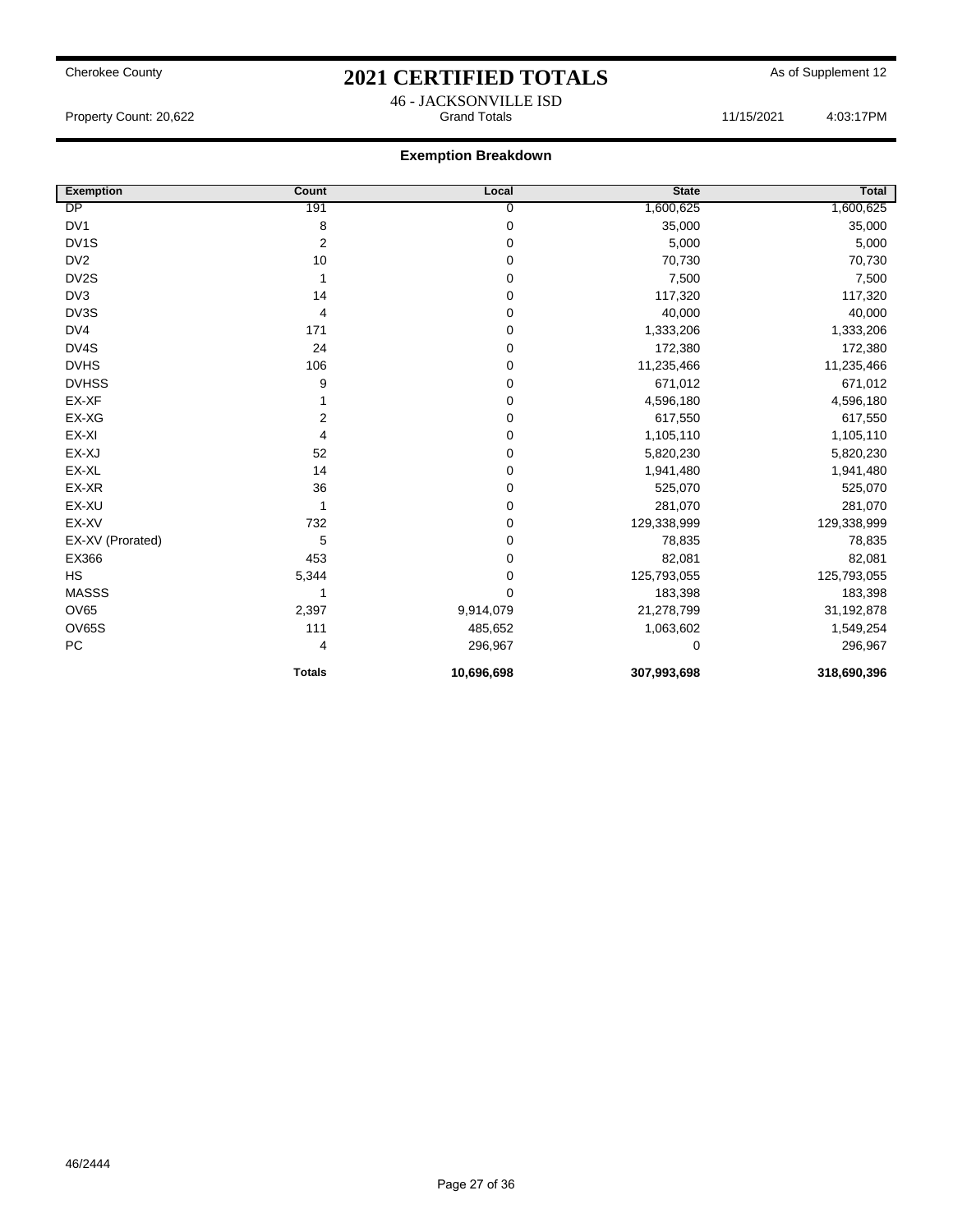62 - CARLISLE ISD

Property Count: 2,180 **Accord Totals 11/15/2021** 4:03:17PM

| <b>Exemption</b>  | Count          | Local       | <b>State</b> | Total      |
|-------------------|----------------|-------------|--------------|------------|
| <b>DP</b>         | 3              | 0           | 30,000       | 30,000     |
| DV4               | 5              | 0           | 33,550       | 33,550     |
| DV <sub>4</sub> S | $\overline{2}$ | 0           | 24,000       | 24,000     |
| <b>DVHS</b>       | 3              | 0           | 528,586      | 528,586    |
| EX-XR             |                | 0           | 4,270        | 4,270      |
| EX-XV             | 24             | 0           | 1,509,280    | 1,509,280  |
| EX366             | 480            | 0           | 58,246       | 58,246     |
| <b>HS</b>         | 172            | 5,692,543   | 4,152,560    | 9,845,103  |
| <b>OV65</b>       | 81             | 0           | 760,598      | 760,598    |
| OV65S             | 6              | $\mathbf 0$ | 49,402       | 49,402     |
| PC                | 2              | 2,163,448   | 0            | 2,163,448  |
|                   | <b>Totals</b>  | 7,855,991   | 7,150,492    | 15,006,483 |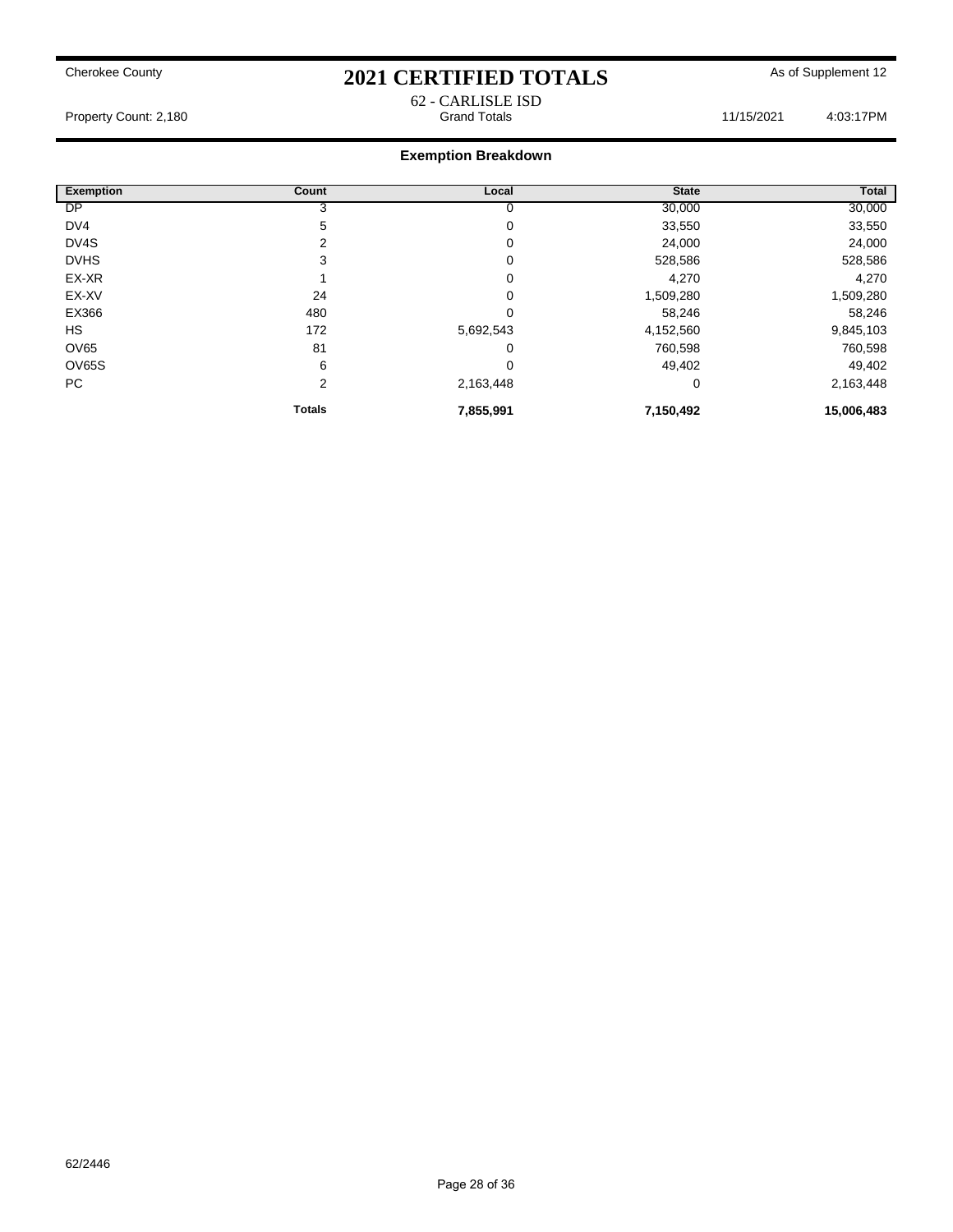## Cherokee County **2021 CERTIFIED TOTALS** As of Supplement 12 81 - TROUP ISD

Property Count: 6,617 **Accord Property Count: 6,617** Crand Totals **Grand Totals** 11/15/2021 4:03:17PM

| <b>Exemption</b> | Count          | Local       | <b>State</b> | Total      |
|------------------|----------------|-------------|--------------|------------|
| <b>DP</b>        | 19             | 0           | 166,260      | 166,260    |
| DV <sub>2</sub>  | 3              | 0           | 27,000       | 27,000     |
| DV3              | 2              | 0           | 20,000       | 20,000     |
| DV3S             |                | 0           | 10,000       | 10,000     |
| DV4              | 18             | 0           | 161,100      | 161,100    |
| DV4S             | $\overline{2}$ | 0           | 12,000       | 12,000     |
| <b>DVHS</b>      | 12             | $\mathbf 0$ | 1,904,732    | 1,904,732  |
| <b>DVHSS</b>     |                | $\mathbf 0$ | 154,940      | 154,940    |
| EX-XR            | 2              | 0           | 24,030       | 24,030     |
| EX-XV            | 38             | $\mathbf 0$ | 4,611,555    | 4,611,555  |
| EX366            | 989            | $\mathbf 0$ | 125,272      | 125,272    |
| <b>HS</b>        | 610            | $\mathbf 0$ | 14,324,864   | 14,324,864 |
| <b>OV65</b>      | 273            | 1,178,352   | 2,456,528    | 3,634,880  |
| OV65S            | 14             | 60,000      | 135,584      | 195,584    |
|                  | Totals         | 1,238,352   | 24,133,865   | 25,372,217 |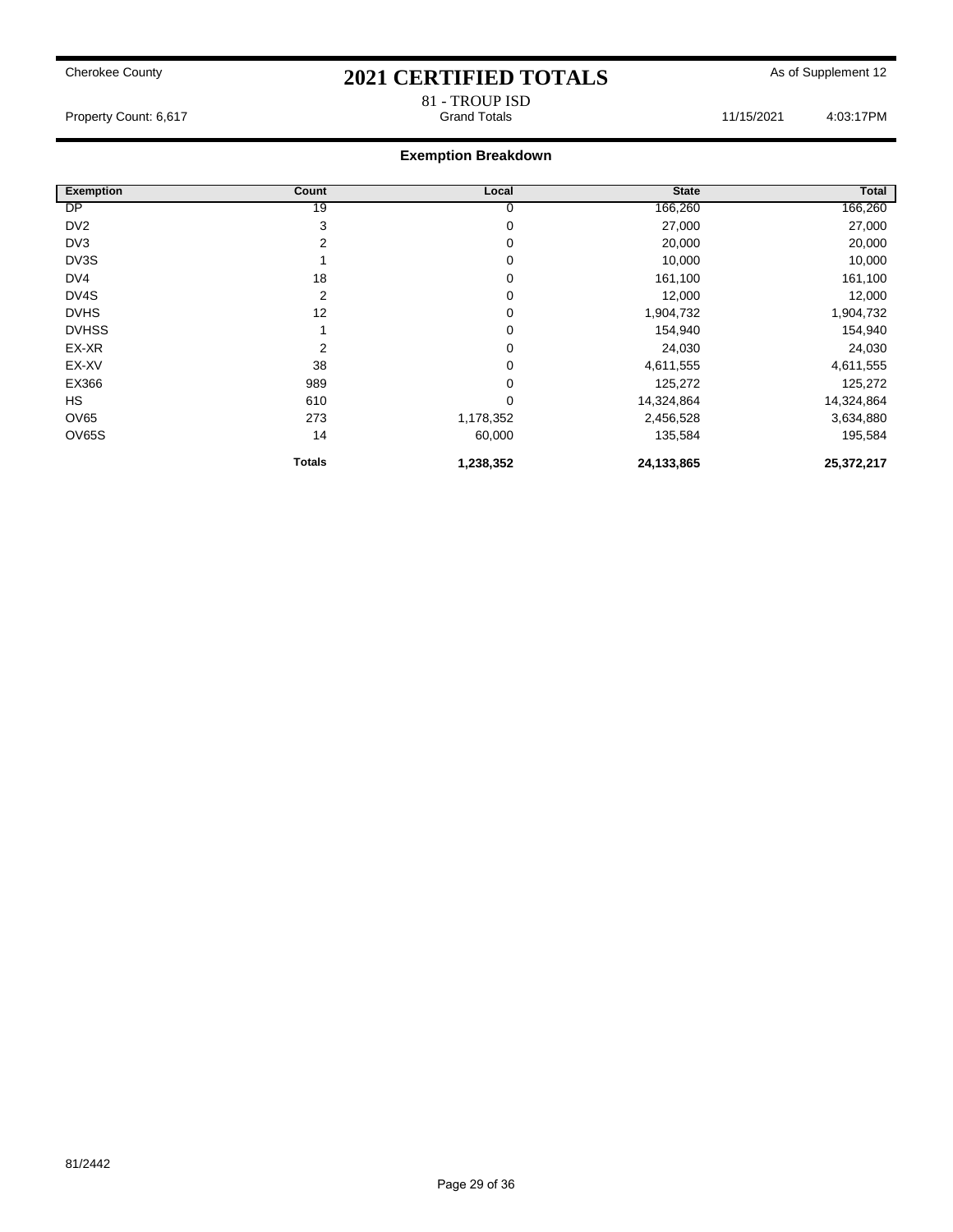Property Count: 919 19 And Totals 11/15/2021 11/15/2021 4:03:17PM

# AL - ALTO CITY

| <b>Exemption</b> | <b>Count</b>  | Local   | <b>State</b> | Total      |
|------------------|---------------|---------|--------------|------------|
| DV4              |               |         | 34,644       | 34,644     |
| DV4S             |               | 0       | 24,000       | 24,000     |
| <b>DVHS</b>      |               | 0       | 106,555      | 106,555    |
| EX-XG            |               | 0       | 52,980       | 52,980     |
| EX-XJ            |               | 0       | 554,700      | 554,700    |
| EX-XL            |               | 0       | 1,672,940    | 1,672,940  |
| EX-XR            | 4             | 0       | 129,320      | 129,320    |
| EX-XV            | 45            | 0       | 7,233,562    | 7,233,562  |
| EX-XV (Prorated) | 4             | 0       | 12,574       | 12,574     |
| EX366            | 15            | 0       | 3,950        | 3,950      |
| <b>OV65</b>      | 71            | 328,530 | 0            | 328,530    |
| <b>OV65S</b>     | 6             | 25,000  | 0            | 25,000     |
|                  |               |         |              |            |
|                  | <b>Totals</b> | 353,530 | 9,825,225    | 10,178,755 |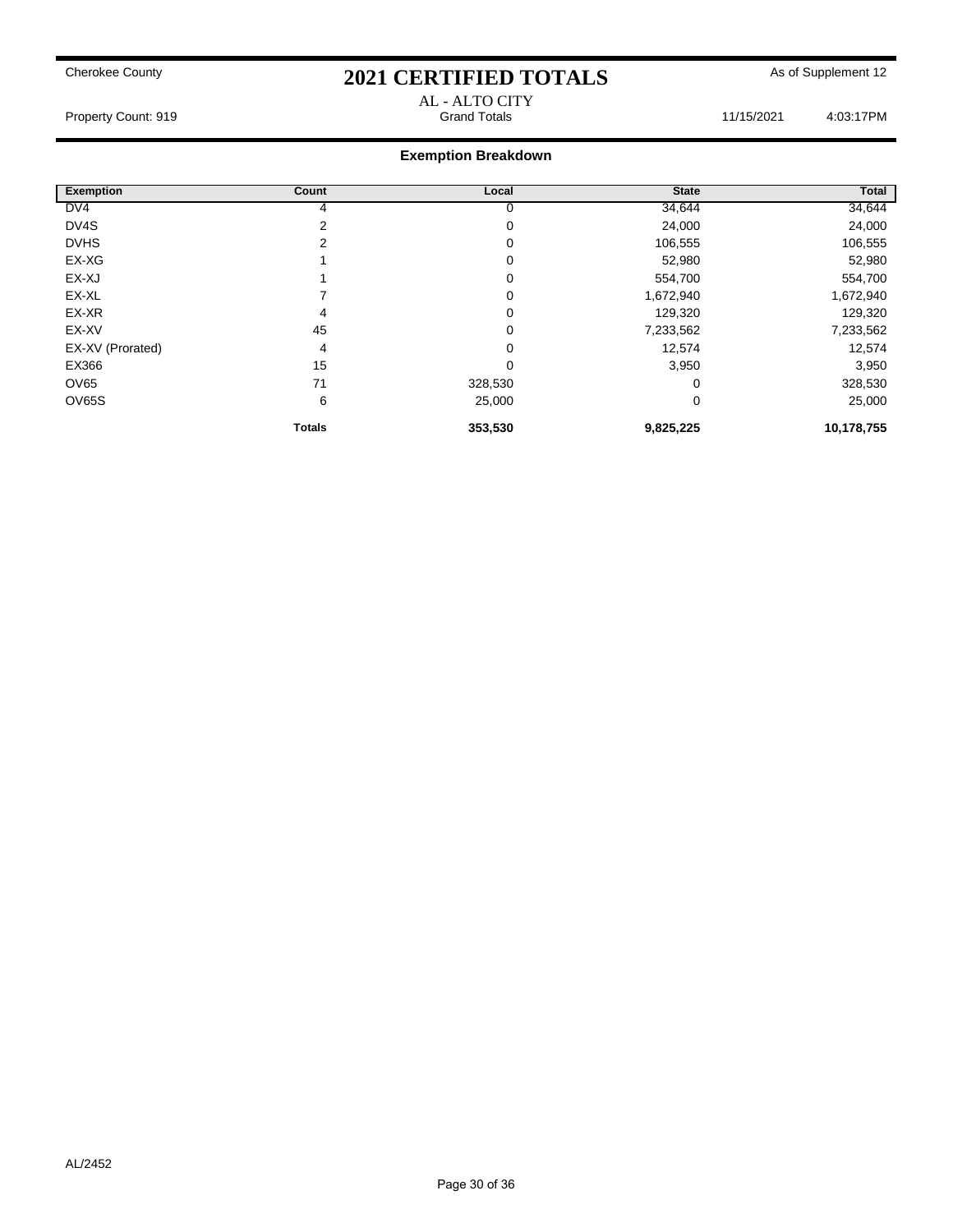#### BU - BULLARD CITY Property Count: 253 **Accord Totals 11/15/2021** 4:03:17PM

| <b>Exemption</b> | Count          | Local  | <b>State</b> | Total      |
|------------------|----------------|--------|--------------|------------|
| DV <sub>1</sub>  |                |        | 5,000        | 5,000      |
| DV <sub>2</sub>  |                | 0      | 7,500        | 7,500      |
| DV3              | 2              | 0      | 22,000       | 22,000     |
| DV4              | 4              | 0      | 12,000       | 12,000     |
| DV4S             |                | 0      | 0            | 0          |
| <b>DVHS</b>      | 5              | 0      | 1,203,603    | 1,203,603  |
| EX-XV            | 15             | 0      | 19,455,690   | 19,455,690 |
| EX366            | 3              | 0      | 730          | 730        |
| OV65             | 17             | 45,000 | 0            | 45,000     |
| OV65S            | $\overline{2}$ | 3,000  | 0            | 3,000      |
|                  | <b>Totals</b>  | 48,000 | 20,706,523   | 20,754,523 |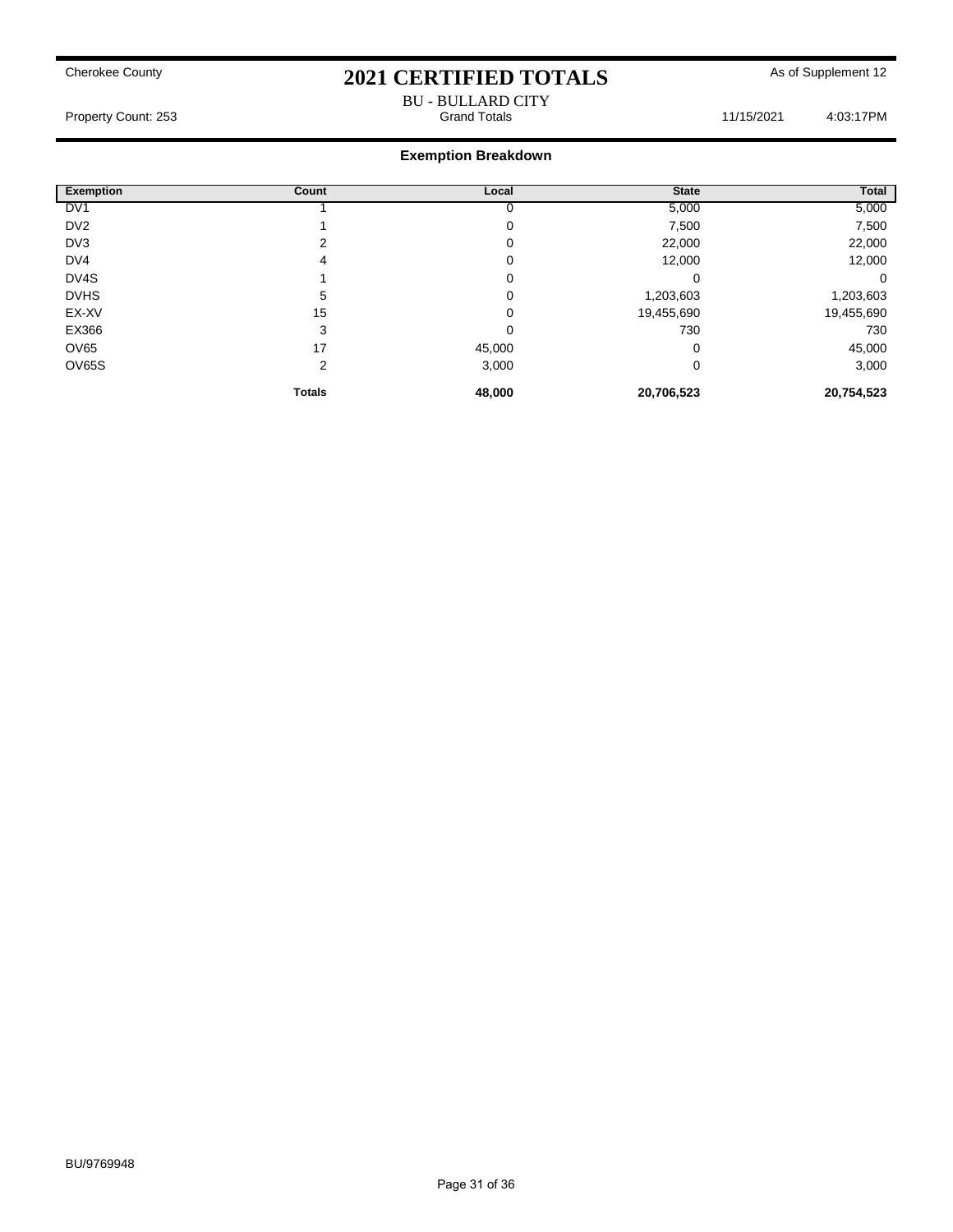#### **Exemption Breakdown**

| <b>Exemption</b>  | Count          | Local       | <b>State</b> | <b>Total</b>   |
|-------------------|----------------|-------------|--------------|----------------|
| DP                | 68             | 0           | O            | $\overline{0}$ |
| DV <sub>1</sub>   | 2              | $\mathbf 0$ | 10,000       | 10,000         |
| DV <sub>1</sub> S |                | $\mathbf 0$ | 5,000        | 5,000          |
| DV <sub>2</sub>   | 2              | $\mathbf 0$ | 15,000       | 15,000         |
| DV3               | 3              | $\mathbf 0$ | 20,000       | 20,000         |
| DV3S              |                | $\pmb{0}$   | 10,000       | 10,000         |
| DV4               | 46             | 0           | 323,539      | 323,539        |
| DV4S              | 10             | 0           | 72,000       | 72,000         |
| <b>DVHS</b>       | 32             | $\mathbf 0$ | 4,851,357    | 4,851,357      |
| <b>DVHSS</b>      |                | 0           | 133,180      | 133,180        |
| EX-XF             |                | $\mathbf 0$ | 4,596,180    | 4,596,180      |
| EX-XG             | 2              | $\pmb{0}$   | 617,550      | 617,550        |
| EX-XI             | 2              | 0           | 264,674      | 264,674        |
| EX-XJ             | 51             | 0           | 5,814,130    | 5,814,130      |
| EX-XL             | 13             | 0           | 1,590,860    | 1,590,860      |
| EX-XR             | 8              | 0           | 190,400      | 190,400        |
| EX-XU             |                | $\mathbf 0$ | 281,070      | 281,070        |
| EX-XV             | 394            | 0           | 77,830,620   | 77,830,620     |
| EX-XV (Prorated)  | 2              | 0           | 57,331       | 57,331         |
| EX366             | 54             | $\mathbf 0$ | 15,880       | 15,880         |
| OV65              | 950            | 5,404,900   | 0            | 5,404,900      |
| OV65S             | 47             | 276,000     | 0            | 276,000        |
| PC                | $\overline{2}$ | 233,482     | $\mathbf 0$  | 233,482        |
|                   | <b>Totals</b>  | 5,914,382   | 96,698,771   | 102,613,153    |

JA - JACKSONVILLE CITY Property Count: 7,879 **Accord Totals 11/15/2021** 4:03:17PM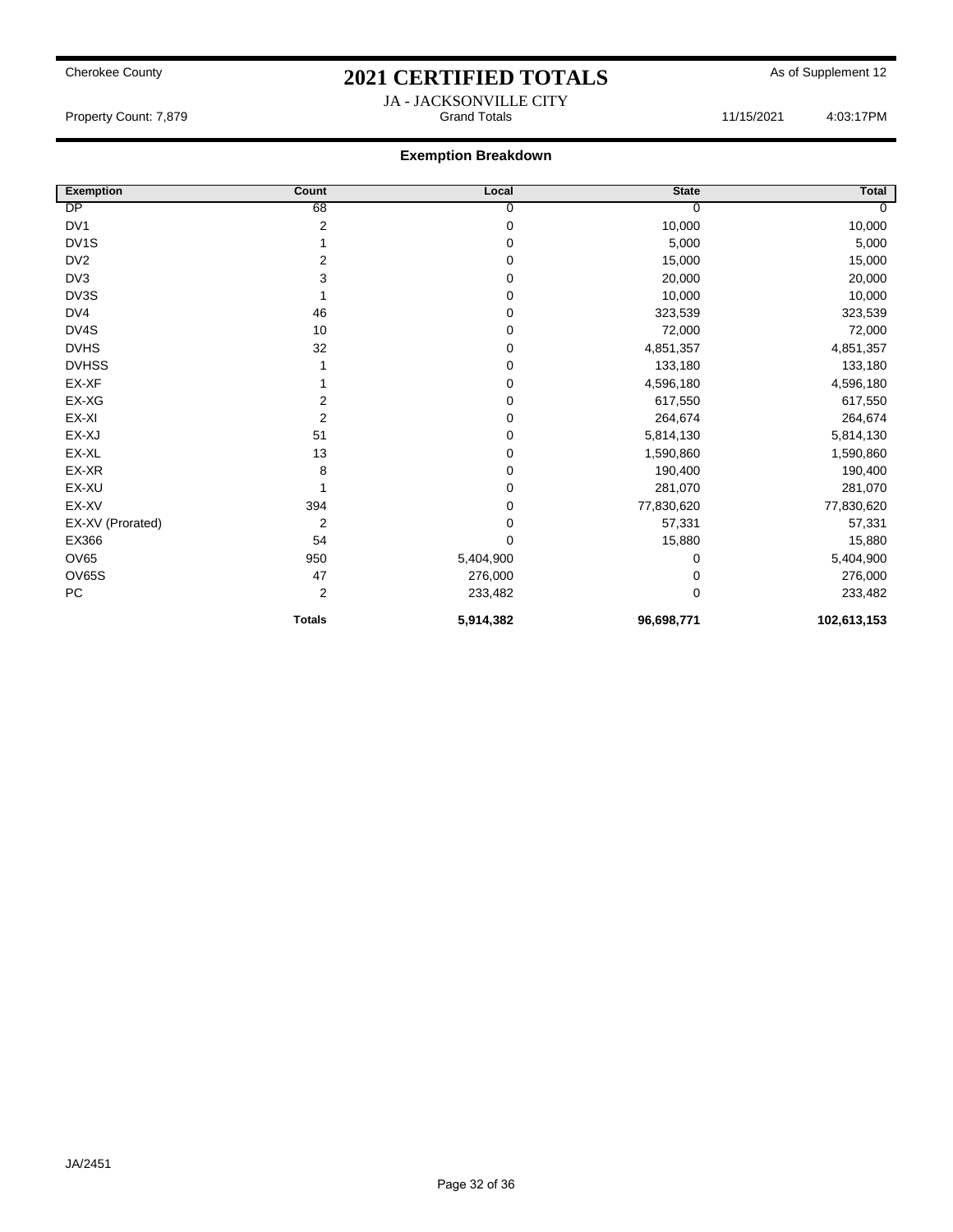### Cherokee County **2021 CERTIFIED TOTALS** As of Supplement 12 LR - LATERAL ROAD

Property Count: 60,998 **Access 11/15/2021** 4:03:17PM

| <b>Exemption</b>  | <b>Count</b>  | Local       | <b>State</b> | <b>Total</b> |
|-------------------|---------------|-------------|--------------|--------------|
| DP                | 461           | 5,023,286   | 0            | 5,023,286    |
| DV1               | 26            | $\pmb{0}$   | 124,155      | 124,155      |
| DV <sub>1</sub> S | 4             | $\mathbf 0$ | 15,000       | 15,000       |
| DV <sub>2</sub>   | 22            | 0           | 165,230      | 165,230      |
| DV2S              | 6             | $\pmb{0}$   | 39,770       | 39,770       |
| DV <sub>3</sub>   | 32            | $\pmb{0}$   | 289,320      | 289,320      |
| DV3S              | 6             | $\pmb{0}$   | 52,590       | 52,590       |
| DV4               | 396           | 0           | 3,228,205    | 3,228,205    |
| DV4S              | 59            | $\mathbf 0$ | 470,020      | 470,020      |
| <b>DVHS</b>       | 227           | $\pmb{0}$   | 33,780,719   | 33,780,719   |
| <b>DVHSS</b>      | 16            | $\mathbf 0$ | 2,372,982    | 2,372,982    |
| EX                |               | $\pmb{0}$   | 9,160        | 9,160        |
| EX-XF             |               | $\pmb{0}$   | 4,596,180    | 4,596,180    |
| EX-XG             | 10            | 0           | 838,690      | 838,690      |
| EX-XI             | 4             | $\mathbf 0$ | 1,105,110    | 1,105,110    |
| EX-XJ             | 53            | $\pmb{0}$   | 6,389,130    | 6,389,130    |
| EX-XL             | 22            | $\mathbf 0$ | 3,658,400    | 3,658,400    |
| EX-XR             | 87            | $\pmb{0}$   | 1,331,490    | 1,331,490    |
| EX-XU             |               | $\pmb{0}$   | 281,070      | 281,070      |
| EX-XV             | 1,565         | $\pmb{0}$   | 256,055,215  | 256,055,215  |
| EX-XV (Prorated)  | 33            | 0           | 109,731      | 109,731      |
| EX366             | 2,341         | $\pmb{0}$   | 418,034      | 418,034      |
| <b>HS</b>         | 11,452        | $\pmb{0}$   | 15,997,063   | 15,997,063   |
| <b>MASSS</b>      | 1             | $\mathbf 0$ | 205,398      | 205,398      |
| <b>OV65</b>       | 5,155         | 57,914,365  | 0            | 57,914,365   |
| <b>OV65S</b>      | 243           | 2,759,283   | 0            | 2,759,283    |
| PC                | 11            | 11,726,309  | 0            | 11,726,309   |
|                   | <b>Totals</b> | 77,423,243  | 331,532,662  | 408,955,905  |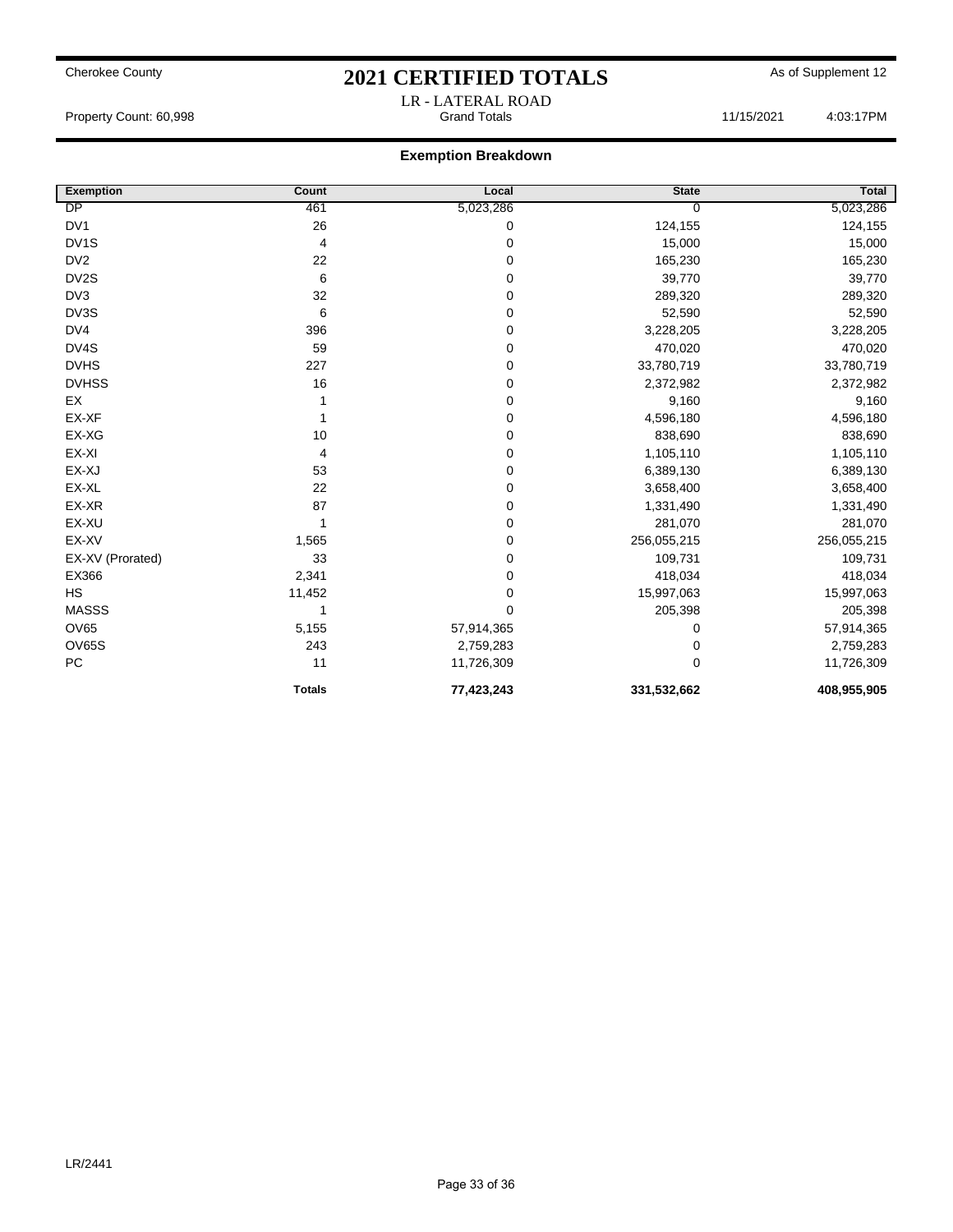RU - RUSK CITY

Property Count: 2,940 **Property Count: 2,940** Crand Totals 11/15/2021 4:03:17PM

| <b>Exemption</b>  | Count         | Local       | <b>State</b> | Total      |
|-------------------|---------------|-------------|--------------|------------|
| AB                |               | 506,410     | υ            | 506,410    |
| <b>DP</b>         | 47            | 510,000     |              | 510,000    |
| DV <sub>1</sub>   | 3             | 0           | 15,000       | 15,000     |
| DV <sub>2</sub>   |               | 0           | 7,500        | 7,500      |
| DV <sub>2</sub> S | 2             | 0           | 15,000       | 15,000     |
| DV4               | 16            | $\mathbf 0$ | 126,073      | 126,073    |
| DV4S              |               | $\mathbf 0$ | 12,000       | 12,000     |
| <b>DVHS</b>       | 5             | 0           | 565,498      | 565,498    |
| EX                |               | 0           | 9,160        | 9,160      |
| EX-XG             | 2             | 0           | 125,840      | 125,840    |
| EX-XL             |               | 0           | 43,980       | 43,980     |
| EX-XR             | 6             | $\mathbf 0$ | 107,190      | 107,190    |
| EX-XV             | 174           | 0           | 39,756,642   | 39,756,642 |
| EX366             | 95            | $\mathbf 0$ | 10,463       | 10,463     |
| <b>OV65</b>       | 322           | 3,501,931   | 0            | 3,501,931  |
| <b>OV65S</b>      | 22            | 216,000     | 0            | 216,000    |
|                   | <b>Totals</b> | 4,734,341   | 40,794,346   | 45,528,687 |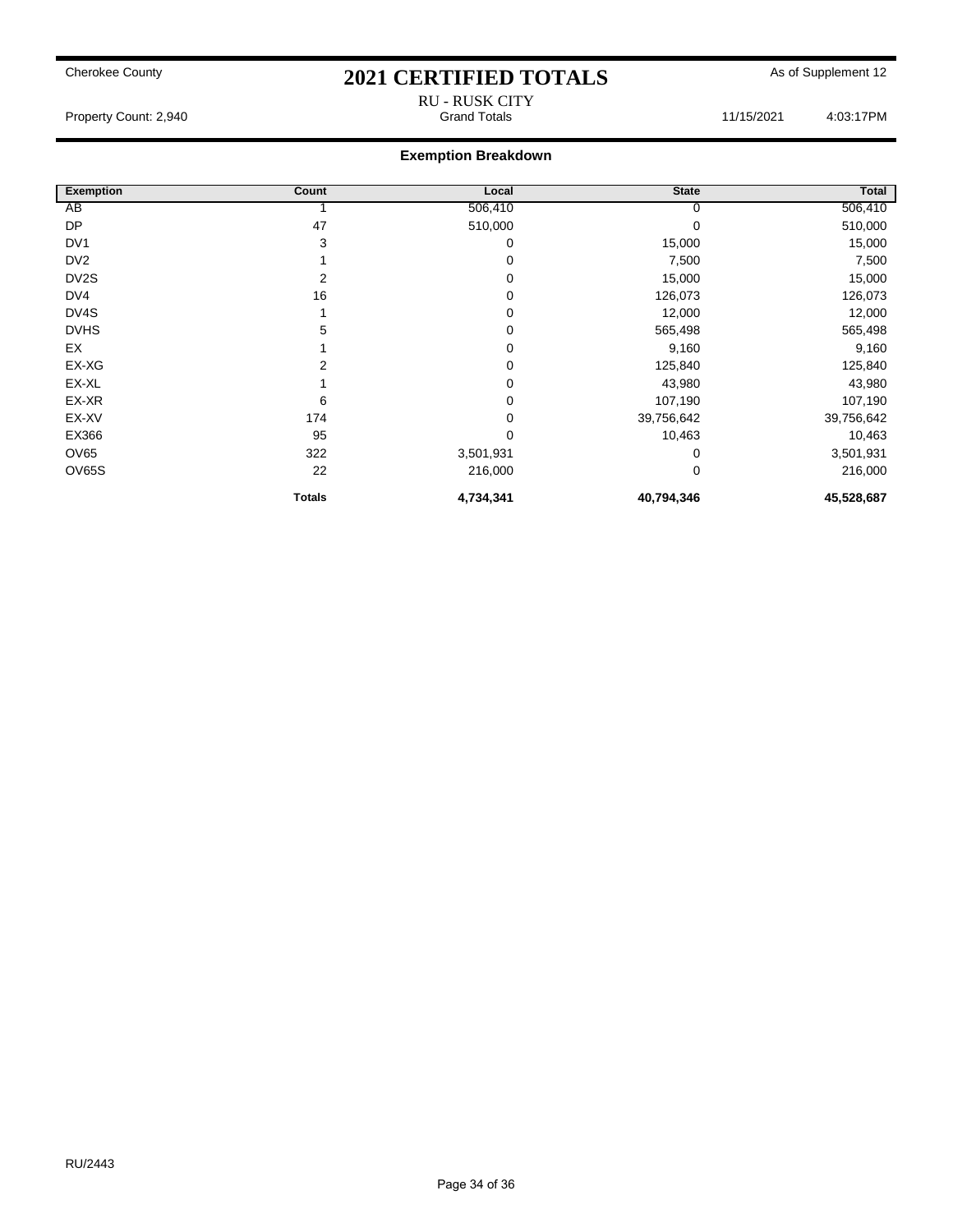# TR - TROUP<br>Grand Totals

Property Count: 147 **Count: 147** Crand Totals Grand Totals 11/15/2021 4:03:17PM

| <b>Exemption</b> | Count         | Local  | <b>State</b> | <b>Total</b> |
|------------------|---------------|--------|--------------|--------------|
| EX-XV            |               |        | 2,922,380    | 2,922,380    |
| EX366            | 74            | ν      | 8,898        | 8,898        |
| HS               | 14            |        |              | 0            |
| <b>OV65</b>      | 8             | 40,000 |              | 40,000       |
| OV65S            | ົ             | 10,000 |              | 10,000       |
|                  | <b>Totals</b> | 50,000 | 2,931,278    | 2,981,278    |